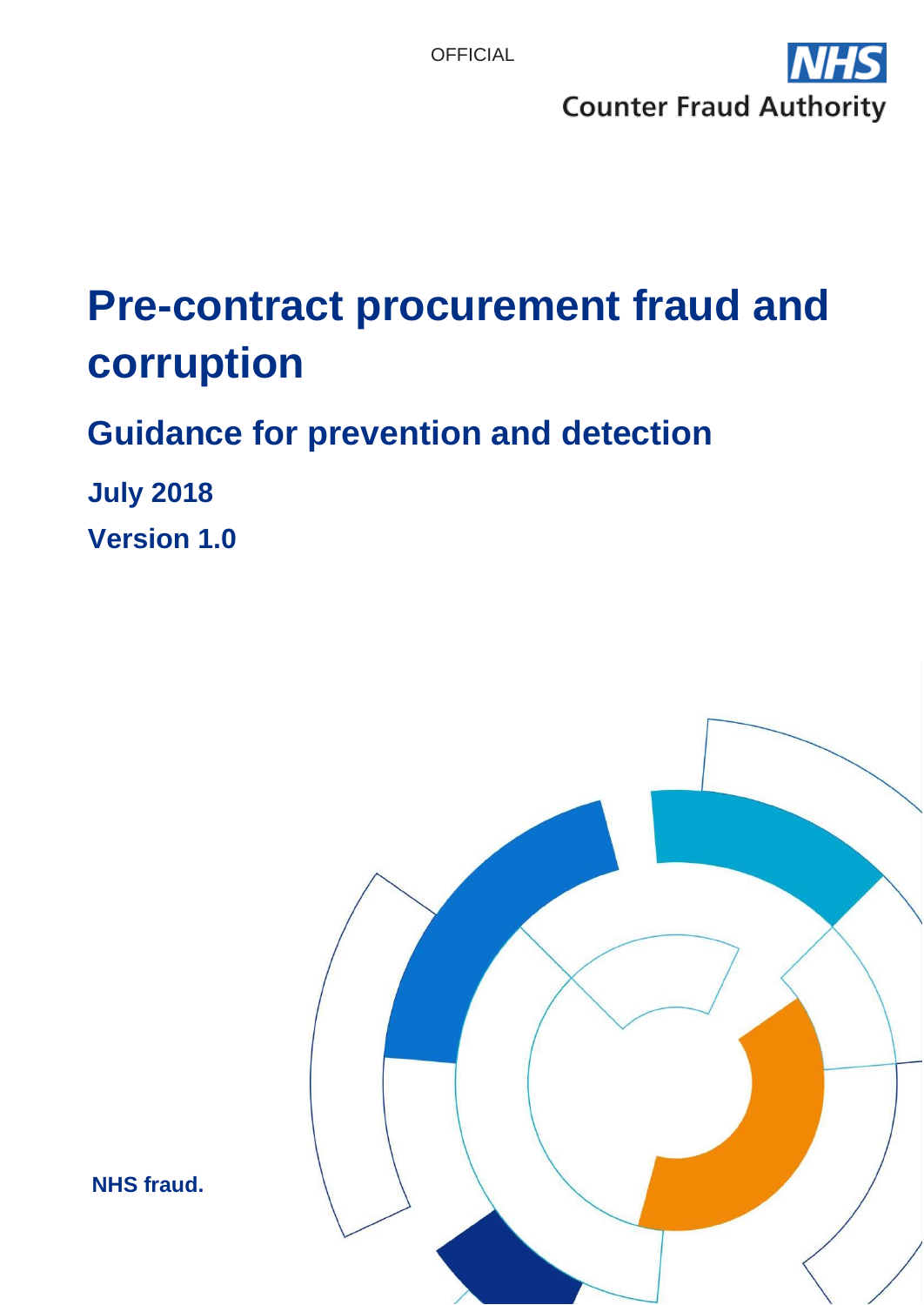**Spot it. Report it. Together we stop it.**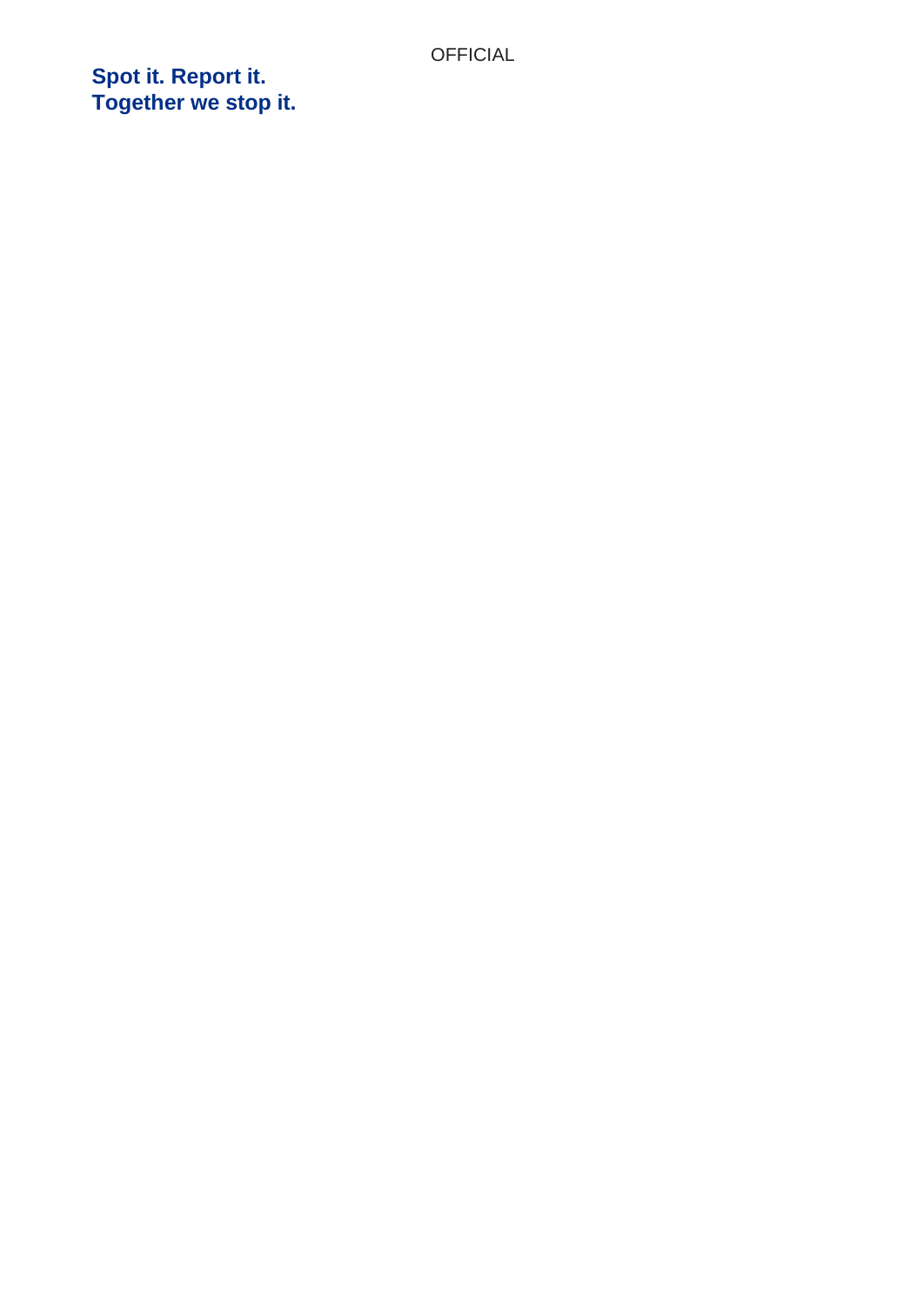# **Version control**

| <b>Version</b> | <b>Name</b>                     | <b>Date</b> | <b>Comment</b> |
|----------------|---------------------------------|-------------|----------------|
| $1.0\,$        | <b>Fraud Prevention</b><br>team | 11/07/2018  |                |
|                |                                 |             |                |
|                |                                 |             |                |
|                |                                 |             |                |
|                |                                 |             |                |
|                |                                 |             |                |
|                |                                 |             |                |
|                |                                 |             |                |
|                |                                 |             |                |
|                |                                 |             |                |
|                |                                 |             |                |
|                |                                 |             |                |
|                |                                 |             |                |
|                |                                 |             |                |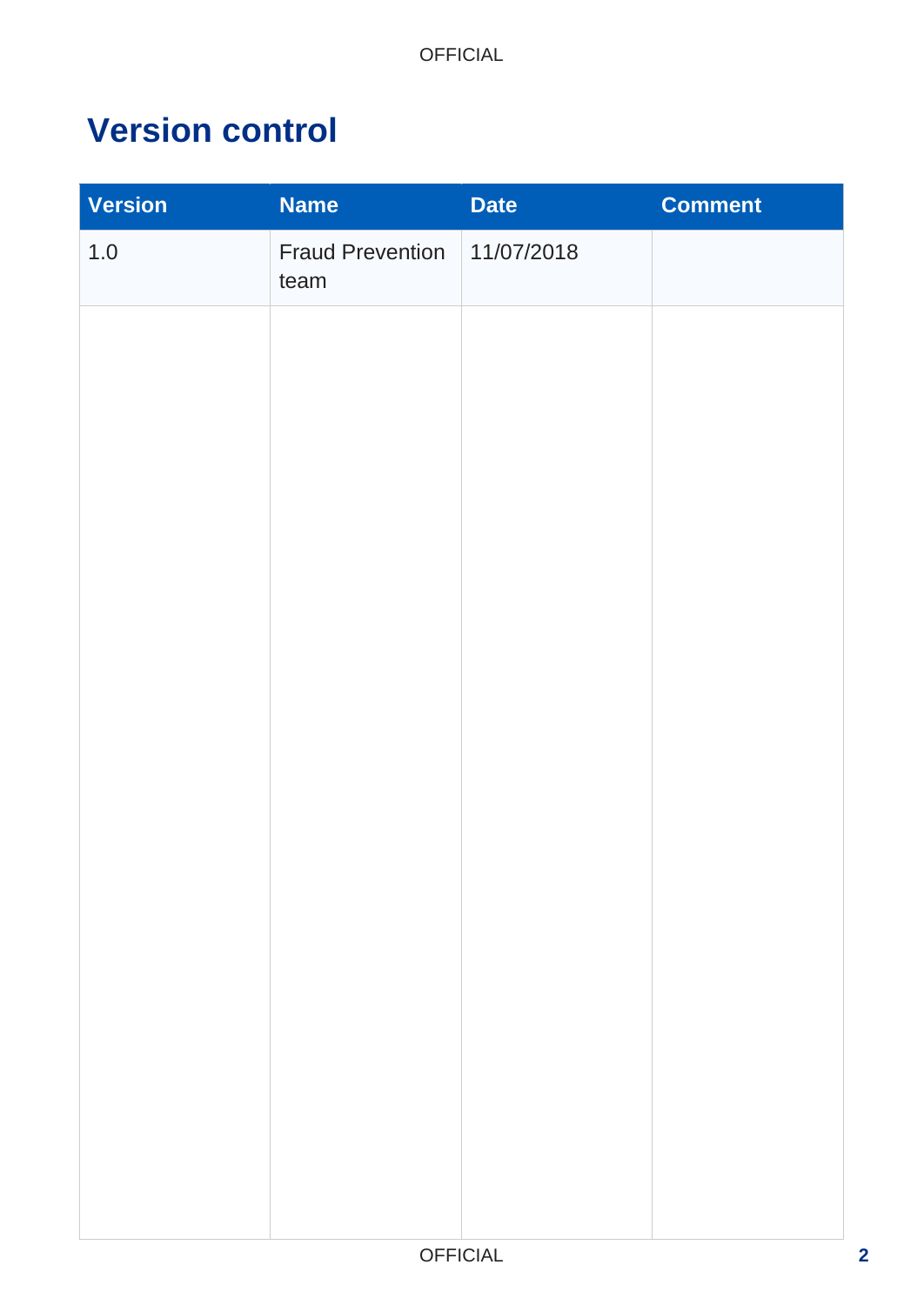# **Table of contents**

| 1. |                                                                           |  |
|----|---------------------------------------------------------------------------|--|
|    |                                                                           |  |
|    |                                                                           |  |
| 2. | Key NHS procurement regulatory framework, standards, and                  |  |
| 3. | Breaches of SOs, SFIs and EU public procurement directives 11             |  |
|    | Preventing breaches of SOs, SFIs and EU public procurement directives  12 |  |
|    | Detecting breaches of SOs, SFIs and EU public procurement directives  14  |  |
| 4. |                                                                           |  |
|    |                                                                           |  |
|    |                                                                           |  |
| 5. |                                                                           |  |
|    |                                                                           |  |
|    |                                                                           |  |
| 6. |                                                                           |  |
|    |                                                                           |  |
|    |                                                                           |  |
| 7. |                                                                           |  |
|    |                                                                           |  |
|    |                                                                           |  |
| 8. |                                                                           |  |
|    |                                                                           |  |
|    |                                                                           |  |
| 9. |                                                                           |  |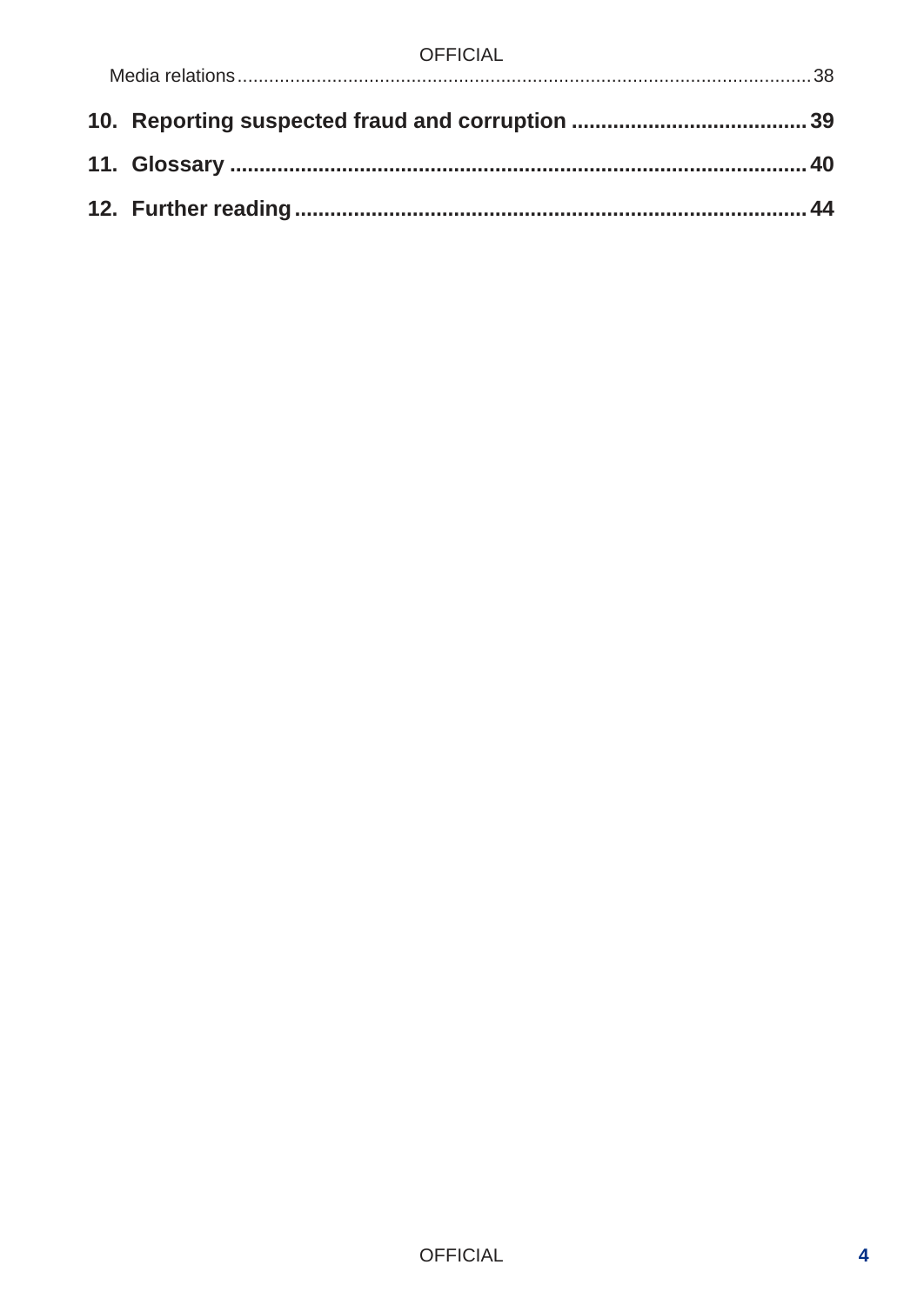# <span id="page-5-0"></span>**1. Introduction**

- 1.1 The NHS Counter Fraud Authority (NHSCFA) is a special health authority with a remit to identify, investigate and prevent fraud within the NHS and wider health sector.
- 1.2 This document provides Local Counter Fraud Specialists (LCFSs), procurement and finance staff with guidance which can be used to support work to prevent and detect procurement fraud and corruption at a local level. The focus of the document is on pre-contract fraud and corruption. It reflects our current understanding of the key threats facing the NHS in these areas. This document is intended to supplement existing polices, directives and guidance available more widely in the NHS by providing an overview of the pre-contract procurement process from a counter fraud perspective.
- 1.3 The document also reflects the NHSCFA's current understanding of the key threats facing the NHS and includes advice on raising awareness of procurement fraud. It is intended to supplement existing polices, directives and guidance available more widely in the NHS, by providing an overview of NHS procurement processes from a counter fraud perspective.

## <span id="page-5-1"></span>**Background**

- 1.4 Established in November 2017, the NHSCFA is independent from other NHS bodies and directly accountable to the Department of Health and Social Care (DHSC).
- 1.5 The DHSC Anti-Fraud Unit (DHSC AFU), as the NHSCFA's departmental sponsor, has identified that the assessment of intelligence enables national prioritisation of actions both in terms of key fraud risks and in terms of how risks are tackled against established standards. The NHSCFA undertakes a prioritisation exercise annually to identify its key business priorities.

## <span id="page-5-2"></span>**Procurement fraud in the NHS environment**

1.6 Procurement and commissioning fraud is an issue of concern across the whole of the NHS with indications that procurement rules are not being adhered to. There is a difficulty within the pre-contract stages in identifying cartel<sup>1</sup> type activity and non-

 $1$  Cartel tvpe activity refers to two or more businesses agreeing not to compete with each other in certain ways. An agreement doesn't have to be in writing for it to be illegal. You can break the law if you have an informal conversation (or 'gentleman's agreement') with another business, even if the agreement isn't carried out.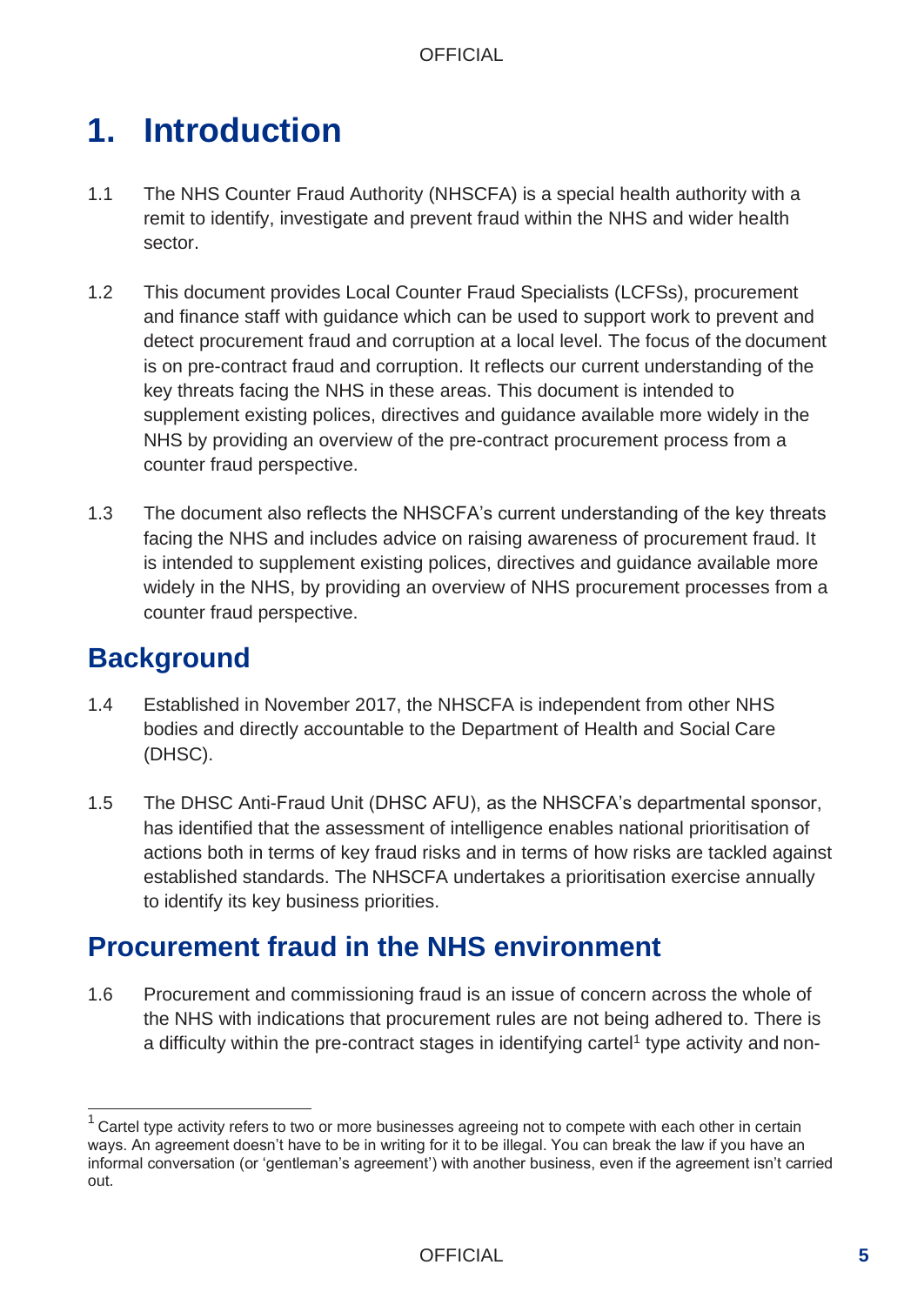framework purchasing taking place at local level. With no central data on tenders and contract awards, it is difficult to accurately quantify the level of fraud.

- 1.7 The levels of fraud reporting within procurement are very low but it is a huge area of spend and activity, crossing all sectors of the NHS. The NHSCFA estimates that in 2015-16 the loss to procurement fraud was £252m.
- 1.8 Lord Carter, in the 2016 report 'Operational productivity and performance in English NHS acute hospitals: Unwarranted variations', looked at a range of key resource areas within the NHS including procurement. In response to the findings of the Carter report which identified unwarranted variations in NHS procurement, DHSC launched the NHS Procurement Transformation Programme (PTP).
- 1.9 NHS Supply Chain (NHS SC) is a nationally co-ordinated end-to-end supply chain function currently provided on an outsourced basis by a private contractor. The PTP will establish new contractual arrangements, which will collectively make up the Future Operating Model (FOM) for the NHS SC in future.
- 1.10 The FOM will deliver a number of recommendations published in Lord Carter's report by modernising the NHS SC infrastructure and promoting efficient purchasing and distribution of products. The aim of the FOM is to realise savings of £2.4 billion (from 2015/16 when the PTP programme began) based on an increased in national uptake of NHS SC use during the first five years operation, with an end-state annual saving of £615 million in real terms from 2023/23 onwards.
- 1.11 The NHS is one of the biggest publicly funded healthcare systems in the world. Recent information suggests that NHS non-pay spends is approximately £27 billion per annum, (typically 30% of operating costs<sup>2</sup>) of which nearly £6 billion is spent on goods (every day hospital consumables, high cost devices, capital equipment and common goods). With this level of spend, the NHS should perform as one of the most effective buyers but it is currently unable to leverage its buying powers due to the fragmented procurement landscape.
- 1.12 This document is split into eight sections:

**Section Two** outlines the NHS procurement regulatory framework, standards, and guidelines.

**Section Three** provides an overview of the generic risks faced from breaches to health body Standing Orders, Standing Financial Instructions and EU public procurement directives.

**Section Four looks at the concerns surrounding conflicts of interest.** 

<sup>&</sup>lt;sup>2</sup>See [https://www.supplychain.nhs.uk/icc/~/media/Files/News/FOM\\_HANDBOOK%20Oct%202017.ashx](https://www.supplychain.nhs.uk/icc/~/media/Files/News/FOM_HANDBOOK%20Oct%202017.ashx)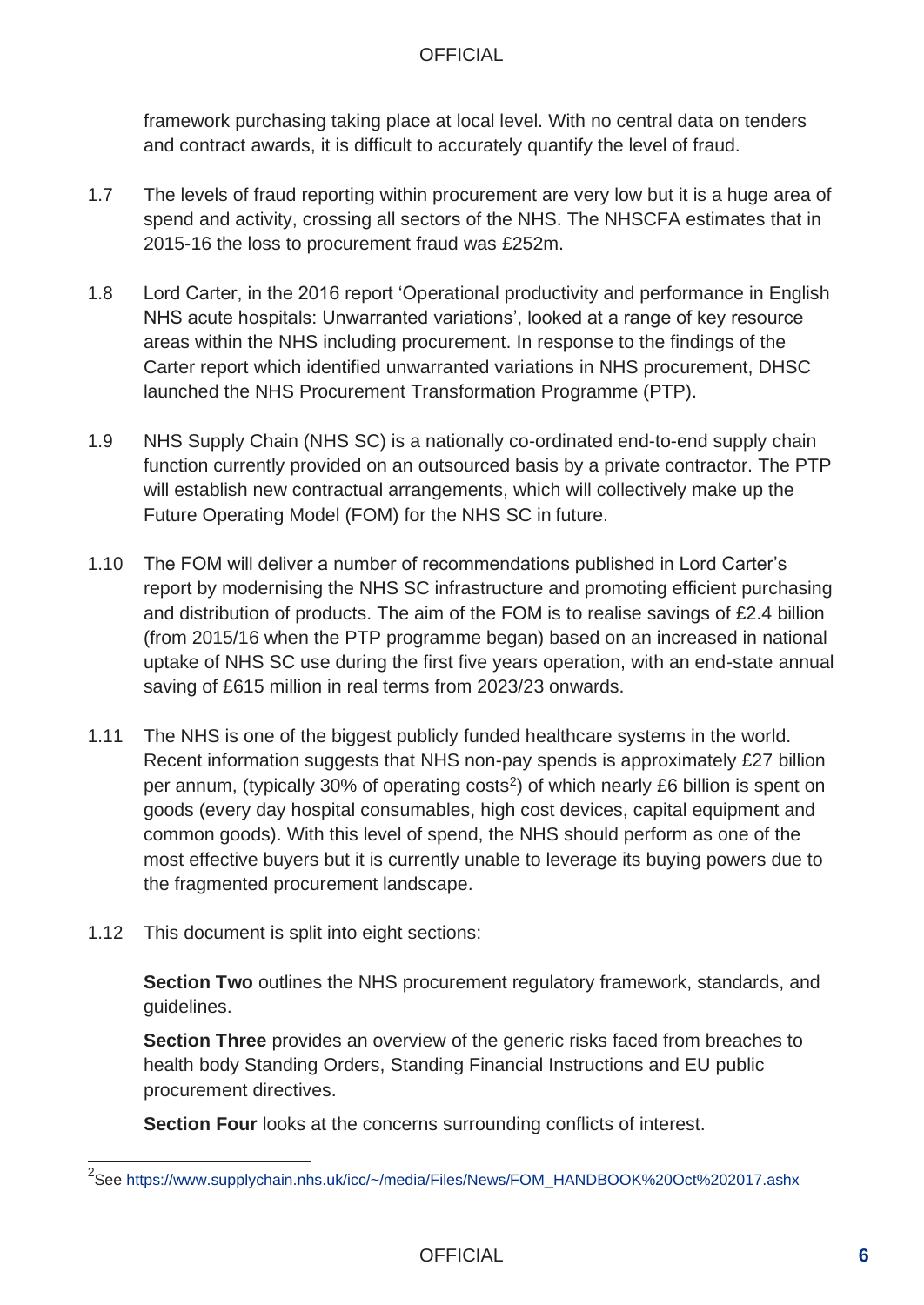**Section Five** focuses on bribes and kickbacks.

**Section Six** looks at the dangers of false quotations and tenders, and bid rigging.

**Section Seven** discusses manipulating the tender process.

**Section Eight** explores the area of contract splitting.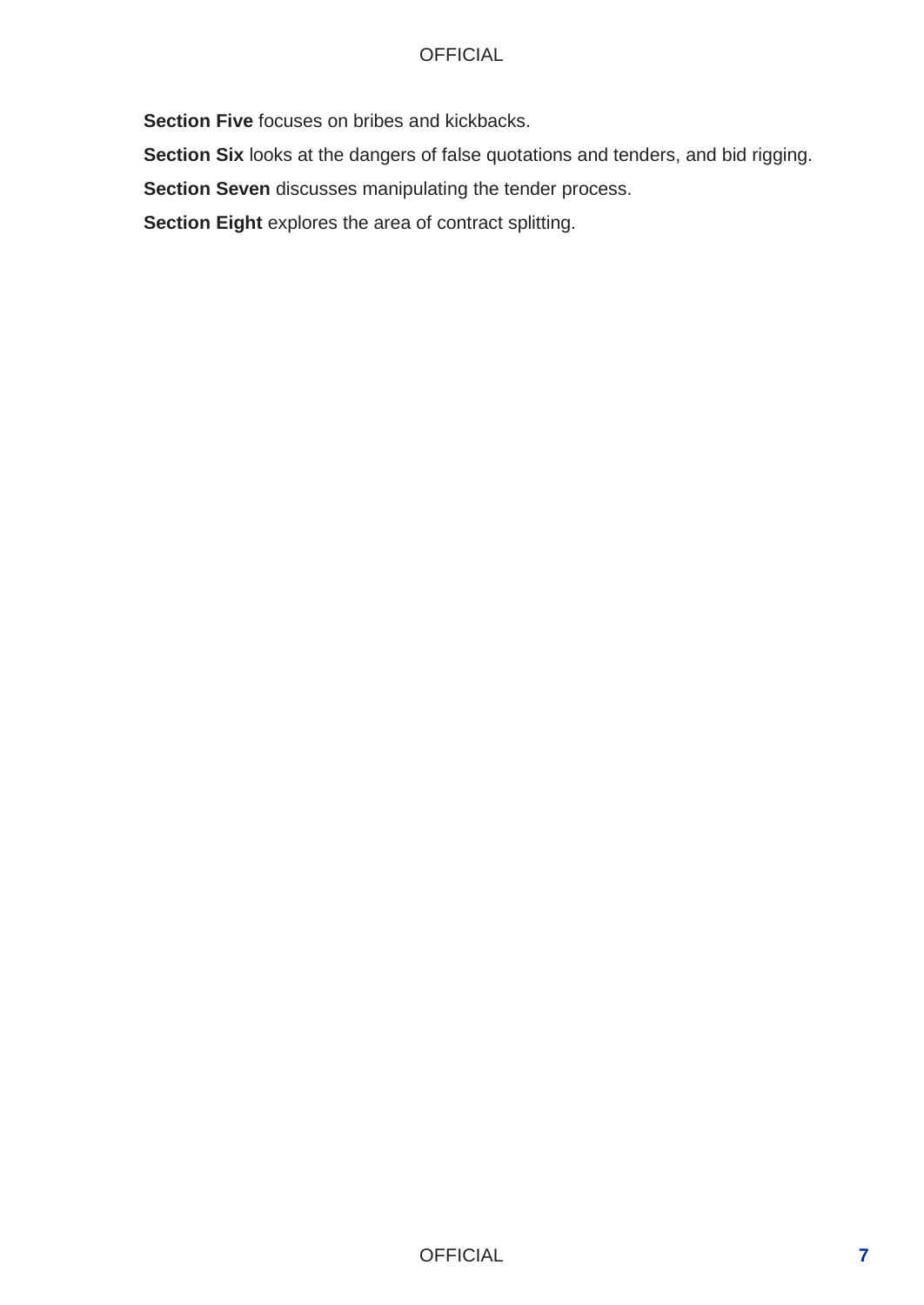# <span id="page-8-0"></span>**2. Key NHS procurement regulatory framework, standards, and guidelines**

- 2.1 It is a long established principle that public sector bodies must be impartial and honest in the conduct of their business and that their employees should remain beyond suspicion. The building blocks for the maintenance of these standards in the area of procurement are the policies, standards, regulations and directives that govern it.
- 2.2 A fair, open and transparent procurement process demands that any staff involved in undertaking or reviewing it (not only those in procurement departments or those regarded as procurement professionals) are adequately trained to fulfil their function. This training should include counter fraud, corruption and bribery elements. Through adherence to core procurement standards, the risk of poor practices entering into business as usual can be avoided. Furthermore, an organisational culture that fails to maintain procurement standards can be seen to undermine the confidence that staff, patients, public regulators and contractors alike have in the health service.
- 2.3 The information contained in this section is intended only as a guide and, as such, it should not be relied upon as comprehensive.
- 2.4 Standards and policies for public sector procurement in the UK are set by the Crown Commercial Service (CCS) of the Cabinet Office. The CCS is responsible for:
	- **EXECT** managing the procurement of common goods and services so public sector organisations with similar needs achieve value by buying as a single customer
	- **EXEDENT** increasing savings for the taxpayer by centralising buying requirements for common goods and services and bringing together smaller projects
	- leading on all procurement policy on behalf of the UK government
- 2.5 Public procurement in the UK is directed by the EU Treaty and the EU Procurement Directives. The UK Public Contract Regulations 2015 and the UK Public Procurement Regulations 2016 implement the EU Directives. This legal framework is provided to ensure public procurement is conducted in a fair and transparent manner both within the UK and across the EU. The EU procurement requirements must be followed, in addition to the UK procurement regulations, in cases wherethe value of the procurement is over a certain monetary threshold.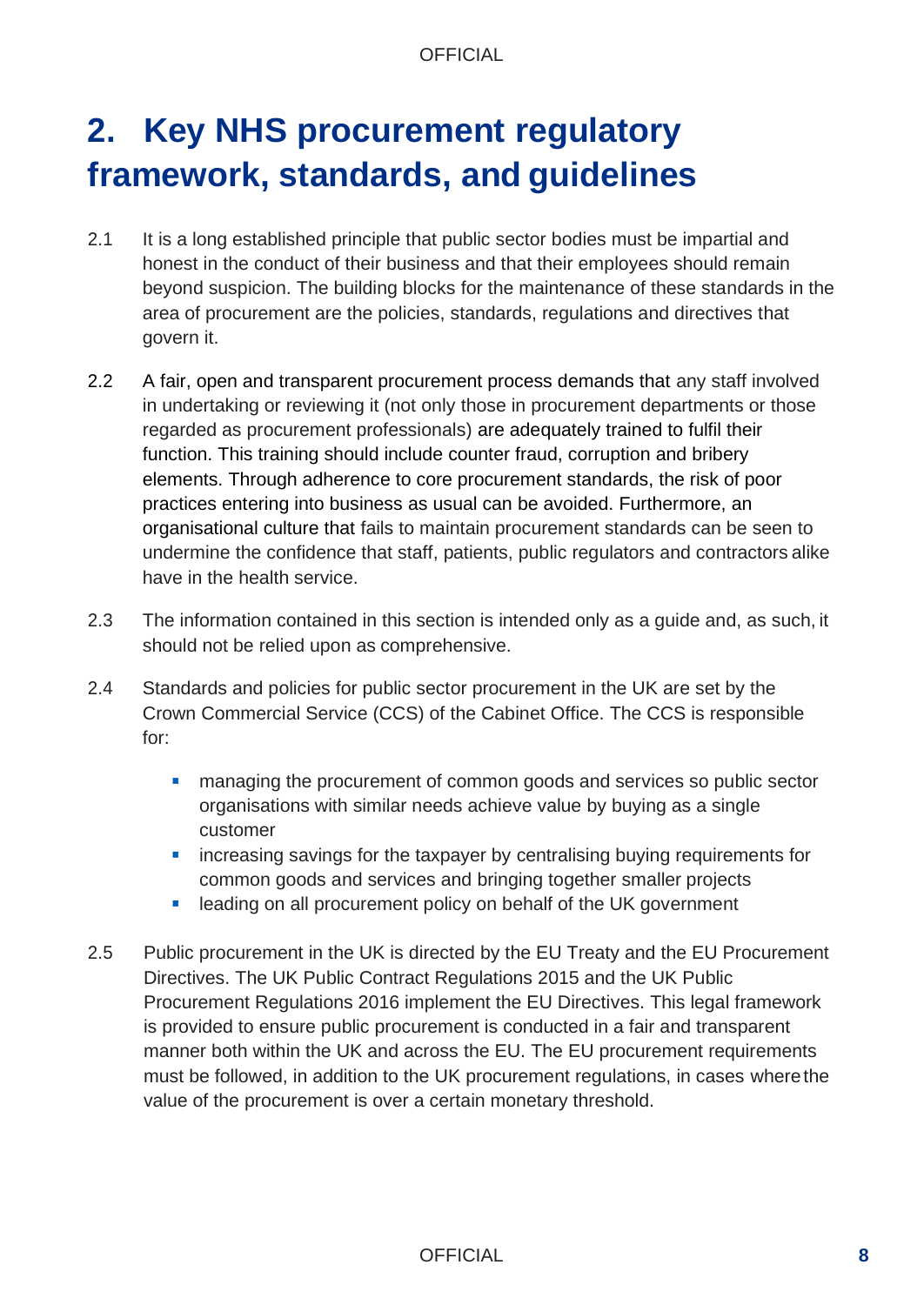- 2.6 The DHSC has published guidance that summarises the Public Contract Regulation requirements for NHS commissioners (and those supporting them with their procurement of healthcare services)<sup>3</sup>.
- 2.7 It is important that the Board and senior management teams have a sound understanding of the standards that their organisation should be meeting in relation to procurement and should provide support to improve the organisations' procurement performance.
- 2.8 The NHS Procurement and Commercial Standards<sup>4</sup> are structured to enable Boards and other key stakeholders to assess the benchmark procurement performance and identify areas for improvement. They provide a framework for consistent approaches and practices, delivering benefits across the NHS procurement performance. The standards have been developed to support NHS healthcare provider organisations.
- 2.9 The NHS Terms and Conditions for the Supply of Goods and Provision of Services introduces the different sets of contracting terms and conditions for use by NHS bodies when procuring goods and services and how they fit together<sup>5</sup>. The guidance is intended to support NHS bodies when preparing terms and conditions for inclusion in tender documents and when drawing together contracts for the purchase of goods and services. Before undertaking individual procurement using the NHS Terms and Conditions, NHS bodies should consider the FOM (referred to in section 1.9) for Value Maximising Procurement.
- 2.10 Standing orders (SOs), together with Standing Financial Instructions (SFIs), provide a framework of rules for the business conduct of the health body. They fulfil the dual role of protecting the health body's interests (ensuring, for example, that all transactions maximise the benefit to the health body) and protecting staff from the accusation that they have acted less than proper (provided, of course, that staff have followed the correct procedures outlined in the relevant document).
- 2.11 SFIs set a financial threshold above which competitive tendering should be sought. This is set by the health body and should be reviewed annually. While there may be good reasons why competitive tendering is not sought in particular cases even above the threshold, the reason for this decision must be recorded. The limited application of single tender rules should not be used to avoid competition, for administrative convenience or to award further work to a contractor originally appointed through a competitive procedure.

[https://assets.publishing.service.gov.uk/government/uploads/system/uploads/attachment\\_data/file/539626/St](https://assets.publishing.service.gov.uk/government/uploads/system/uploads/attachment_data/file/539626/Standards_of_Procurement.pdf) [andards\\_of\\_Procurement.pdf](https://assets.publishing.service.gov.uk/government/uploads/system/uploads/attachment_data/file/539626/Standards_of_Procurement.pdf)

5[https://www.gov.uk/government/publications/nhs-standard-terms-and-conditions-of-contract-for-the](https://www.gov.uk/government/publications/nhs-standard-terms-and-conditions-of-contract-for-the-purchase-of-goods-and-supply-of-services)[purchase-of-goods-and-supply-of-services](https://www.gov.uk/government/publications/nhs-standard-terms-and-conditions-of-contract-for-the-purchase-of-goods-and-supply-of-services)

<sup>3</sup><https://www.gov.uk/government/publications/public-contracts-regulations-2015-for-nhs-commissioners> 4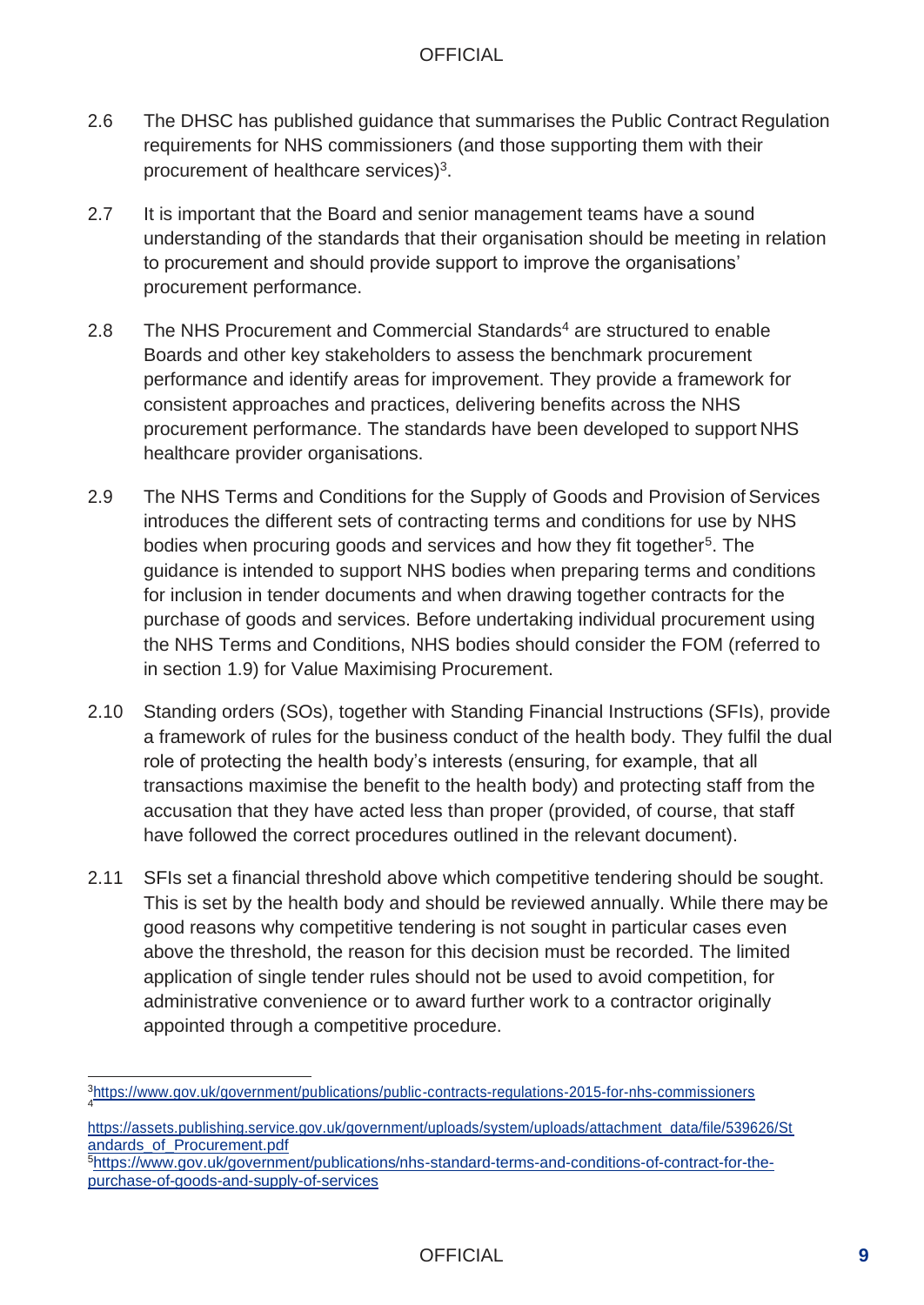- 2.12 SFIs encourage a process for identifying and quantifying risks and potential liabilities and encourage all levels of staff to have a positive attitude towards the control of risk.
- 2.13 All Executive Directors, non-Executive Directors and members of staff should be aware of the existence of these documents and, where necessary, be familiar with their detailed provisions. All SOs should encompass the operational requirements for tendering and contract procedures, although details may vary to some extent.
- 2.14 NHSCFA sets standards for NHS commissioners and providers to counter fraud, bribery, and corruption as required in Service Condition 24 of the NHS Standard Contract. The standards and related guidance for commissioners and providers are available on the NHSCFA website [\(www.cfa.nhs](http://www.cfa.nhs.uk/).uk).
- 2.15 All contracts should be awarded to the candidate whose proposal offers the best value for money. While there may be good reasons why the tender with the lowest price has not been awarded the contract, these should be recorded and maintained.
- 2.16 Many health bodies have local procurement policies that complement their standing orders and must be adhered to when undertaking procurement. While these local policies are likely to share many elements with those of other health bodies, individual roles, functions and opportunities to exercise discretion may vary. This diversity is likely to make direct comparisons complex. However, procurement conducted outside of local policies is unlikely to be in the interests of a health body.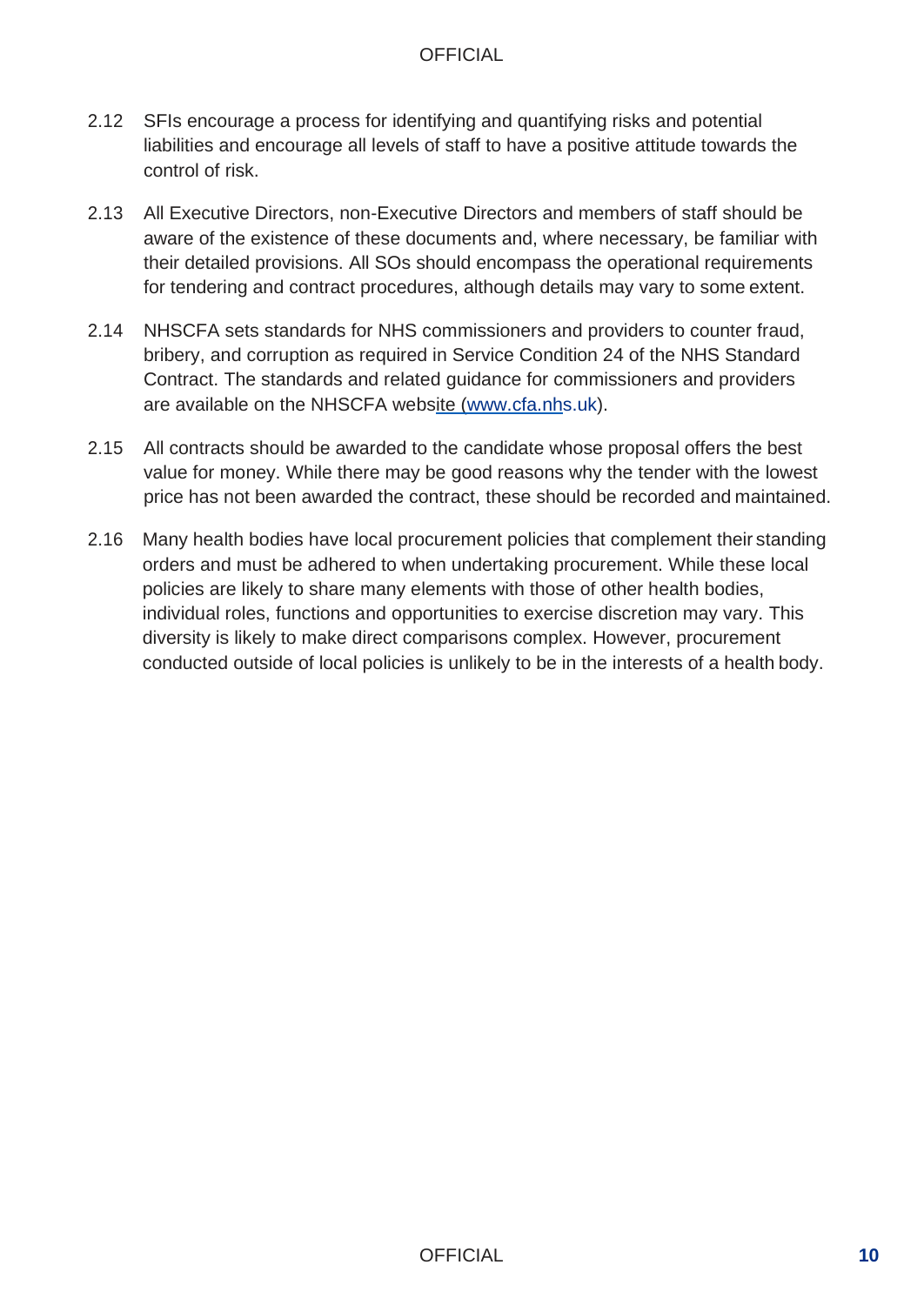# <span id="page-11-0"></span>**3. Breaches of SOs, SFIs and EU public procurement directives**

- 3.1 SOs, SFIs and EU public procurement directives are issued for the regulation of conduct. They are designed to ensure that the financial transactions of public bodies are carried out in accordance with both law and government policy.
- 3.2 Spend that has not received the correct authority or has taken place outside an authorised contract is called 'maverick spend'. In itself, the presence of maverick spend does not indicate that corrupt activities have taken place. Maverick spend, either intentional or unintentional, nonetheless opens up various opportunities for short-cuts, reduced scrutiny and collusion that would not be present if the correct procedures were followed.
- 3.3 Over time the number of EU and UK regulations and guidelines has grown, creating the perception in some quarters that public procurement is an excessively bureaucratic process. Claims that breaches of SFIs have been carried out in the best interest of a health body should always be viewed with caution. An organisational culture that allows poor procurement practices to enter into 'business-as-usual' exposes purchasers to preventable losses or increased costs and severely limits the possibility of criminal prosecution where wrongdoing has occurred.
- 3.4 The most common breaches of procurement processes identified by the NHSCFA are:
	- no tender process adopted at all
	- inappropriate use of tender waivers
	- undervaluation of the contract
	- splitting contracts with no rationale
	- negotiation with one supplier contrary to the rules of the procurement process being adopted
	- negotiation of key contract issues post award
	- failure to keep or publish evaluation criteria
	- vague specification criteria
	- failure to receive a sufficient number of bids
	- **EXECT** failure to provide a rationale for the selection of certain bidders chosen to be invited to tender/quote
- 3.5 Failure to comply with SFIs and EU procurement directives can be regarded as a disciplinary matter that could result in dismissal. It may also lead to a procurement exercise having to be re-tendered. It is a corporate offence under the Bribery Act 2010 for an organisation to fail to prevent active bribery (i.e. promising or giving a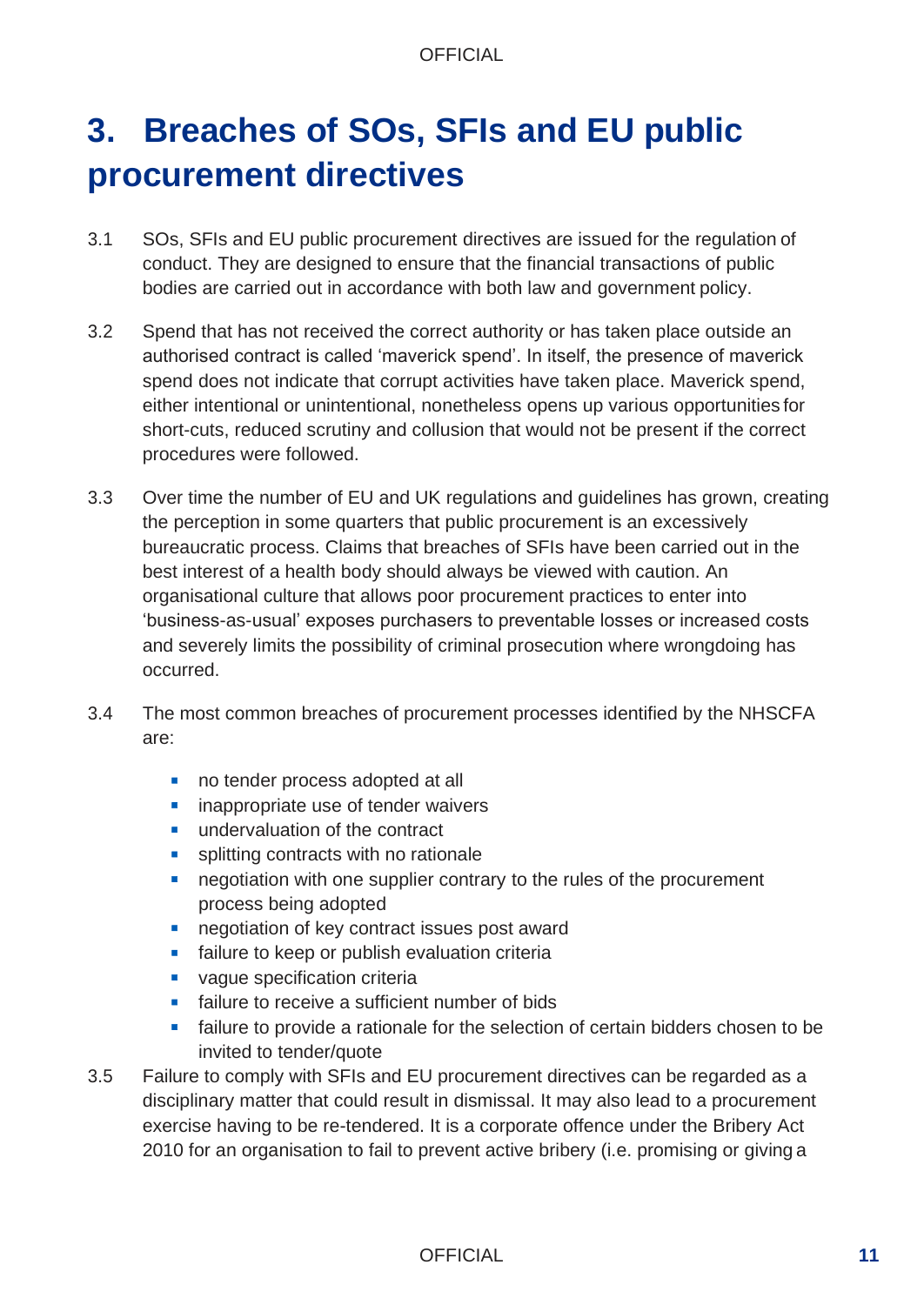financial or other advantage) by not having adequate preventative procedures in place.

## <span id="page-12-0"></span>**Preventing breaches of SOs, SFIs and EU public procurement directives**

- 3.6 It is incumbent on NHS bodies to have appropriate governance arrangements which will enable them and their boards to discharge their financial responsibilities. These arrangements will assist in good governance, leading to transparency in the policies adopted, the decisions made and the process used to arrive at a decision. Health bodies should also make sure that staff involved in procurement processes are aware of these arrangements, and stress to them the importance of ethical behaviour in their role of public servants. This should be supported by adequate training and opportunities to receive advice on ethical dilemmas.
- 3.7 The following measures can contribute to both effective governance and the targethardening of health body procurement processes:

### **Process**

- Encouraging the use of e-procurement systems so that the various stages of the procurement process including the decision-making process are transparent and auditable. These systems can limit the interaction with potential suppliers, especially during negotiations. This limits the opportunities for bias and corruption to emerge.
- Having robust procurement project plans setting out key roles and responsibilities, the outcome of risk assessments and plans to address identified risks.
- Using gateway reviews to assess and consider fraud and corruption risks to the procurement process.
- Documenting decisions and providing a clear rationale for the choices made.
- Demonstrating transparency in the process by posting in advance procurement schedules and plans, advertisements and contract award notices.
- **Ensuring that the health body's 'contracts register' is kept up to date.**
- Promoting the effective use of business interests registers among staff involved in procurement decisions in health bodies and raising awareness about conflict of interests and hospitality guidelines.
- Providing clear written instructions and procedures for staff involved in procurement.
- Auditors and trust boards should be asking challenging questions about the procurement process to provide assurance. Auditors should also be detecting and mitigating risks during their audits of procurement and contract management.

### OFFICIAL **12**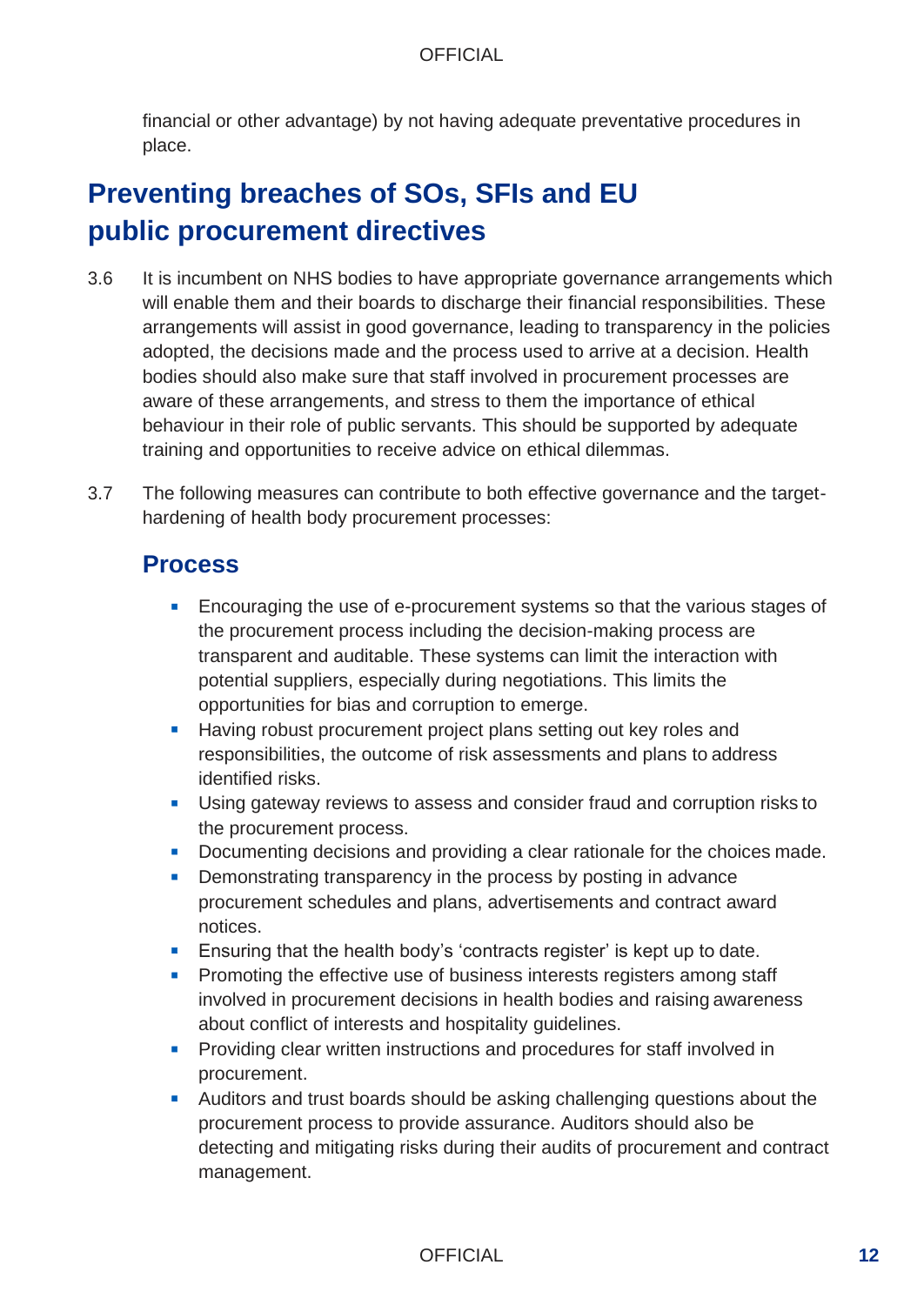■ A fair and transparent process for handling supplier complaints.

### **Personnel**

- **Ensuring that changes to procurement regulations or internal policy are** communicated promptly to appropriate staff.
- **Ensuring that procurement staff have the necessary skills and experience to** undertake the task required of them.
- **·** Introducing clear separation of duties among staff involved in the different stages of the procurement process. There should be clear separation between budgetary authority and procurement authority. It is recommended that there should be an appropriate separation of duties within the procurement cycle between those who draw up tender specifications, those who invite bids, and those who evaluate the contracts.
- Apply the "four eyes" principle, which ensures the joint responsibility of two or more people for key decision making. Each person involved in the chain of decision making and conducting due diligence, does so independently of the other people involved.
- Rotating procurement staff between contracts to prevent the possibility of improper relationships developing over time.
- **•** Providing those involved in conducting or reviewing procurement processes with an understanding of the key fraud and corruption issues, and of how they can report any concerns that may arise.
- Taking action against staff found breaching procurement regulations and procedures.

### **Assurance**

- **Ensuring that procurement decisions are subject to proper scrutiny and do** not merely rely upon the assurances of staff involved in the process.
- Using gateway reviews to assess and consider fraud and corruption risks to the procurement process.
- Reporting on procurement activities to the Director of Finance (DoF) and Audit Committee on an annual basis.
- **•** Deterring wrongdoing by implementing and being seen to administer checks to the procurement process.
- Having an independent complaint, review and resolution system in relation to suppliers who believe the procurement process conducted has not been fair or transparent. Complaints should be dealt with separately from those involved in the procurement.
- **Ensuring those on the Audit Committee and any governance groups have** sufficient understanding of the procurement process to enable meaningful scrutiny to take place.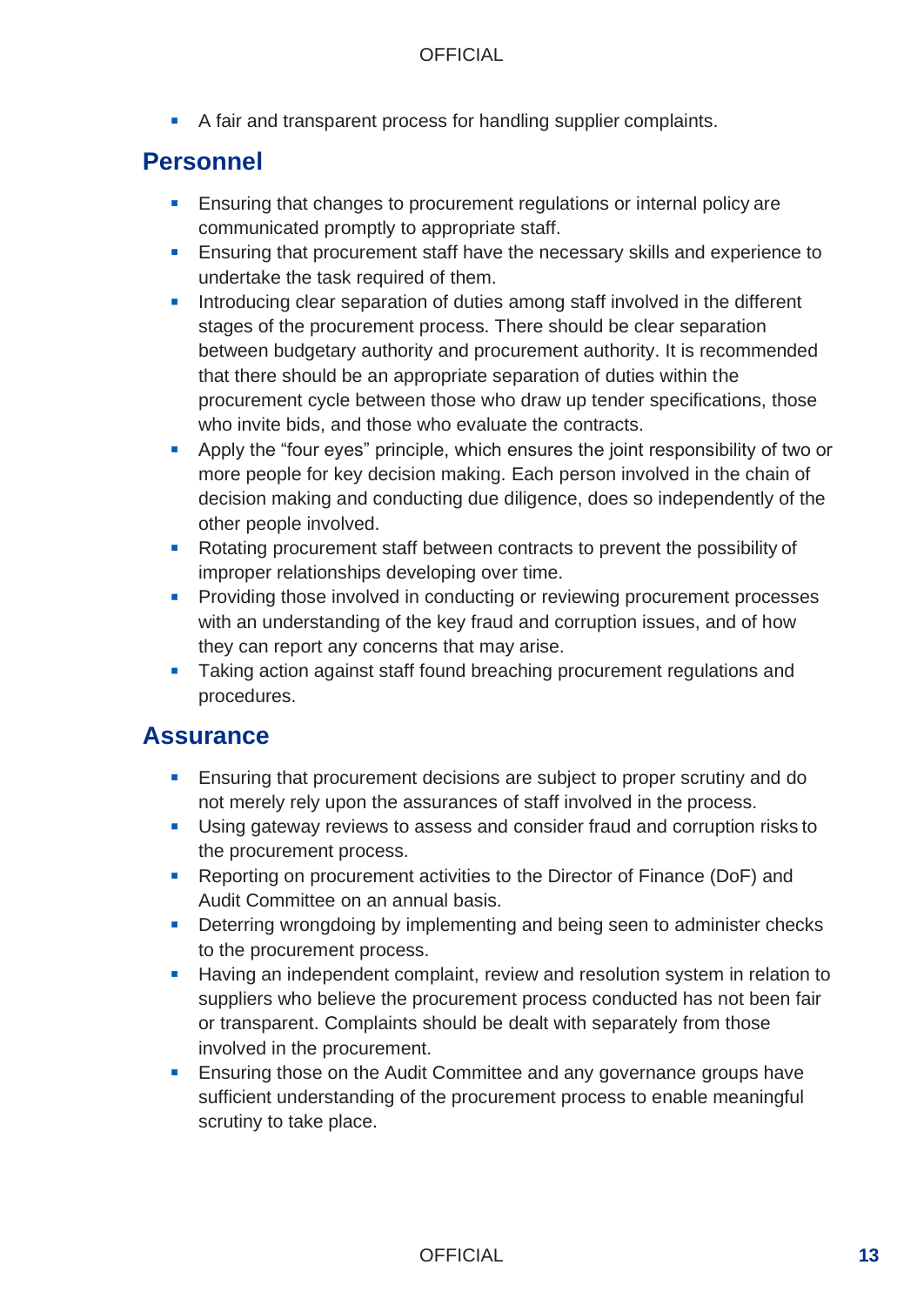## <span id="page-14-0"></span>**Detecting breaches of SOs, SFIs and EU public procurement directives**

- 3.8 It is recommended that breaches of SOs, SFIs and Directives are reported through an escalation process which includes informing the LCFS, DoF and Audit Committee. Informing the LCFS enables them to determine whether or not enquiries are necessary to establish if wrongdoing has occurred. All action should be documented and proportionate to the risk identified.
- 3.9 The LCFS will need to liaise with all relevant groups that are informed of any breaches of SFIs and procurement regulations. These may include internal and external audit, Audit Committees, procurement departments, the Finance Directorate and any Capital Investment Committee or relevant governance group. Relevant governance groups such as the Audit Committee should challenge the way decisions are made and the reasons given for them, ensure the appropriate processes have been followed and establish the reasons for non-compliance and their validity. In some circumstances, an audit may be required to establish in more detail what breaches of the tender and procurement process have taken place. This will usually include an assessment of the historical and future value of the works being procured.
- 3.10 The LCFS should ensure that the health body has followed robust policies for informed decision making and procurement. These will include:
	- a robust business case for the proposed procurement
	- a system for overseeing single tender waivers
	- a process for preparing tender documentation
	- a clear evaluation process which includes appropriate scoring and assessment of 'value for money'
- 3.11 There are a number of key areas and indicators that the health body and the LCFS should consider in order to determine the level of risk that specific breaches of SOs, SFIs and procurement regulations pose for the health body. Factors to be taken into account include:
	- The percentages of non-pay spend influenced by procurement professionals. The health body should determine and document what degree of influence from the procurement department is appropriate to each level of spend.
	- Levels of procurement influence at different stages of the procurement process. This need to be set out across the health body to ensure good practice is maintained. This can involve the procurement department's role in overseeing the appropriate advertisement and invitation to tender, agreeing the specification and evaluation criteria as well as being involved in project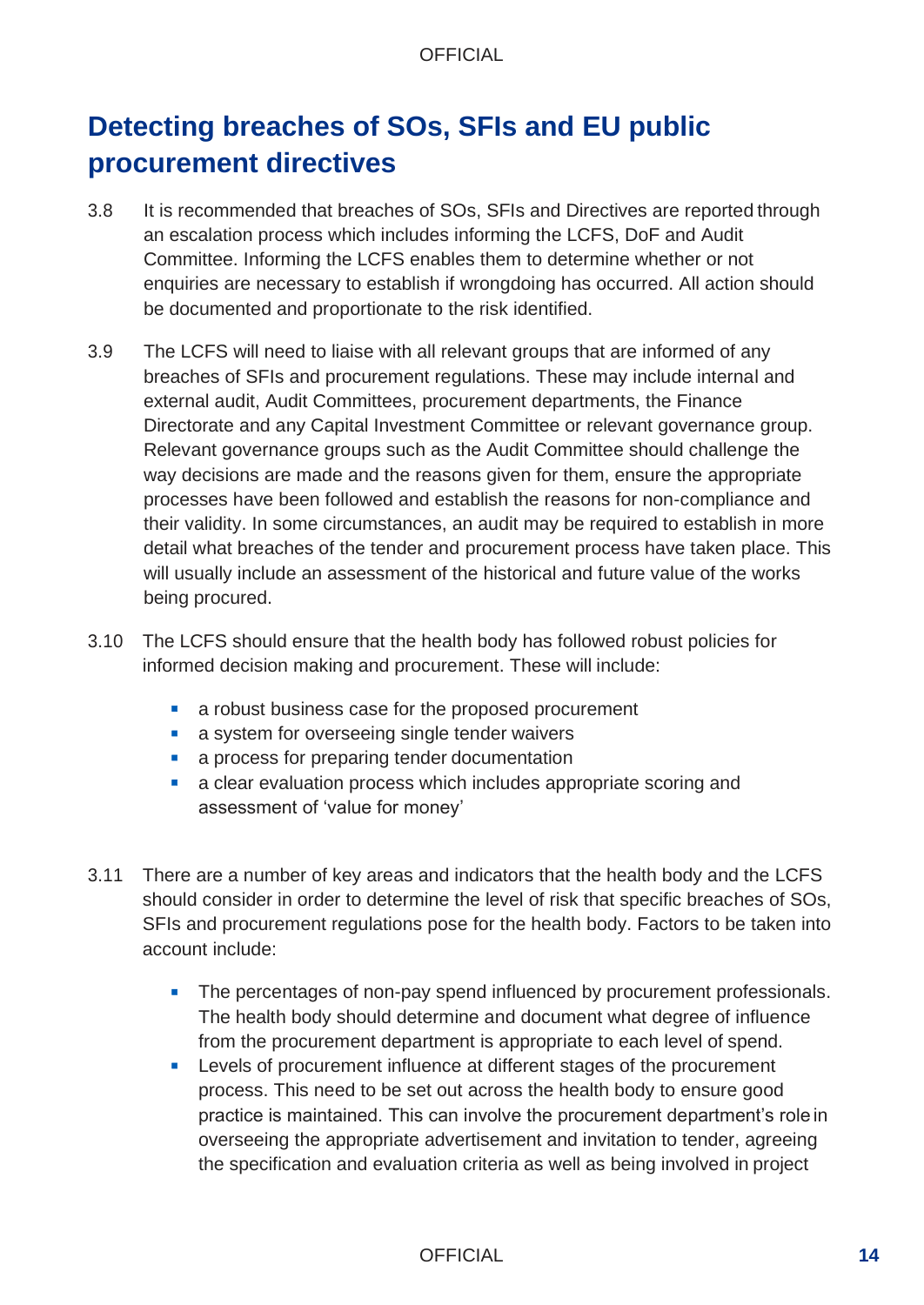team membership and holding the tender documentation for future audit requirements.

- The values of individual supplier spend for contracts not influenced by procurement professionals. What are the reasons for the expenditure being outside the influence of the procurement department and are there good reasons and controls around the process and spend incurred?
- The percentages of non-pay spend covered by contracts. It is good practice for procurement to maintain a contracts register to assist in the good management of the contracts and to plan for future procurement requirements.
- The value of non-compliant spend (spend without contract). There should be regular monitoring of individual suppliers, with a corrective action plan and an identified business/procurement lead responsible for implementing it.
- The percentage and amount of spend with no purchase order. Reports should be run to identify payments where no purchase order has been raised. The reports should be considered to determine the reasons and to ascertain whether there are any units not following correct procedures.
- The number of incidents of non-compliance with procurement policies and standards.
- The number of legal challenges.
- **•** The percentage, number and value of single tender procurements.
- 3.12 The LCFS should examine the use of 'pilot' projects. Pilots can be used to circumvent procurement regulations and are a way to introduce a supplier into an organisation. Once this happens, 'contract creep' can develop and the supplier's position in the health body becomes stronger. The use of pilots should be examined, especially when it results in high value work being awarded to the supplier involved.
- 3.13 When a specific breach has been identified, the LCFS may wish to examine the procurement process cycle to ascertain in what areas it did not follow a proper procurement route and the reasons given for that. The rationale for action (e.g. the justification given for a tender waiver) should be looked at objectively and the extent of any challenge by the relevant oversight function at the health body (e.g. Audit Committee) should be examined.
- 3.14 Where any breaches have occurred it may be necessary to examine whether legal opinion has been sought and whether the legal opinion is from the usual legal representatives of the health body on procurement matters. For example, there have been examples of health body staff representatives using the same legal adviser as a potential supplier in order to influence and legitimise decisions on bids by that supplier.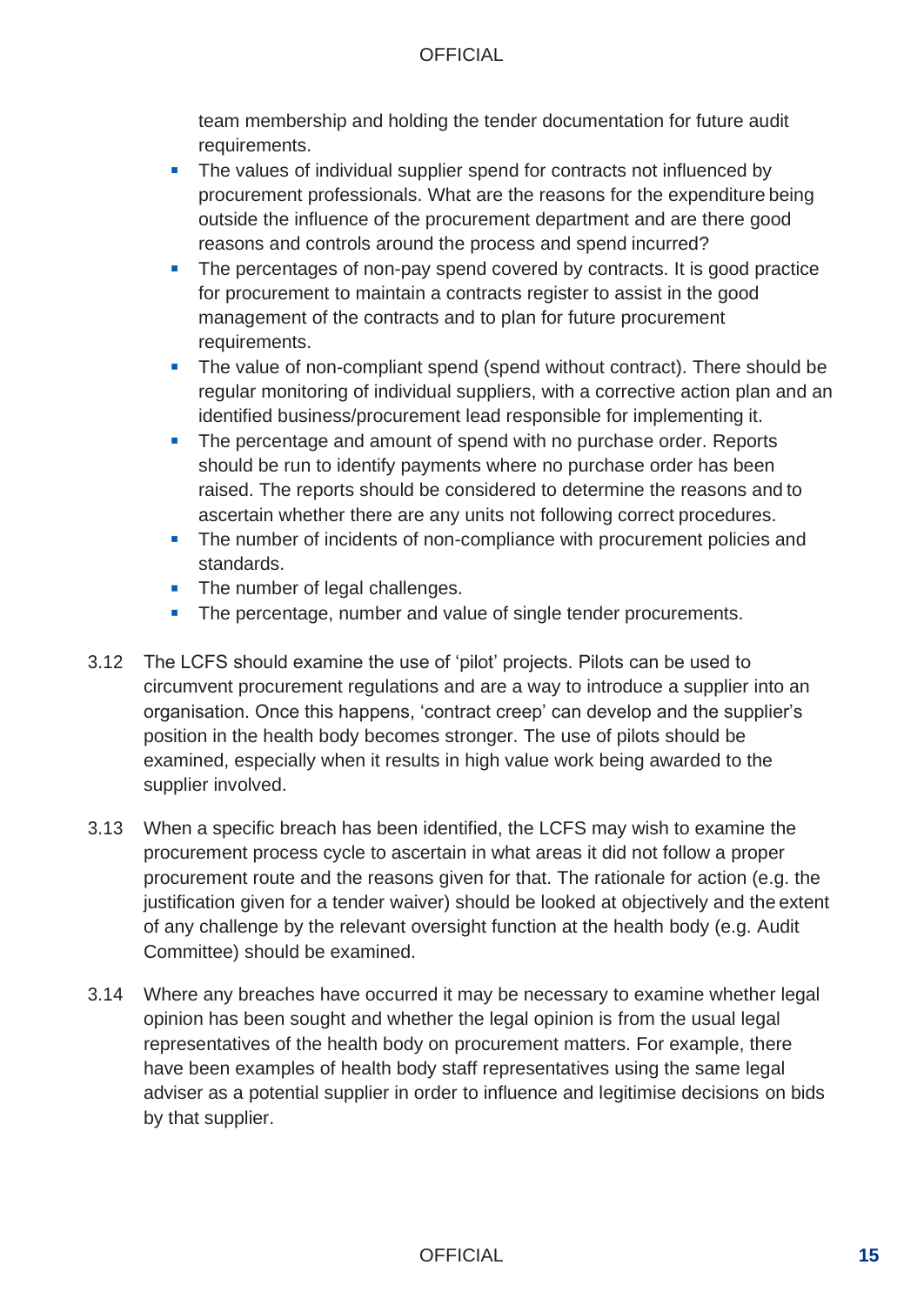## **Case example – Breaches of SOs, SFIs and EU public procurement directives**

Allegations were received that a director of finance (DOF) in collusion with two consultants acted both with impropriety and against the interests of their NHS health body. There were numerous breaches of the health body's Standard Operating Procedures and of EU procurement rules.

A concept for selling and leasing back health body assets was floated to the Board by the DOF. With tentative agreement from the board that the proposal should be explored, the DOF engaged two consultancy companies to advise whether or not the health body should proceed. Representatives of both consultancy companies were believed to be personal friends of the DOF. There was no tender process undertaken to engage either of the consultants.

The two consultants advised that the health body should proceed. This was put to the board, which subsequently agreed. The tender process was driven with extreme haste, disregarding the stringent timelines and requirements for public sector procurement contracts. There was an inappropriate use of the 'accelerated restricted' procedure. While the total value of the contract was over £50m, the DOF's timings allowed only twelve working days to scrutinise, evaluate, interrogate and address issues raised by the submitted tenders. A specification had not been fully prepared and developed and this resulted in the bidders being unable to bid in a uniform manner. It was thus impossible to compare bids. There was very little documentation to support a robust or fair selection process when the successful bidder was awarded the contract.

The contractual process required a valuation of the health body assets transferred in the contract. An independent valuation of these assets was organised by the DOF. In a clear breach of both the health body's Standard Operating Procedures and directions from the Board, the DOF appointed a company to perform the valuation. The company was linked to the winning bidder.

The contract contained a clause which required the health body to buy back assets at the end of the contract. This was not referred to in the original specification and contract terms and was negotiated post-award. The value of the 'buy back' element also required board approval and had serious implications for the value for money achieved by the health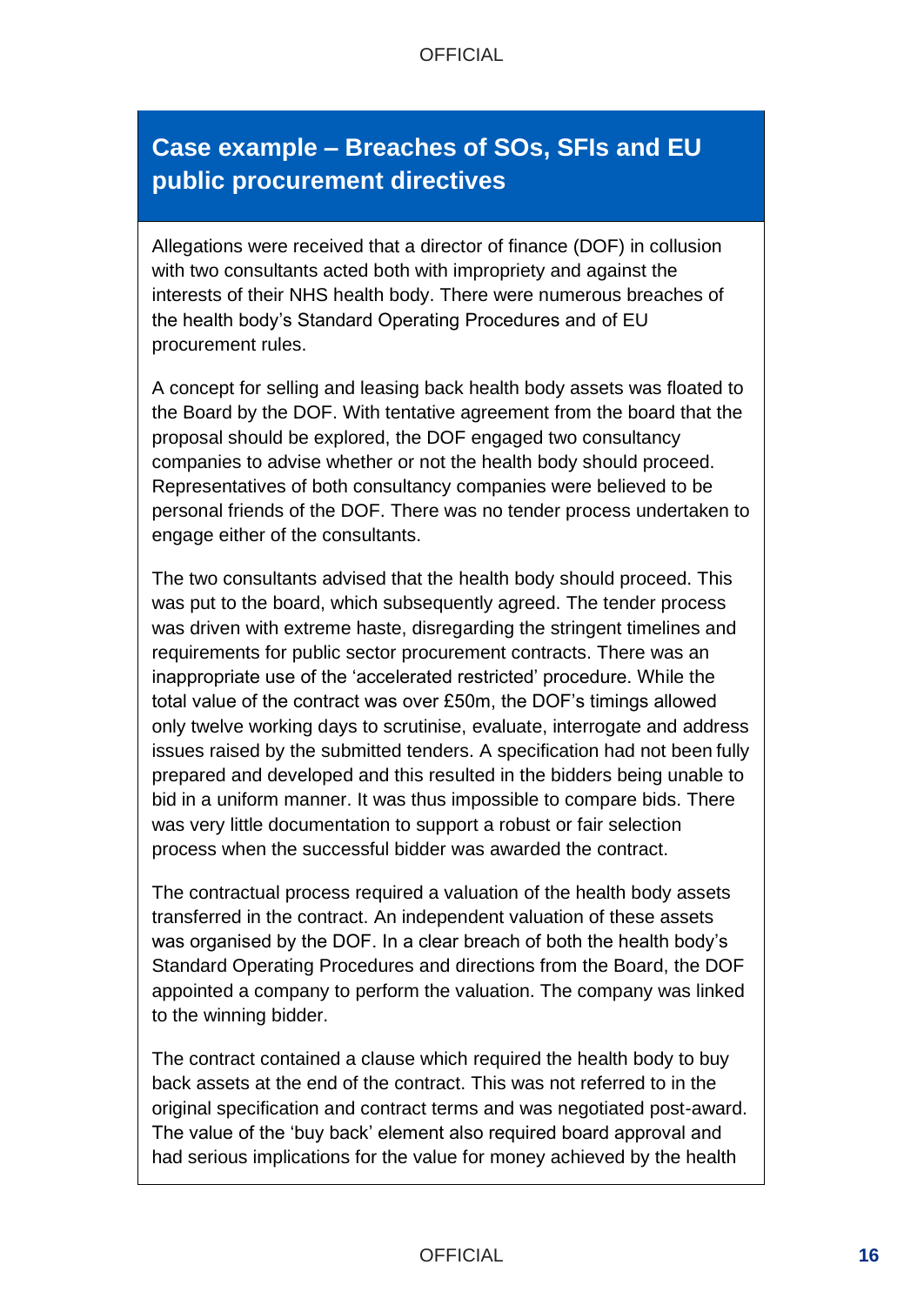body. Board approval was never sought and the contract was implemented.

After concerns were raised, a truly independent valuation of health body assets was undertaken. Health body assets were found to have been significantly overvalued in the previous valuation. The impact of this was that the cost of leasing and maintaining the assets in return for the next 12 years were significantly greater for the health body than they otherwise would have been. It was found that the health body could have saved around £21 million over the lifetime of the contact had an open and transparent procurement exercise been undertaken.

The DOF left his role shortly after the contract was signed. No prosecutions were possible in this case, and a major contributing factor for this were the failings of the board in terms of oversight and good procurement practice.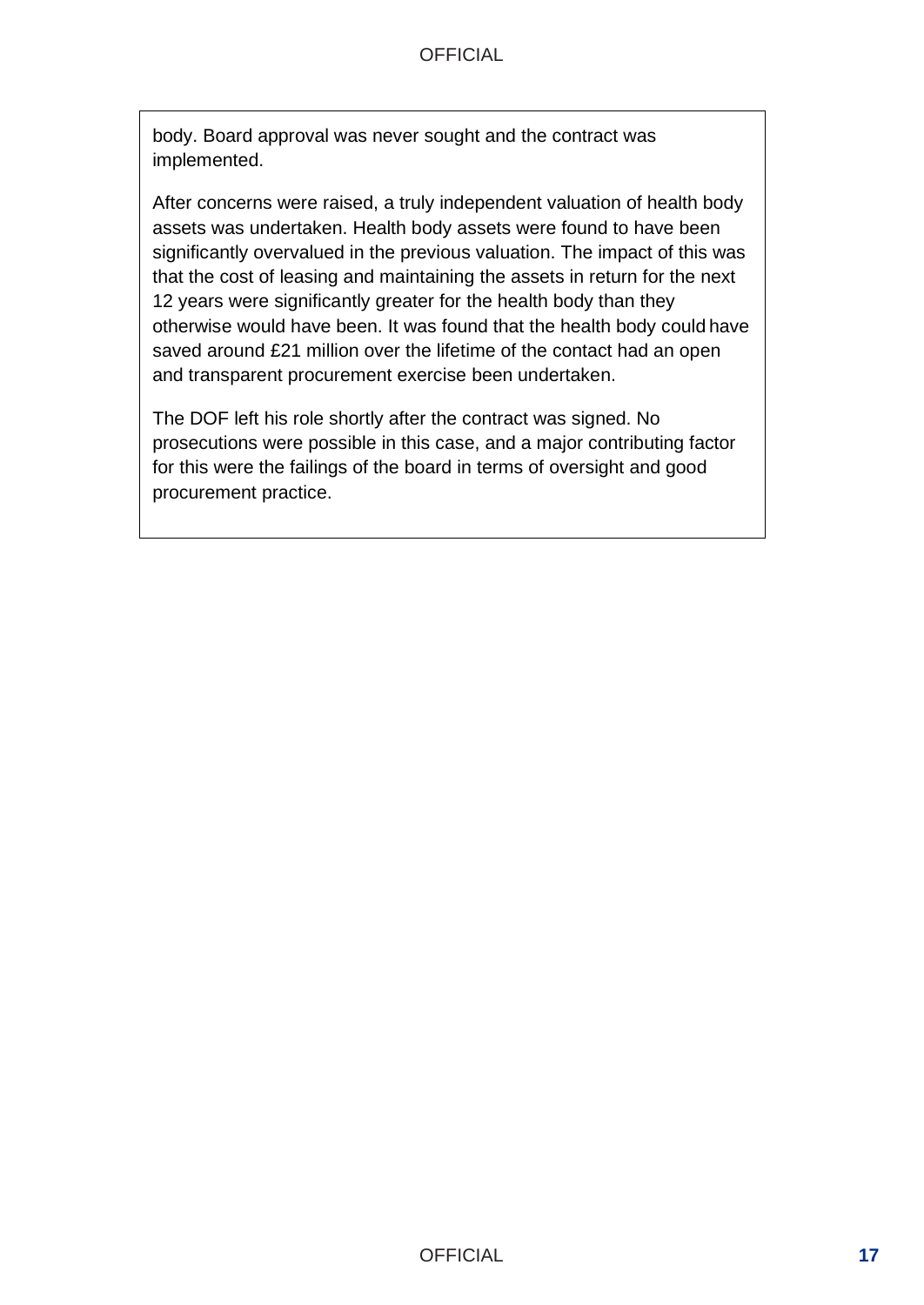# <span id="page-18-0"></span>**4. Conflict of interest**

- 4.1 A conflict of interest can arise during any stage of the procurement process and exists where an individual has an economic or personal interest in a transaction. When a conflict of interest arises, it is the responsibility of the health body to manage that conflict and ensure that it does not impact on a fair and transparent procurement.
- 4.2 A conflict of interest might occur due to the possibility of individuals having:
	- a direct financial interest
	- an indirect financial interest
	- a non-financial or personal interest
	- a conflict of loyalties.

There may also be a negative interest that needs to be declared, as it may mean someone will not be impartial to a certain company (e.g. for personal reasons).

- 4.3 In February 2017, NHS England published guidance on managing conflicts of interest<sup>6</sup>. The guidance introduced common principles and rules for managing conflicts of interest, provides simple advice to staff and organisations about what to do in common situations, and supports good judgement about how interests should be approached and managed. The guidance came into force on 1 June 2017 and is applicable to the following organisations:
	- Clinical Commissioning Groups via the statutory quidance issued by NHS England
	- NHS Trusts and NHS Foundation Trusts which includes secondary care trusts, mental health trusts, community trusts, and ambulance trusts
	- NHS England
- 4.4 While establishing and running systems and processes for managing conflicts of interest is just one aspect of good governance, a failure to acknowledge, identify and address a conflict of interest may result in poor decisions, legal challenge and reputational damage.
- 4.5 A conflict of interest can lead to bias and corruption in the bid evaluation and approval processes. Bias can be said to have occurred when a fair minded observer, having considered the facts, would conclude that there was a real possibility of it occurring. A person who dishonestly abuses a position that they occupy and is expected to safeguard the organisation's interests may also be guilty of the offence of fraud by abuse of position according to section 4 of the Fraud Act

<sup>6</sup> <https://www.england.nhs.uk/ourwork/coi/>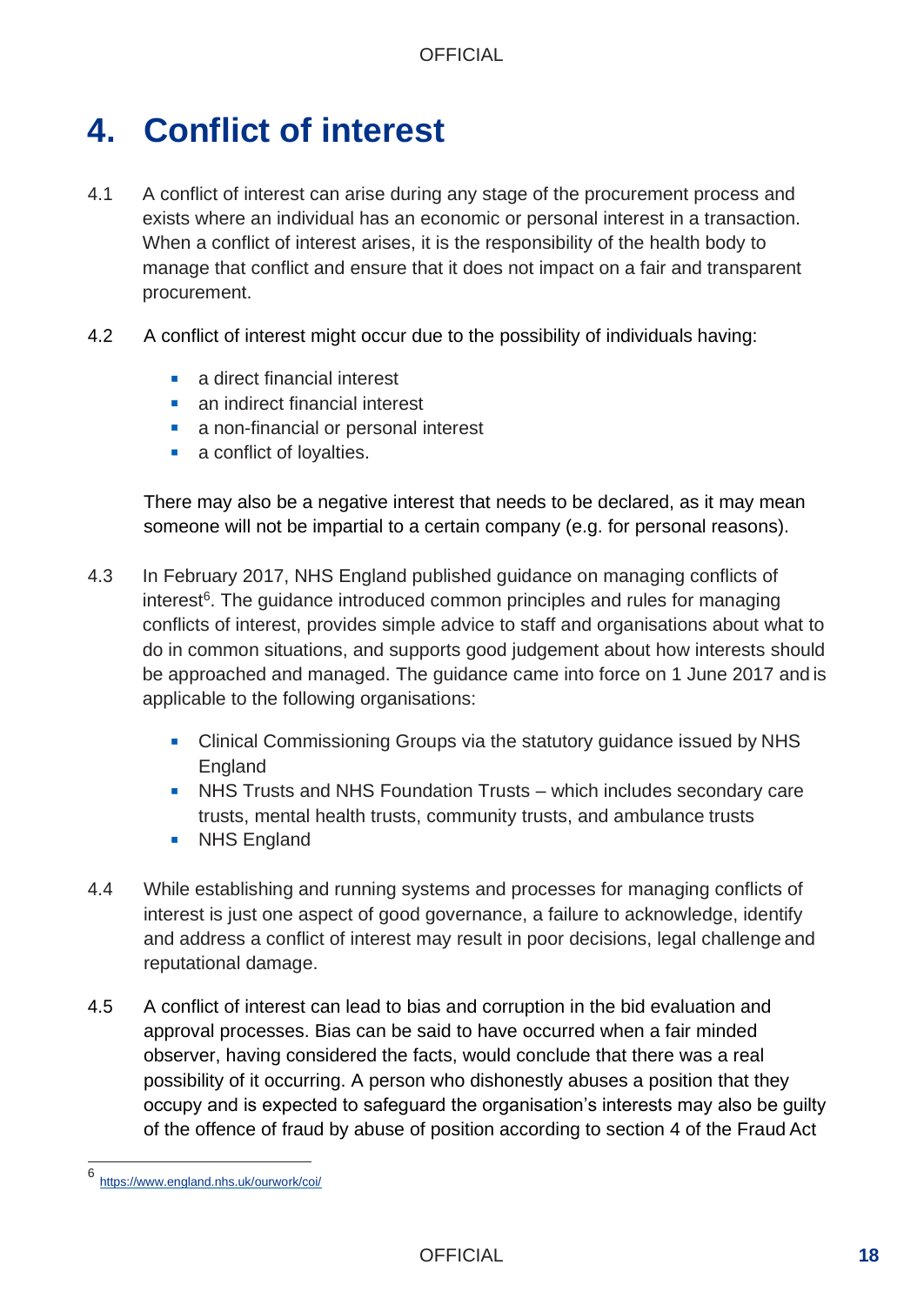2006. Even when bias does not occur, a lack of transparency in the declaration and management of a conflict of interest can lead to the perception that wrongdoing exists.

4.6 Section 75 of the Health and Social Care Act 2012, places a requirement on commissioners to ensure that they adhere to good practice in relation to procurement such as; do not engage in anti-competitive behaviour, and promote the right of patients to make choices about their healthcare.

## <span id="page-19-0"></span>**Managing a conflict of interest**

4.7 The following measures can contribute to both effective governance and the target hardening of health body processes against conflicts of interest:

### **Process**

- There should be a clear Conflict of Interest Policy and Standards of Business Conduct which are well publicised and enforced. The policy should detail who should have to complete a declaration of interests and this should include staff or agents of the health body who may be involved in any way with procurement decisions. Staff (or agents) should disclose any interest that family and friends may have in any potential supplier. Staff (or agents) should not be involved in any part of the procurement process if they have a conflict of interest with any of the potential suppliers bidding. An ethical set of values and culture should be encouraged, which will assist in avoiding conflict of interest situations and help prevent bribery or a biased procurement process.
- A register should be maintained in which conflicts of interest are recorded. Disclosure should be full and include the business interests of the family and close friends of those involved in the procurement process. The register must include 'nil returns'. A model declaration form is available in NHS Counter Fraud Authority's Bribery Act guidance which is available on the NHS Counter Fraud Authority secure site [\(https://extranet.cfa.nhs.uk\)](https://extranet.cfa.nhs.uk/).
- All potential suppliers should be required to declare any personal or family relations within the health body at the pre contract stage.

### **Personnel**

- A sensible degree of separation of duties should exist between those administering and managing contracts, and those responsible for procurement or commissioning. This can assist in maintaining a 'firewall' between suppliers and purchasers.
- It is recommended that consultants engaged to assist in a procurement process report directly to a senior executive within the procurement team and have sufficient training and understanding of NHS procurement standards.

### OFFICIAL **19**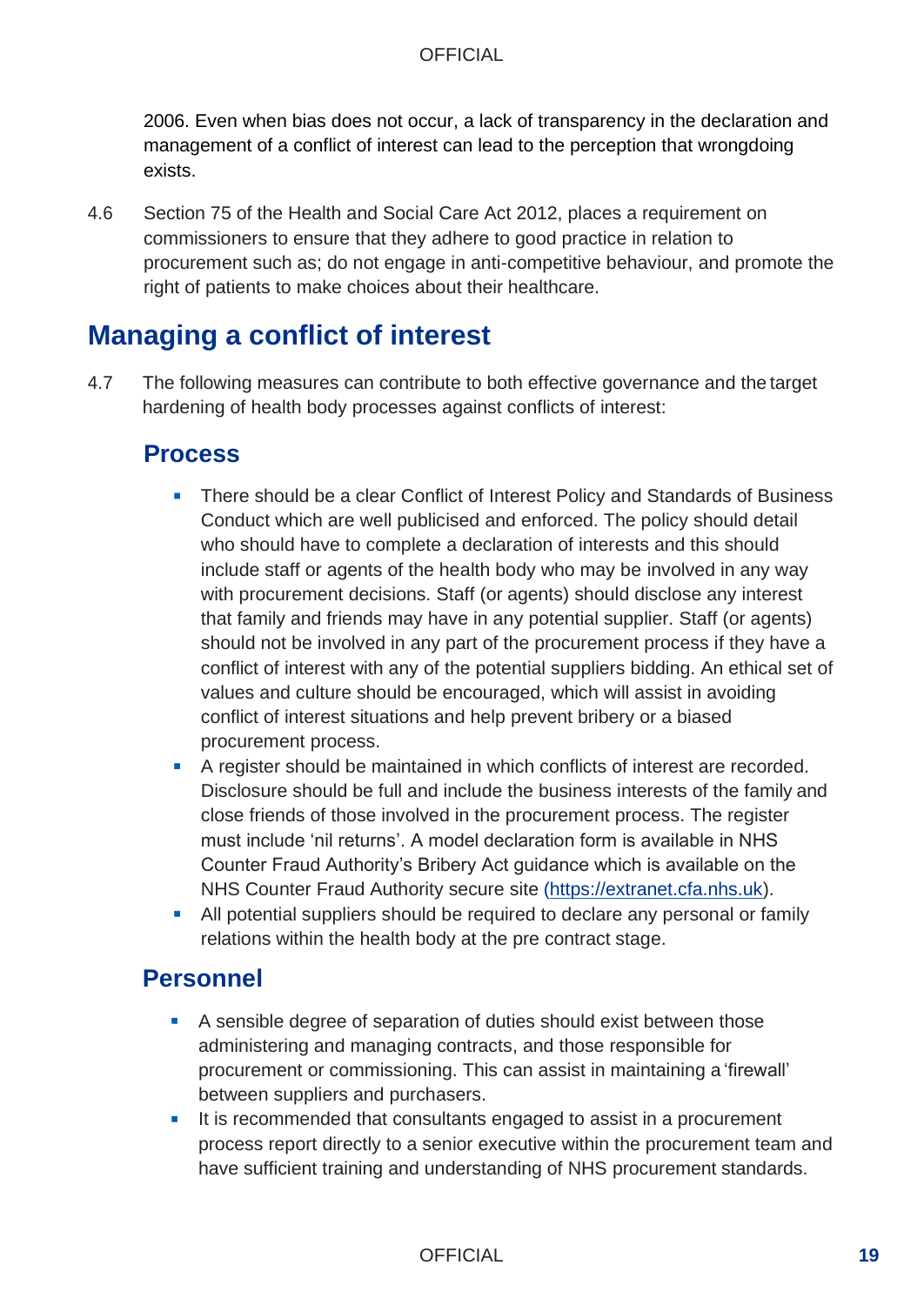- Where a potential supplier is working with an organisation to assist in the development of a specification, care should be taken to integrate the views of more than one supplier. This will assist in avoiding specifications that are tailored to one particular supplier (see section 8). There should also be clear criteria as to how suppliers are selected to assist in drawing up specifications, and their involvement should be disclosed in any resulting procurement process.
- It is good practice to require consultants to sign a declaration which includes identifying any previous work with potential suppliers.

### **Assurance**

- **•** The register of interests should be regularly reviewed and submitted to the board or audit committee for scrutiny and publication.
- Audit should routinely check compliance with policies and procedures.

## <span id="page-20-0"></span>**Detecting a conflict of interest**

- 4.8 The detection of conflict of interest situations depends on having good governance arrangements and ensuring that a robust policy for managing this threat is adhered to. The following checks will assist in the detection of an undeclared conflict of interest:
	- **EXEDENT** Identifying conflicts of interest not declared in the 'register of interest'; this will help determine whether or not a suspicion of fraud exists. Such instances should be monitored and action taken to determine the effectiveness of the organisation's response.
	- **E** Analysing information relating to supplier spend awarded by specific members of staff, and looking out for unusual and long-term patterns. Are individuals giving large amounts of work to certain suppliers, and if so, can this be justified?
	- **Ensuring that all allegations of a conflict of interest are recorded on FIRST<sup>7</sup>.** This process will allow the development of intelligence over time on issues which may not be immediately evident when considered in isolation.
	- Carrying out pro-active checks of the register of interests and register of contracts. These checks can be made against both Land Registry (e.g. property ownership) and company information which are available in the public domain.

<sup>&</sup>lt;sup>7</sup> FIRST (Fraud Information Reporting System Toolkit) is an information gathering, intelligence disseminating case management tool designed and provided specifically for all CFSs/LCFSs by the NHSCFA. It helps CFSs/LCFSs to manage referrals, intelligence, fraud enquiries, case preparation and a range of other investigative tasks and includes useful editing tools that help to keep information and cases up todate.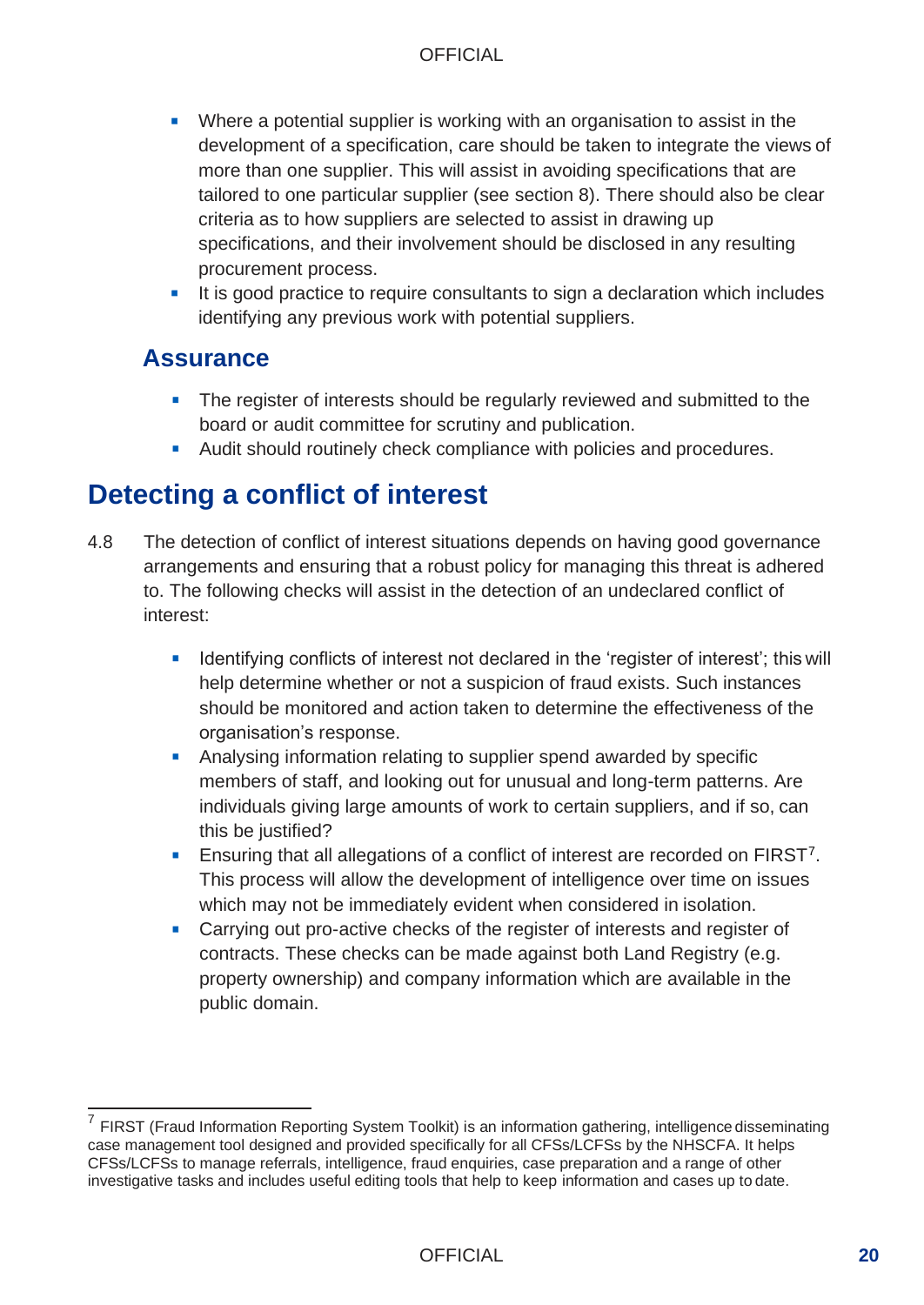### **Case example – Conflict of interest**

NHS Protect (the NHSCFA's predecessor organisation) investigated a case of suspected corruption at a health body involving an external consultancy company (Company A). Company A's remit included seeking out potential partnership arrangements on behalf of the health body.

Company A began developing a business relationship with an overseas company (Company B). Company A entered into a contract with Company B to represent them in promoting a number of their products and services globally.

Company A subsequently promoted the benefit of a particular product offered by Company B to the health body. With the backing of the health body, Company A then ran an exercise to procure this type of product.

Two companies were shortlisted and invited to present their product, one of which was Company B.

It became clear that a representative from Company A had been central to the procurement and subsequent award of the contract to Company B. It was a clear conflict of interest as the two companies had a business relationship and their own contract binding them.

It was identified during the investigation that the representative from Company A had:

1) written the tender specification relying almost entirely on input from Company B

2) been centrally involved in the evaluation of the products from the two companies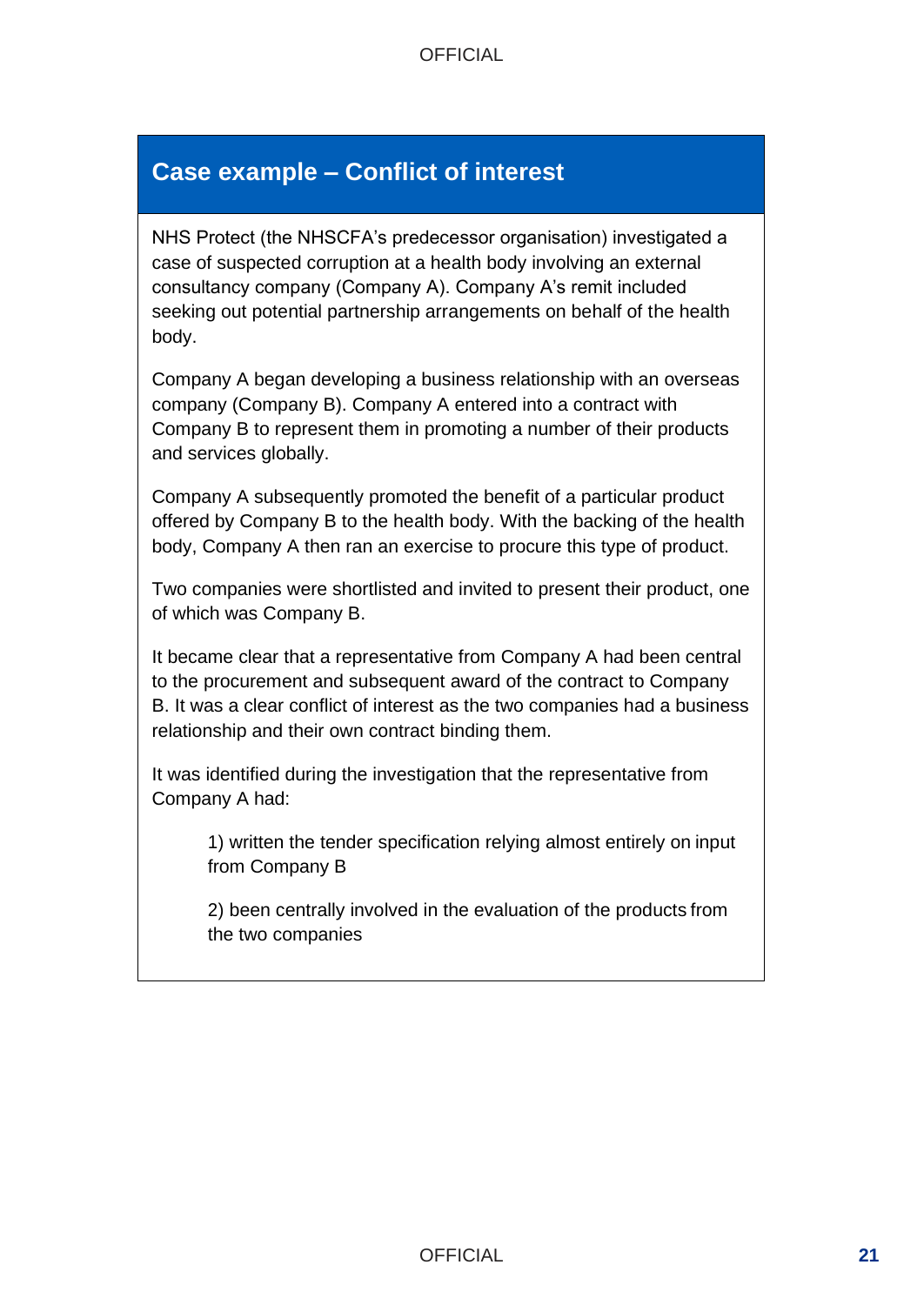## <span id="page-22-0"></span>**5. Bribes and kickbacks**

- 5.1 In simple terms, a bribe is the giving or receiving of something of value to influence a transaction. A kickback is a form of 'negotiated [bribery' \(](http://en.wikipedia.org/wiki/Bribery)Wrage 2007) where a portion of the value of a contract is demanded by an official as a bribe for services rendered, for example securing the contract itself. For the purposes of the Bribery Act 2010, a kickback is equivalent to a bribe. The kickback might be said to vary from other kinds of bribes in that there is implied [collusion b](http://en.wikipedia.org/wiki/Collusion)etween the two parties, rather than one party [extorting t](http://en.wikipedia.org/wiki/Extortion)he bribe from the other.
- 5.2 The Bribery Act 2010 defines bribery as giving or receiving a financial or other advantage in connection with the 'improper performance' of a position of trust, or a function that is expected to be performed impartially or in good faith. The term 'improper performance' means performance which amounts to a breach of an expectation that a person will act in good faith, impartially, or in accordance with a position of trust. Bribery does not necessarily involve cash. In a procurement context, it might involve suppliers providing procurement staff with gifts, hospitality, holidays or promises of future employment or exclusive memberships in exchange for favourable treatment. In addition, the employee who is the beneficiary would usually omit to declare these transactions, which in addition to being illegal in their own right, also create a serious conflict of interest.
- 5.3 Those seeking bribes or giving kickbacks are seeking an unfair advantage. The immediate victims of bribes or kickbacks are therefore the firms that lose out unfairly and the procuring organisation, which may not receive best value for money. More widely, victims include the NHS, the government and society, which are undermined by a weakened rule of law and damaged social and economic development. Bribes and kickbacks generally degrade the proper operation of free markets. The Office of Fair Trading as highlighted that a process that is perceived as unfair could discourage companies from submitting tenders, may lead to increased contract prices as companies seek to balance the cost of illicit payments and may also facilitate collusion between contractors. The damage to an organisation's reputation should the corruption be uncovered is also significant.
- 5.4 The Bribery Act 2010 created an offence, under section 7, which can be committed by organisations which fail to prevent persons associated with them from committing active bribery on their behalf. An organisation will be liable to prosecution if a person associated with it bribes another person intending to obtain or retain business or an advantage in the conduct of business for that organisation. It is a full defence for an organisation if it can demonstrate that, despite active bribery taking place, it had adequate procedures in place to prevent persons associated with it from bribing. An individual found guilty of bribery on indictment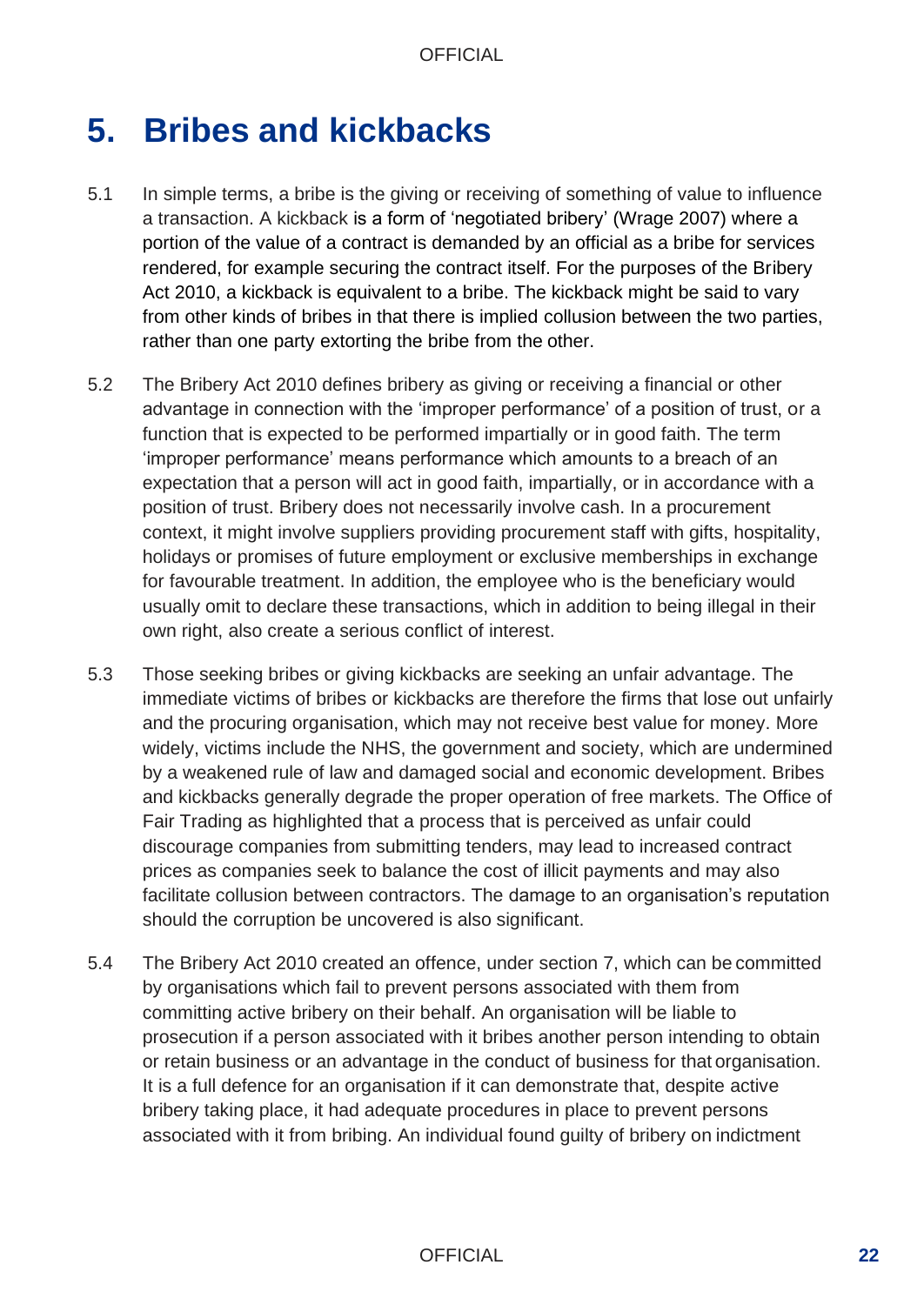may face up to 10 years' imprisonment and an unlimited fine. An organisation failing to prevent bribery is punishable by an unlimited fine.

5.5 The Ministry of Justice has published detailed guidance about adequate procedures relevant organisations can put in place to prevent persons associated with them from bribing<sup>8</sup>. ISO 37001 Anti-Bribery Management System is the new international standard on Anti-Bribery. It was published in October 2016 and specifies requirements and provides guidance for establishing, implementing, maintaining and improving an anti-bribery management system.

## <span id="page-23-0"></span>**Preventing bribes and kickbacks**

5.6 The following measures can contribute to both effective governance and the target hardening of health body processes against bribes and kickbacks:

### **Process**

- Overall responsibility for the effective design, implementation and operation of anti-bribery initiatives should be at director level.
- **Organisations should adopt a risk-based approach to tackling bribery and an** initial assessment of risk across the organisation is therefore a necessary first step.
- Once risks have been assessed, organisations should put in place procedures that are *proportionate* to the bribery risks that have been identified.
- **EXTER:** There should be clear 'gifts and hospitality' and 'standards of business conduct' policies which are publicised and enforced. A model policy and declaration of interests as well as hospitality and gifts forms are contained in NHS Counter Fraud Authority's Bribery Act guidance which is available on the NHS Counter Fraud Authority secure site [\(https://extranet.cfa.nhs.uk\)](https://extranet.cfa.nhs.uk/). This policy should make it clear that the offering or accepting of bribes is a criminal offence and a potential disciplinary matter.
- A register should be kept in which staff are required to record any receipt and offering of hospitality or gifts. The policy should make clear what constitutes hospitality or a gift, who should complete the register and how often this should be done. Completion of the register should extend to health body representatives such as consultants or agents.
- Business partners should be made aware in writing of the organisation's antibribery policies. Suppliers should sign a declaration confirming that they understand these policies when submitting quotes or tenders.
- **The Chief Executive Officer should make a statement in support of anti**bribery initiatives and this should be published on the organisation'swebsite.

<sup>8</sup> <https://www.justice.gov.uk/downloads/legislation/bribery-act-2010-guidance.pdf>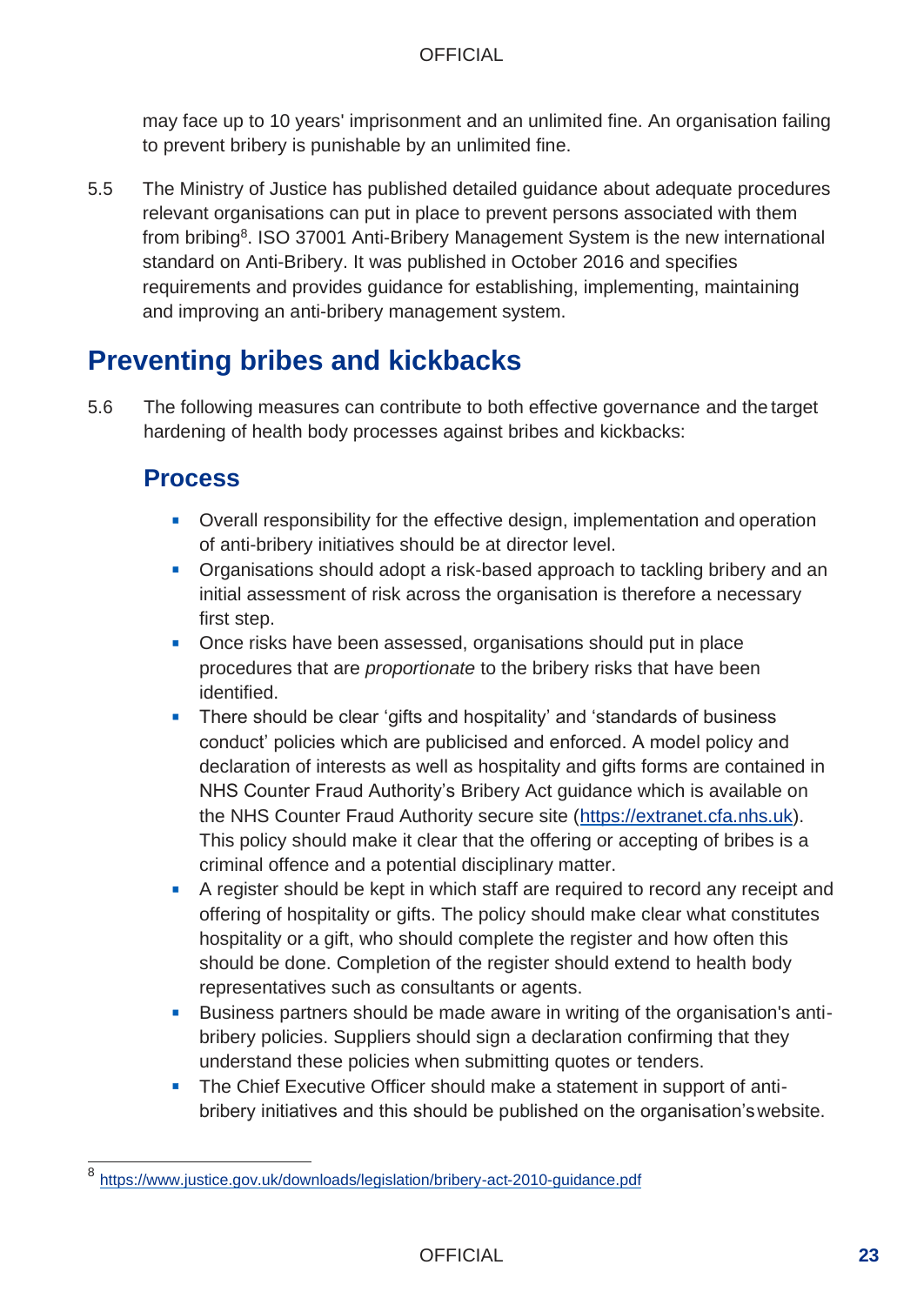### **Personnel**

- Managers should be provided with sufficient resources and proper authority to implement and monitor relevant anti-bribery activities aimed at protecting the health body's interests.
- Awareness training should be provided to relevant staff on anti-bribery issues, for example values and culture, avoiding conflicts of interest situations and helping to prevent bribery.
- **EXECT** Appropriate action should be taken against staff found breaching anti-bribery procedures and publicity should be sought. The proactive use of publicity is encouraged to promote a strong anti-bribery culture.
- **EXECT** There should be separation of duties between those who identify a procurement need and those undertaking the procurement exercise.

### **Assurance**

- **The relationships between long term contractors, including those commonly** found in Estates departments, and procurement personnel should be monitored. It is recommended that key procurement personnel are rotated during long term projects. This has the dual benefit of reducing the opportunity for the development of inappropriate relationships and facilitating the detection of those that have developed.
- A robust justification should be sought for the use of preferred suppliers. To provide this, the procurement team can look at the scoring given to quotes or tenders and the rationale used to justify the score. Recommended suppliers can be evaluated by personnel not directly involved in the procurement project.

## <span id="page-24-0"></span>**Detecting bribes and kickbacks**

- 5.7 Bribery by its very nature is secret and therefore difficult to detect. The preventative measures introduced by health bodies to help mitigate this threat can however also assist in its detection.
- 5.8 The following checks will assist in the detection of bribes and kickbacks:
	- The gifts and hospitality register should be examined on a regular basis and any concerns investigated. The register should be cross-referenced against the conflict of interest and tender registers to identify any concerns. Things to look out for include individuals recording significant amounts of hospitality or gifts, or items known to have been received not being declared.
	- Looking out for significant lifestyle changes, while remaining mindful that many legitimate reasons are likely to exist for them.
	- Looking out for artificially low bids and subsequent inflated charges in the post contract phase.

### OFFICIAL **24**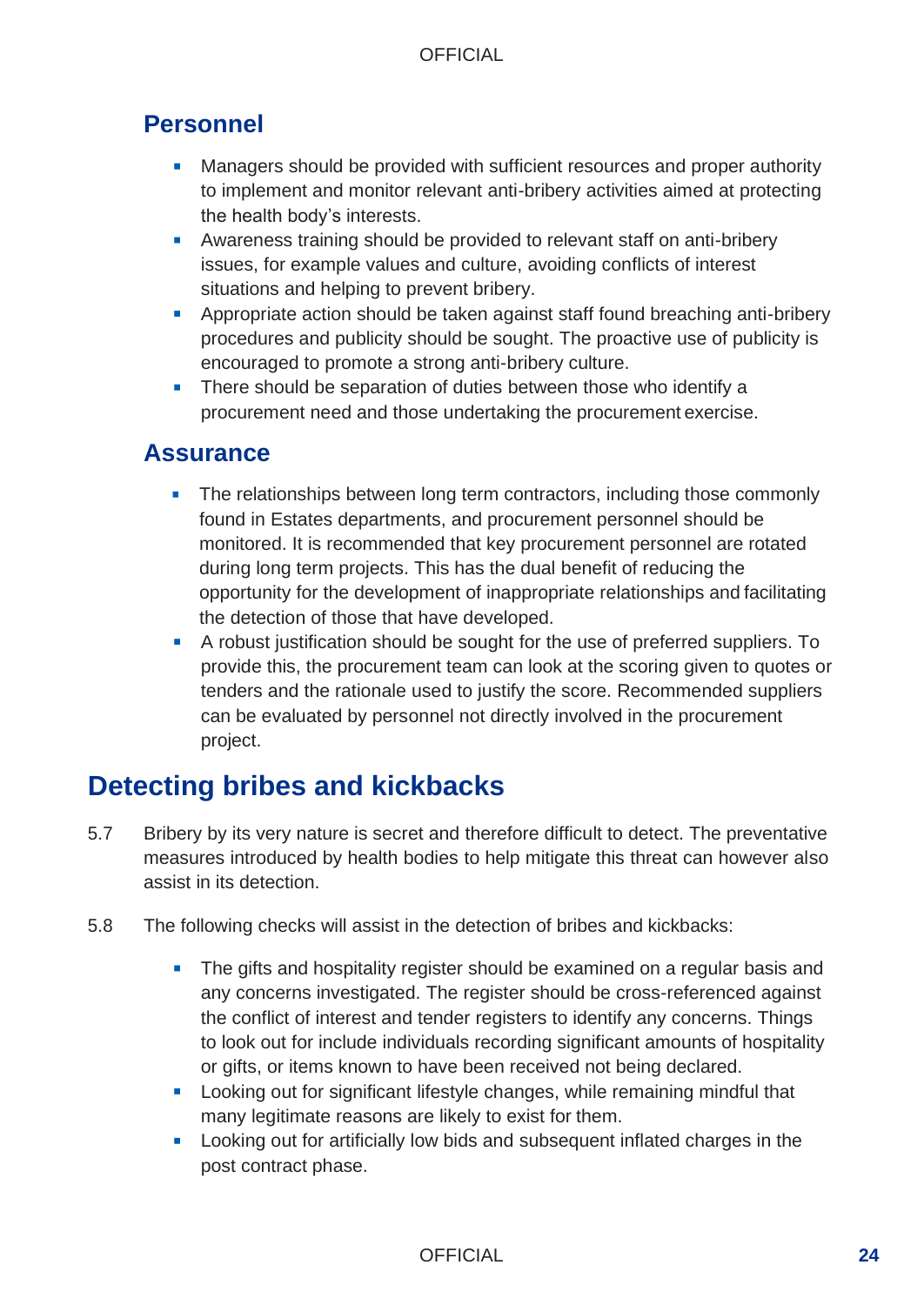- Heightened concerns may be raised when a key member of the procurement team obtains employment with a supplier after a contract has been awarded.
- Reviewing single tender waivers and the quantity of work going to contractors to see if one particular supplier is being awarded more work than would reasonably be expected.

### **Case example – Bribes and kickbacks**

An individual was in charge of a tender exercise (Tender 1) to engage consultancy services for a health body. It was known that one of the companies (Company A) bidding for the consultancy services had already carried out extensive work for the health body and had forged close links with two key members of the department running the procurement exercise.

An audit into the procurement raised concerns about the process and a referral was made to NHS Protect (the NHSCFA's predecessor organisation).

The subsequent investigation found that during the tender process Company A had received confidential information that related to the bids of their competitors. The tender was awarded to Company A.

Following the award of the tender to Company A, a contract was awarded to a company (Company B) following a separate tender process (Tender 2). Company B also had a contract with Company A to promote their services. Company A was integral in the procurement process run by the health body to award a contract to Company B (see Conflict of interest case example). Soon after the award of Tender 2, the health body individual involved also started to actively promote Company B in the NHS and received a monthly sum from Company B. This sum was in addition to and exceeded their NHS salary and was not declared to the health body. Payments were made through Company A.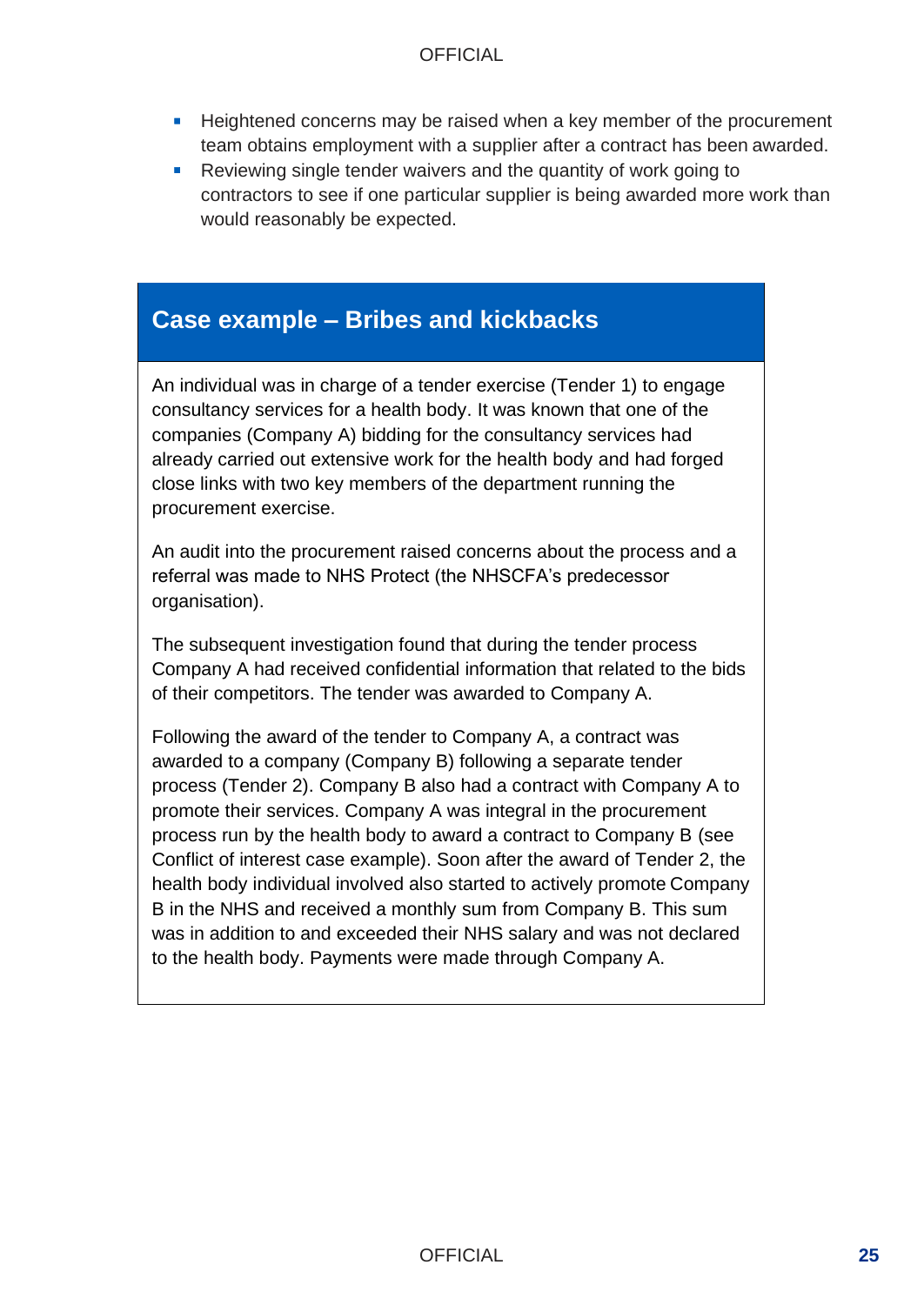# <span id="page-26-0"></span>**6. False quotations and tenders, and bid rigging**

- 6.1 Procurement exercises often allow NHS officials to use their discretion in deciding which individuals or companies should be invited to bid. Limiting the call for bids is one way in which a dishonest employee can influence the procurement process. The need to demonstrate that competitive tendering requirements have been met can lead to the generation of false quotes and tenders. The production of phantom quotes or tenders from rival or fictitious companies creates the illusion of competition, when in reality a preferred bidder will succeed.
- 6.2 The risk of false quotes or tenders is more prevalent in procurements that follow a less stringent process, i.e. those under the OJEU threshold or those conducted outside of a centralised procurement team/office. The risk of false quotes or tenders may also co-exist with that of contract splitting (see section 9). False quotations can also take place when a procurement need has been inflated or created; fictitious quotes in these cases result from the fact that there is no genuine desire to complete the work or order the full extent of goods or services.
- 6.3 The uncompetitive market created through the use of false quotes will often lead to higher prices being paid. Individuals engaging in false quotes may be guilty of Fraud Act and Bribery Act offences.
- 6.4 Bid rigging occurs when bidders agree among themselves to eliminate competition in the procurement process, thereby denying the public a fair price.

## <span id="page-26-1"></span>**Preventing false quotations and tenders, and bid rigging**

6.5 The following measures can contribute to both effective governance and the target hardening of health body procurement processes against false quotations and tenders:

### **Process**

- Suppliers should be selected from an approved list (where available) according to predetermined and justifiable criteria.
- **.** The use of negotiated or restricted tendering should be justified.
- The time and date for the return of tenders should be specified at the outset.
- **EXTERNAL INVITATIONS** Invitations to submit quotes or tenders should be retained. This should include all correspondence with potential suppliers.
- Bids should be received within the required timeframe.

### OFFICIAL **26**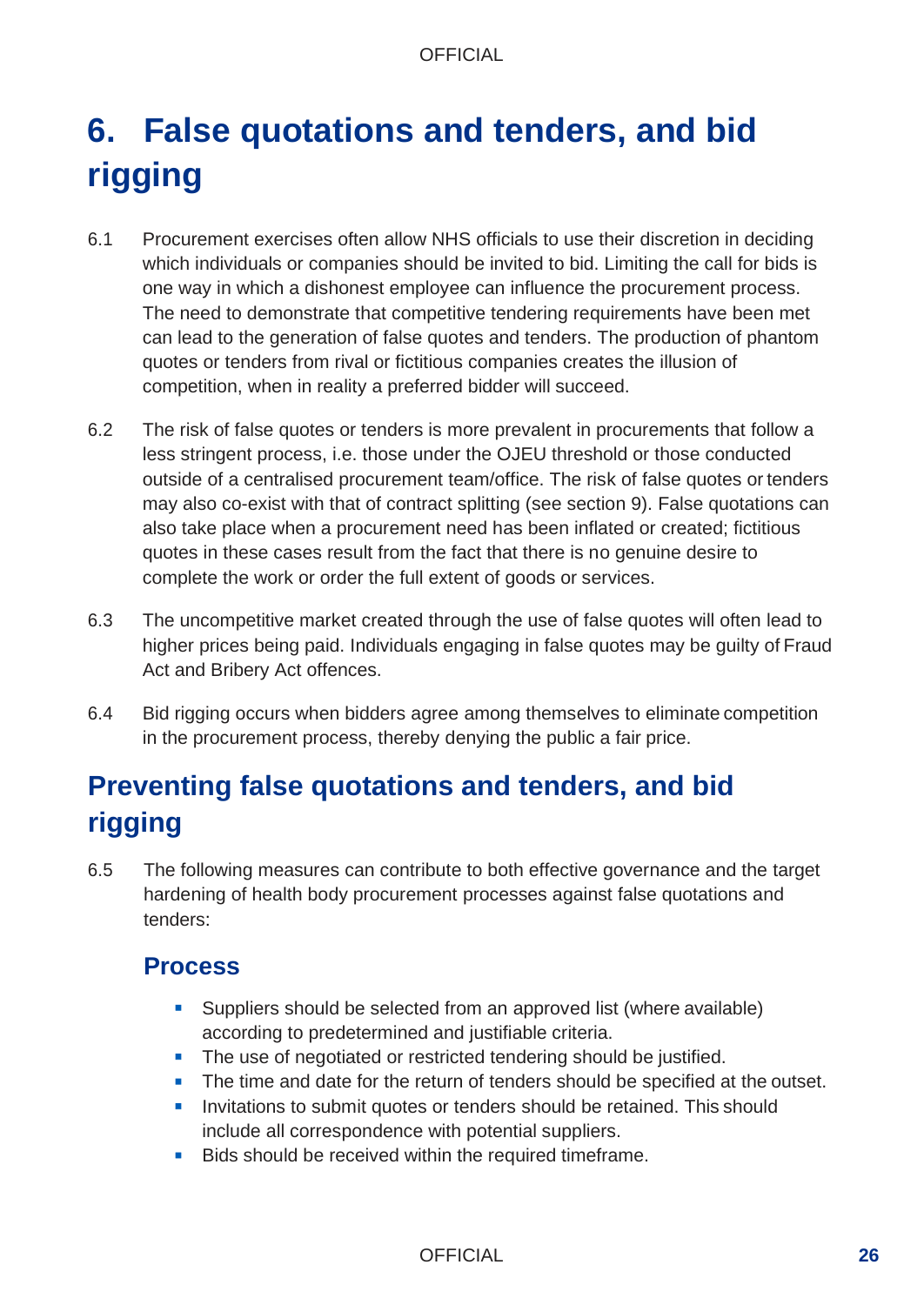- Exceptional decisions to include bids submitted after the deadline must be justified in writing.
- A record of quotes/tenders should be maintained, including the names of contractors and the amount of tenders submitted by each.

### **Tenders received by post**

- The return envelopes should be marked 'tender'.
- The date and time of tenders should be noted on the envelope.
- Bids should be opened at the same time by a minimum of two people not otherwise involved in the tender process.
- Bids should be stored securely.
- **•** The signatures of persons opening tenders and the signature of the person receiving tenders for evaluation should be recorded in a register of quotes/tenders.

### **E-procurement systems**

■ E-procurement systems can significantly reduce the time spent creating and awarding a tender. A system of prequalification, including security mechanisms to identify the party using the system, minimises the potential for a person to submit a tender without the appropriate authority or for a person to forge a tender adopting another person's identity.

### **Personnel**

- **•** There should be separation of duties between individuals involved in the selection of potential suppliers (including an invitation to bid), those involved in sending out the invitations to bid and those responsible for evaluating the tenders.
- Staff involved in procurement (and not just staff in the procurement department) should have the relevant competencies and skills to contribute to procurement projects.

### **Assurance**

■ The procurement of all goods and services should be subject to robust internal governance, e.g. auditors/managers engaging in regular spot checks of procurement transactions, including the regular review of procurement files.

## <span id="page-27-0"></span>**Detecting false quotations and tenders**

6.6 Special consideration should be given to examining the conditions that could lead to the submission of false quotations and bids. These include the splitting of contracts (see section 9) and creating a procurement need. The latter can be monitored by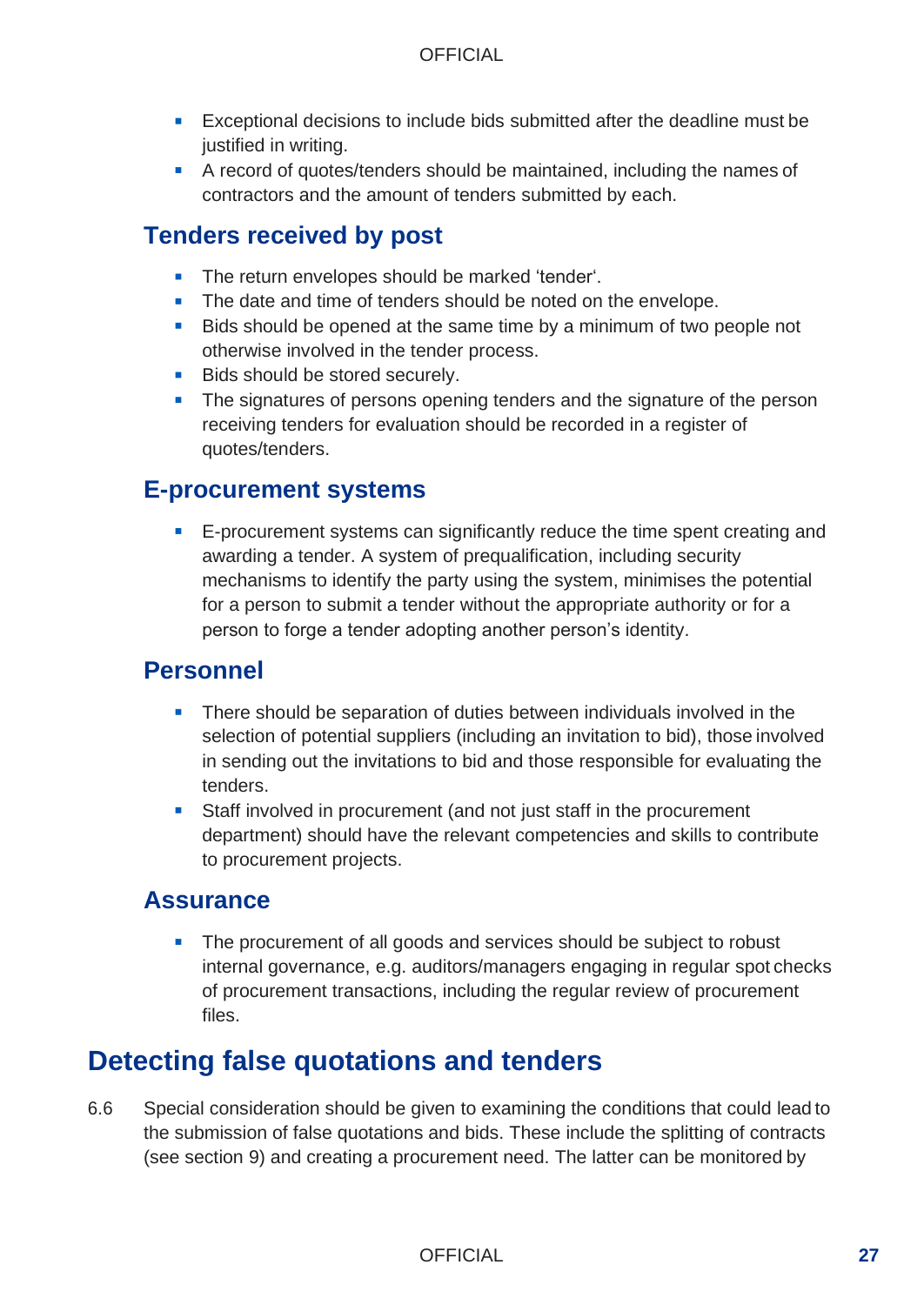examining the basis of the procurement need and the proposed spend levels for any project. This may be best done by an overseeing committee, who should refer any concerns to either Internal Audit or the health body's LCFS.

- 6.7 The following checks will assist in the detection of false quotations and tenders:
	- The Competition and Markets Authority has developed a "screening for cartels" tool to help procurers, audit, and counter-fraud professionals screen their tender data. The tool uses algorithms to spot unusual bidder behaviour and pricing patterns identified in past cartels. It will tell you which (if any) of your procurement exercises show any signs of bid-rigging.
	- **EXECT** Identifying how bids are received, stored and opened. Is there a robust process in place to ensure that all bids are administered in the same way?
	- Examining records of which suppliers have bid for particular projects. This may show a pattern whereby the health body is inviting the same suppliers to bid on numerous projects, or the same supplier is winning numerous tender exercises and the same rival suppliers are constantly losing. This kind of situation requires close examination, in that it would be unusual for losing bidders to continue to bid on a large number of tender exercises if they were always unsuccessful. An added warning indicator is if they never asked for feedback as to why they were unsuccessful. The LCFS should look for patterns with regard to which suppliers are bidding for work and whether any communication (e.g. request for feedback on unsuccessful bids, especially if numerous) has been received.
	- **Analysing bids to see if the same contractors regularly appear with similar** pricing structure or where all but one of the contractors have submitted unrealistically high prices.
	- Running sample checks on unsuccessful quotes. Does the company exist, is it known to the health body, are there any links between successful suppliers and unsuccessful bidders (e.g. subcontracting)? This should be done when other indicators raise concerns regarding the procurement process.
	- Contacting unsuccessful suppliers to verify their quote.
	- **EXECT** Analysing spend against each supplier and looking at other quotes received, looking out for similar templates on quotes.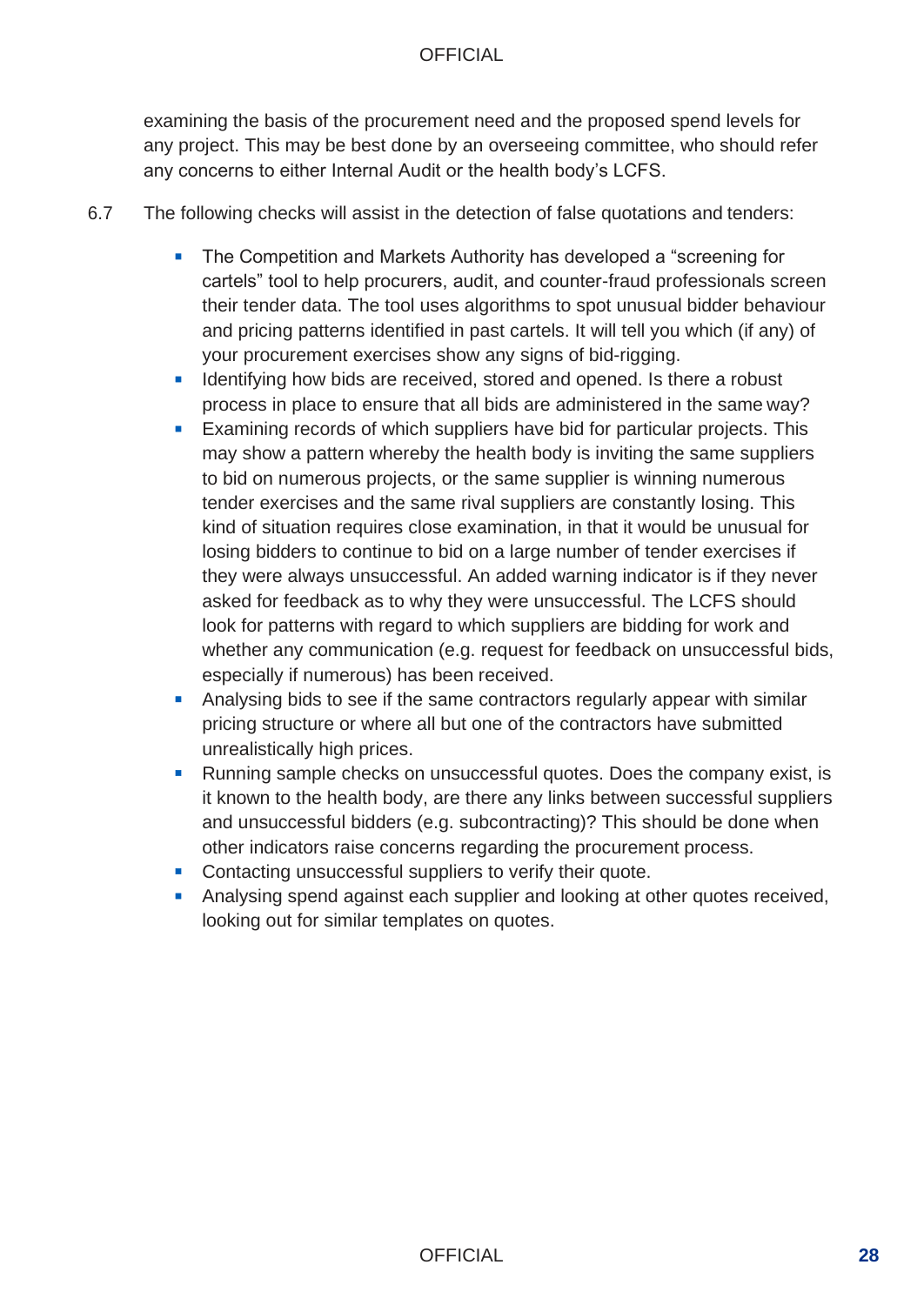### **Case example – False quotations and tenders**

An estates department worked with an external contractor (Company A) and used them for various building works across the hospital.

A referral was received from a whistleblower who stated that the company being used for this work was greatly inflating the cost of materials used, which they subsequently billed to the health body.

Once an investigation commenced, it was discovered that the company had been paid almost £1 million in three years. All of their work had been in lump sums of £25,000 or less and had gone through a three-quote process. Approximately 40 pieces of work had been awarded to the company. On closer examination of the other quotes submitted, it was found that the same two companies had been unsuccessful bidders for every piece of work.

The two unsuccessful bidders were contacted and confirmed that they had only bid for one or two pieces of work at the health body over the 3 year period. It was established that the other quotes had been falsified by a member of the estates team. The investigation also uncovered that the wife of the Estates Manager worked for Company A and that materials were being inflated to increase invoice values.

This example illustrates that a concern in one area may lead to several concerns in other areas of the procurement process.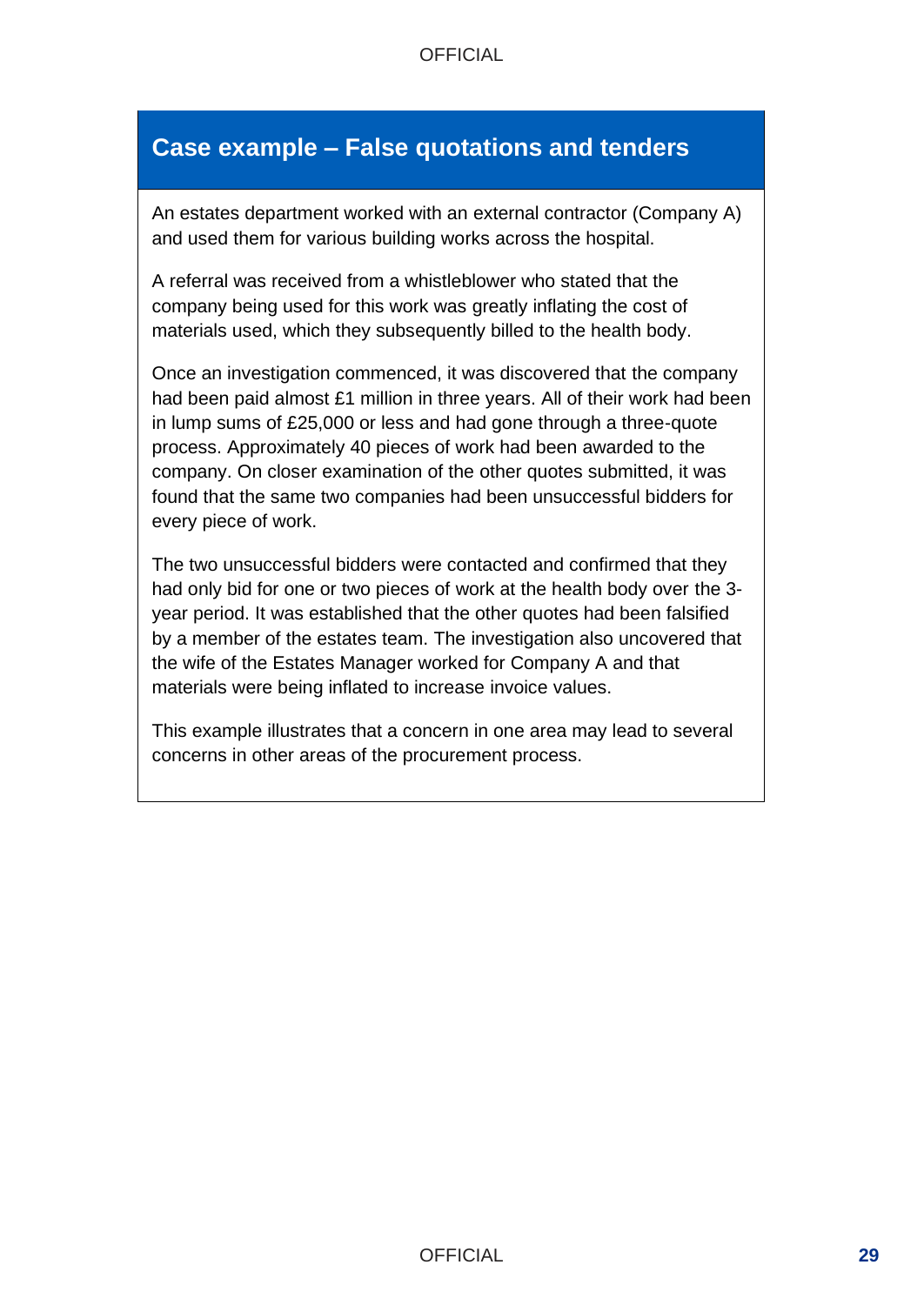# <span id="page-30-0"></span>**7. Manipulating the tender selection process**

- 7.1 The processes of writing a tender specification, inviting tenders and evaluating bids all provide opportunities for unfairly favouring contractors while maintaining the illusion of competition. Methods for achieving this include:
	- Biased, restrictive or vague tender specifications which unjustifiably favour a particular bidder.
	- Biased selection of potential bidders. Invitations to tender can be sent out to companies that are highly unlikely to bid or offer meaningful competition. Advertisements inviting tenders can be placed in very obscure publications, or publications which are not geographically suitable.
	- A deliberately rushed process which puts a number of competitors at a serious disadvantage. Preferred suppliers can be given advance notice to prepare a bid, whereas the competition is provided with an unreasonably short timescale to produce a meaningful submission. Alternatively, preferred suppliers may be afforded unjustifiable deadline extensions.
	- Skewing tender weightings. This involves setting evaluation criteria in a way that does not correspond to the actual requirements of the buyer, for example criteria that are not particularly relevant to price, volumes of work required or quality and which will either favour a particular supplier or allow one supplier to manipulate the price offered. This supplier will be aware of the weightings being skewed. They will quote a very low price for tasks listed in the tender which have been given an artificially high weighting and a high price for tasks given a low weighting. The tasks given a low weighting are the tasks that will in reality be required by the health body. The impact of this is that the supplier who is awarded the work will not provide best value for money to the health body.
	- Disguising a new contract as a change of specification to an existing contract with a favoured supplier, removing the need for a procurement process.
- 7.2 These methods share one essential feature: they all prevent the buyer from paying a fair price for the product bought. As a consequence of a corrupted tender process, the buyer may end up with a product or service the attributes of which neither correspond to business need nor represent value for money. The implications for the buyer may be a direct impact in terms of cost, quality and suitability as well as the indirect cost associated with re-running and/or compensating for a flawed procurement exercise.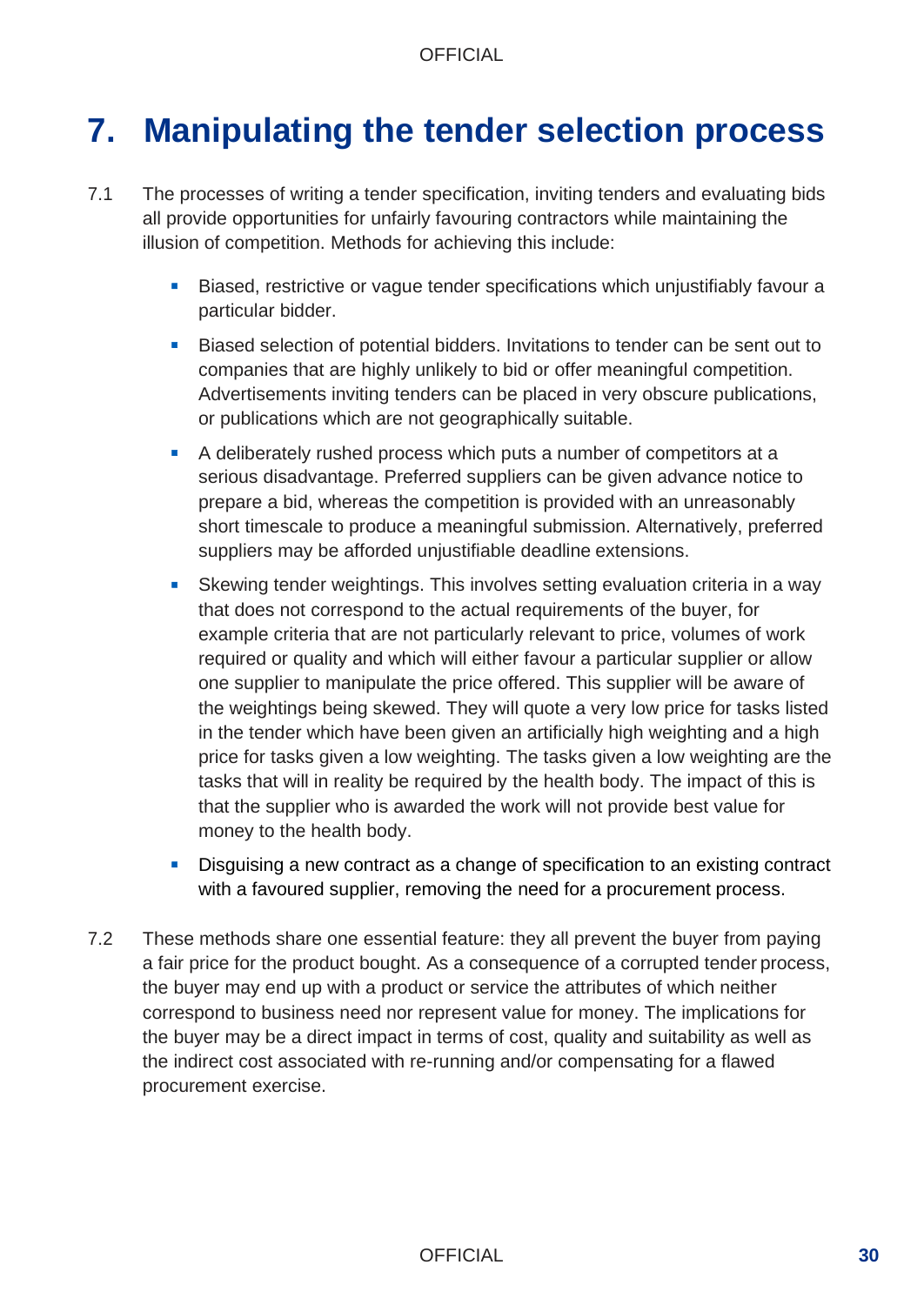## <span id="page-31-0"></span>**Preventing a manipulated tender selection process**

7.3 The following measures can contribute to both effective governance and the target hardening of tender selection processes against manipulation.

### **Process**

- **•** Specifications should be checked by someone other than the author to ensure that they are easy to read and consistent with other similar specifications, and that they contain only essential information and tasks.
- Having been checked, the specification should be approved by procurement personnel. The approval process should certify that the product is needed by the organisation and is included in the budget. It should also be certified that the specification accurately defines what is needed, is free from bias and does not favour a particular company or person. Extra care is needed when the specification is highly technical and there has been a reliance on one individual to draw it up. Overreliance on an individual with a high level of technical expertise is a risk and consideration should be given to recruiting external assistance in some cases to provide oversight and maintain the 'four eyes principle'.
- All suppliers should have sufficient time to prepare adequately for a tender.
- **The specification and evaluation model should be based on a study of** essential needs and this should be documented. The requirements and evaluation model may be derived from past procurements and historic service use. All decisions should have a rationale and an audit trail reflecting how they are arrived at. Key service stakeholders should be involved in the process.
- **•** The decision relating to where to advertise and who to invite to bid should be well reasoned and documented.
- Business partners should be made aware in writing of the organisation's anti-bribery policies. Suppliers should sign a declaration confirming that they understand these policies when submitting tenders.
- Bidders should have access to debrief material following a selection process and there should be a formal complaints process for them to pursue any concerns they may have.

### **Personnel**

- There should be separation of duties with respect to drafting and approving specifications.
- Tender evaluation panels can be established to include service users and operational personnel with experience in the field being procured. The panel should be balanced so as not to favour a particular bidder. Care should be taken not to unfairly steer criteria towards the strengths of one particular supplier and the weaknesses of another.

### OFFICIAL **31**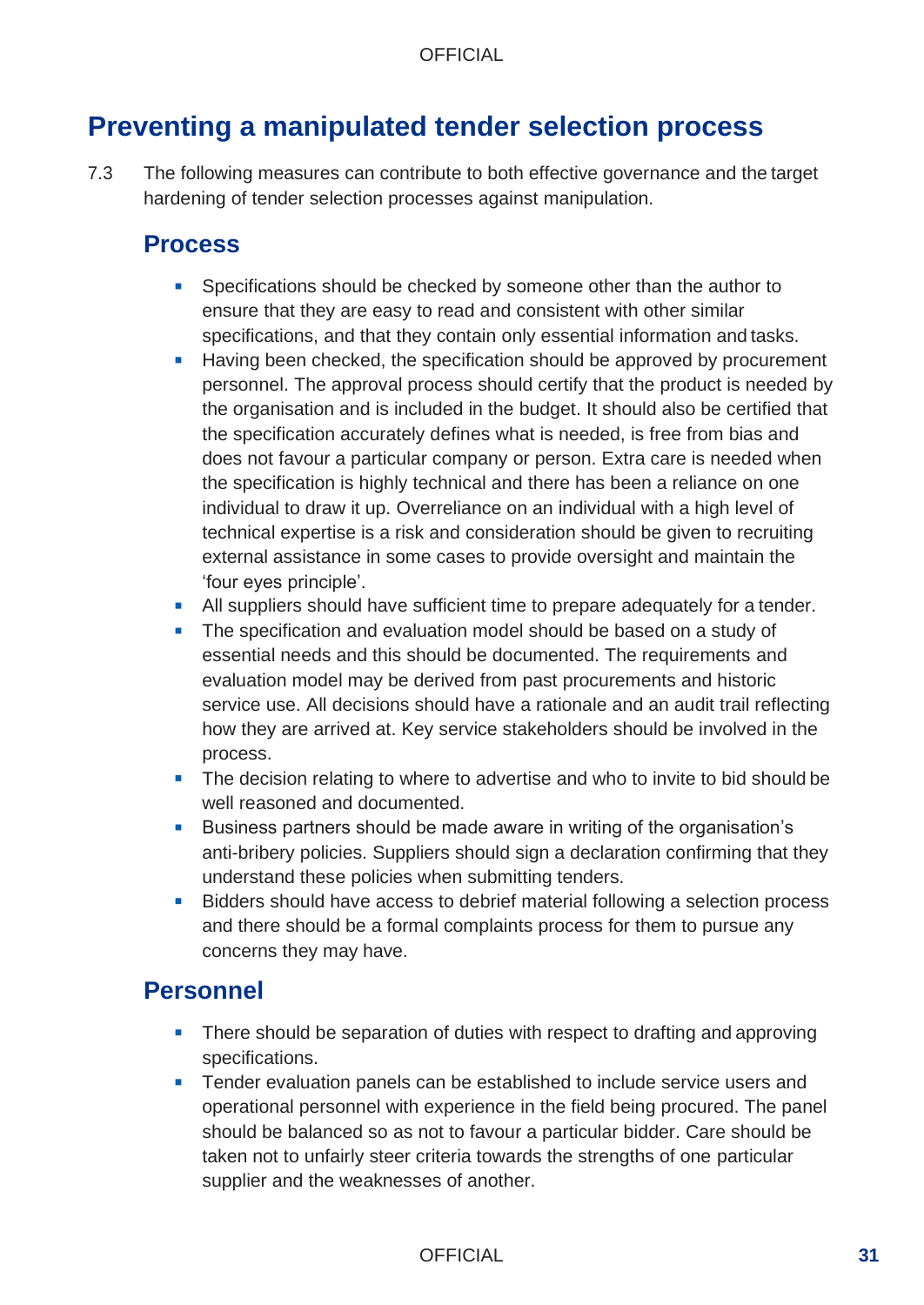## **Assurance**

Those reviewing a proposed procurement should ensure that there is sufficient detail and information to justify, for example, tender specifications, the process for inviting bidders, and weightings and evaluation criteria before suppliers are invited to tender.

## <span id="page-32-0"></span>**Detecting manipulated tender selection processes**

- 7.4 The following checks will assist in the detection of manipulated tenders:
	- It is important to examine whether or not the procurement process identified as many suitable suppliers as possible to ensure the best likelihood of obtaining value for money.
	- It should be established whether or not the time frame allowed for the procurement exercise afforded suppliers a proper opportunity to effectively compete.
	- **EXECT** The rationales used for inviting suppliers to bid should be examined. Relevant suitability factors may include:
		- a) size of the supplier (they may be too large to consider a small amount of work)
		- b) location of the supplier (they may not be in the correct geographical area to want to bid for the work)
		- c) capability to do the work (is it their normal sphere of work?)
		- d) links between potential suppliers (does one firm typically subcontract for another?)
		- e) information from past invitations to bid (are suppliers being invited to bid who consistently fail to do so?)
	- **The LCFS may wish to consider monitoring the percentage of non-returns of** invitations to bid over time. An increase in this number may indicate that procurement has become less competitive. Further steps may then be taken to establish why this is the case.
	- **E** It may be appropriate to question why the same companies are repeatedly being invited to bid. This may simply indicate a lack of real competition. Nonetheless, the invitation of companies that consistently fail to bid or win may also indicate deliberate manipulation of the tender process.
	- It should be examined in which publications the adverts for the work are placed. Is the choice of publication sensible in relation to the need and would it reach the desired audience to provide a good selection of potential suppliers? Is the publication one that has proved successful in past procurements and is there any deviation from normal publications used? On balance, are the most suitable suppliers bidding for the work?

### OFFICIAL **32**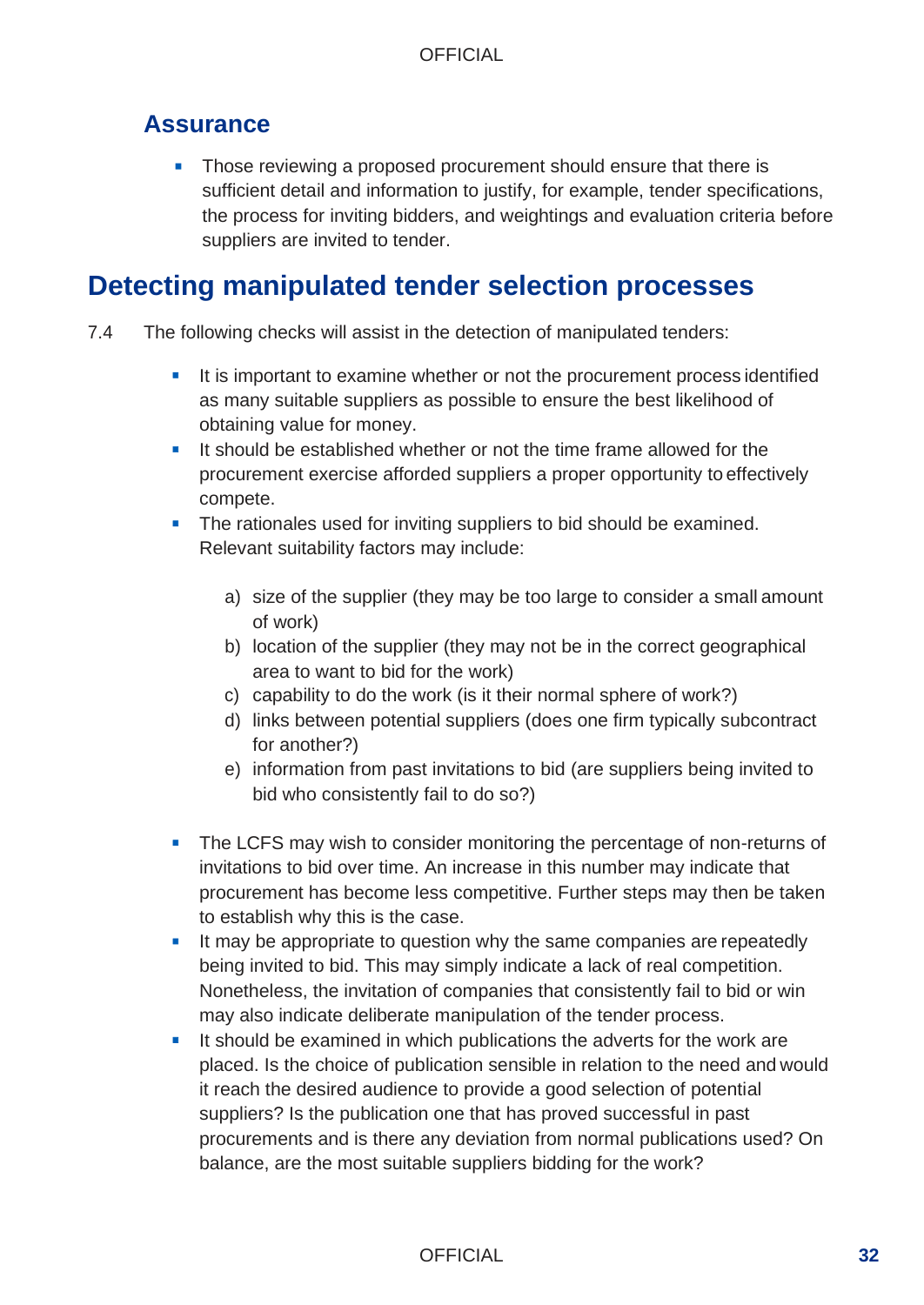- The evaluation process can be looked at to ensure that there were relevant detailed evaluation criteria. What was the rationale for using these criteria and were relevant service users involved in the design or award?
- Are there significant differences between the specification used on the invitation to tender and the contract awarded? Any differences may need to be looked at to determine the reasons for the change and to ascertain how they came about. It may be necessary to determine the extent of negotiation after the submission of tender bids. Whether negotiation is allowable will depend on the type of procurement process being followed (see 3.12).
- Where the anticipated cost of a contract has risen beyond reasonable expectations, checks can be undertaken examining the nature of the goods, works or services invoiced and whether this is an accurate reflection of the goods, works or services originally predicted in the tender weightings. If there are large variances between anticipated and actual charges and/or between the work that has been carried out and the volumes and types of work in the specification, the reasons for this need to be examined. The acceptable level of variance should be determined and variances over that value should be investigated further.
- **■** Unsuccessful bidders should be contacted if concerns are identified through the procurement process. Experience suggests that companies are unwilling to come forward to complain about an unfair specification due to fear of damaging future bids. This is so even when it is clear that a specification favours one of the rival bidders. A proactive approach should be considered when concerns exist.

## **Case example – Manipulated tender selection processes**

Allegations were received that an NHS project manager had used his position to obtain decorating work for a relative and that excessive payments had been made by the health body as a result.

An investigation established that the relative initially worked for the health body as a subcontractor. The managing director (MD) of the firm hired as main contractor was instructed by the project manager to use the relative as a subcontractor. The MD was not aware of the work being carried out by the subcontractor and was also told by the project manager how much he should invoice the health body. The relative then submitted a tender to provide decorating services directly to the health body. The tender appeared to show that it was competitive, which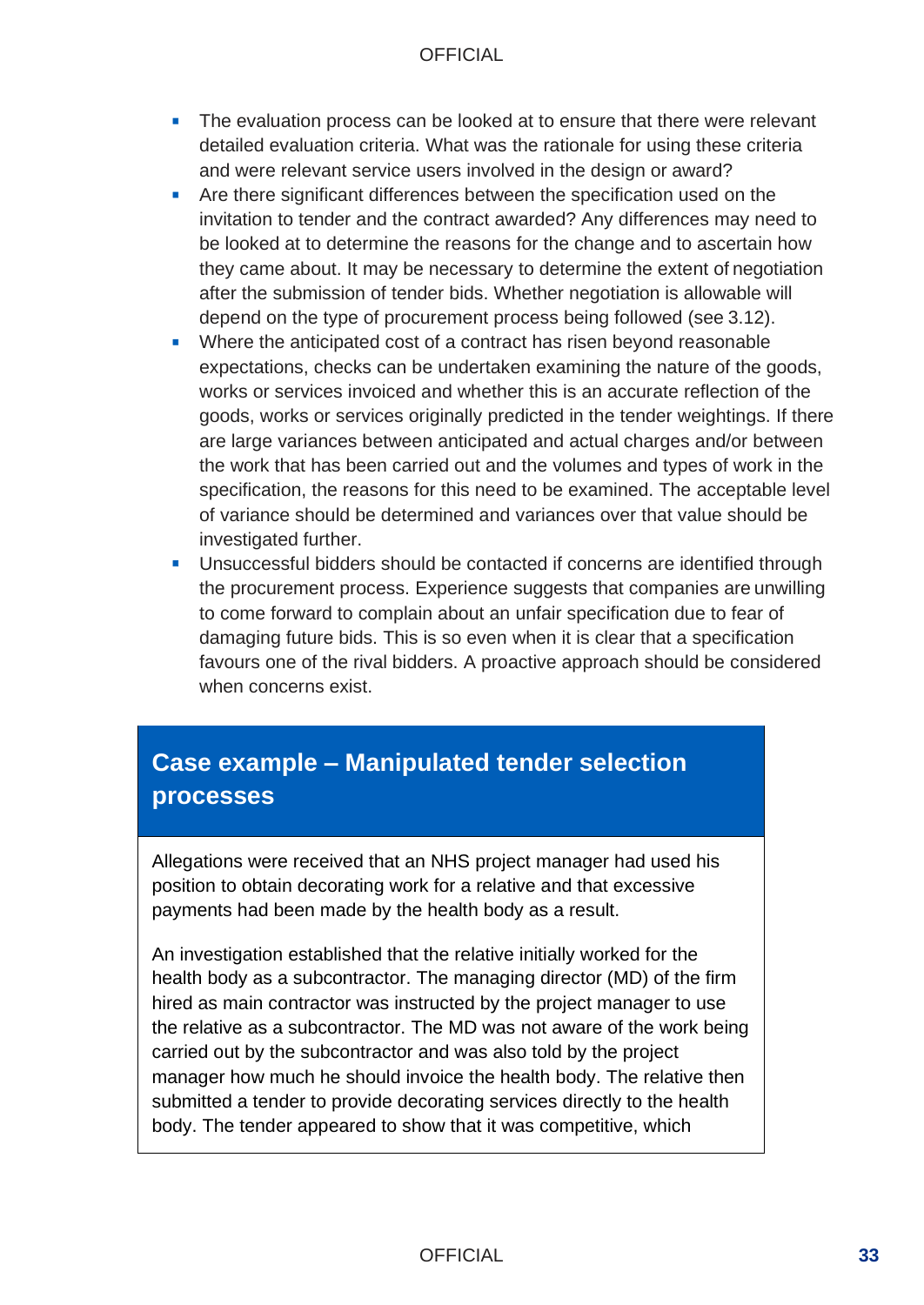justified it being the winning bid.

A subsequent analysis of the procurement process established that the tender weightings had been rigged. The project manager had applied incorrect weightings to certain elements of the specification when formulating the tender, resulting in a skewing of the volume and amount of work required. The specification had placed particular emphasis on the requirement for specific tasks which in reality were not needed or relevant. The relative's bid deliberately showed a low cost associated with those tasks, making the rival bidders' tenders appear to be overpriced and less competitive. Conversely, the tasks which were required in large quantities were given a low weighting in the tender. This allowed the supplier to bid a high price for these tasks. Because of their low weighting, these high charges did not impact greatly on the competitiveness of the bid submitted by the relative's company.

The investigation found that the contract and the work carried out had been poorly managed by the project manager and the health body. The estimated cost of the contract was £154,000 over five years. However in the first 18 months of the contract the health body had been billed and paid out over £300,000.

There were few or no records to verify the amounts being invoiced by the relative's company, although there were detailed records of work undertaken by other contractors, including timesheets and receipts of materials.

The health body's procurement department should have been fully involved in the tendering process, which instead was controlled by the estates department. The health body also failed to adequately record staff business interests. Furthermore, the invoices should have detailed what work had been carried out and what was being charged. Had the tender specification and bids been reviewed by an independent quantity surveyor, it is likely that the skewing of specification weightings would have been identified.

The project manager was dismissed from his position following evidence from NHS Protect (the NHSCFA's predecessor organisation) in relation to irregularities in the tendering process. However the Crown Prosecution Service chose not to prosecute. Part of the reason for this were the systemic failings within the health body to control costs and a culture of work being given to favoured contractors with little work being tendered.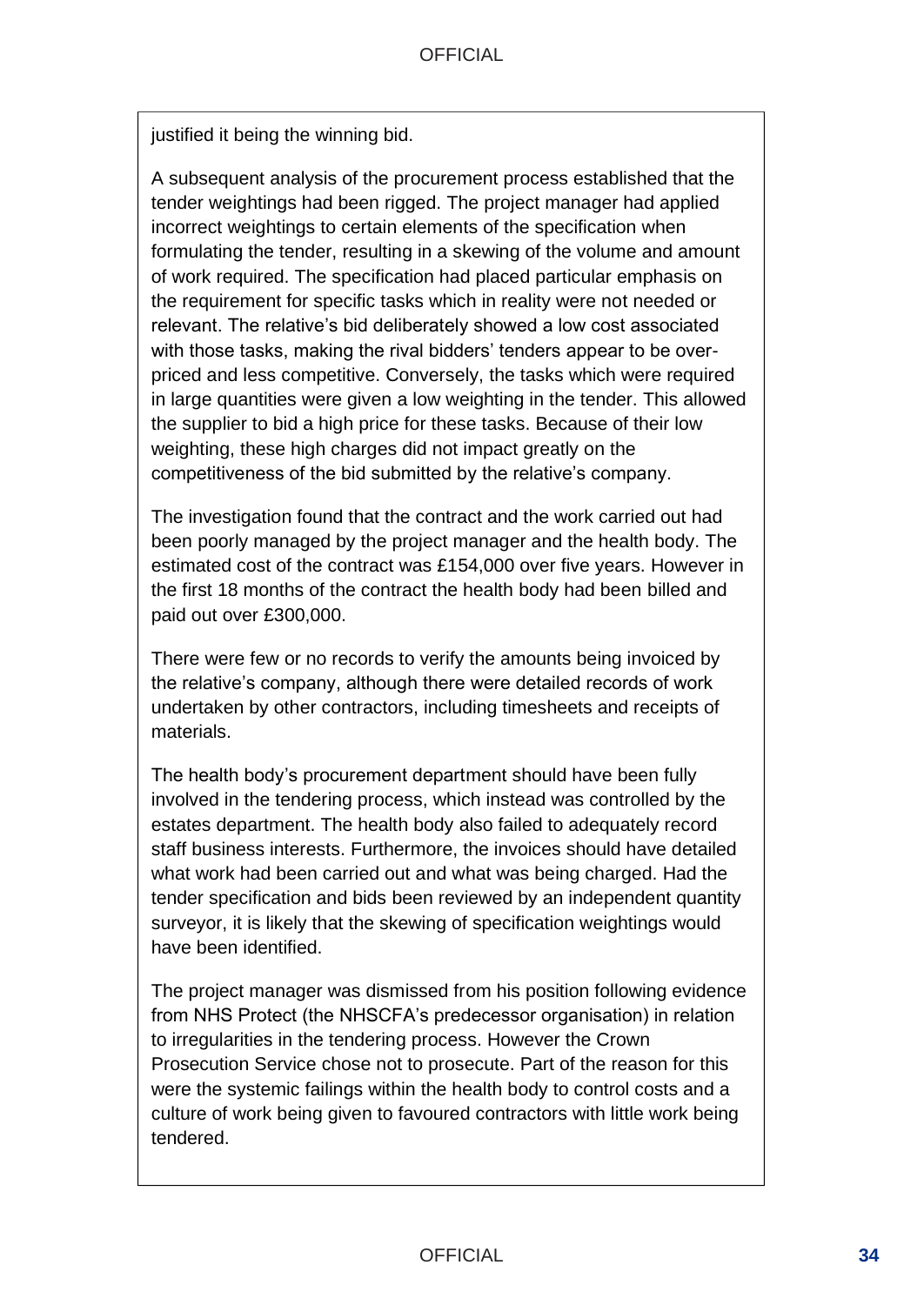# <span id="page-35-0"></span>**8. Contract splitting**

- 8.1 A contract's known or estimated value should determine the nature of the competitive procurement process that is applied. The financial thresholds which dictate this are provided by both SFIs and EU procurement directives. A contract's value is defined as the total consideration, excluding VAT, that is to be paid over its lifetime.
- 8.2 By splitting what would be a single contract into a number of parts having smaller value, it is possible to avoid thresholds that would otherwise ensure a more stringent procurement process is applied. Also referred to as contract disaggregation, the splitting of a contract can be done to avoid more intense scrutiny of the procurement process. Where procurement is under less scrutiny, the likelihood of offenders being caught is lower.
- 8.3 It is known that contract splitting is sometimes used inappropriately by those involved in the procurement to simply speed up the process. While transgressions of this kind may appear relatively minor, such behaviour is likely to constitute a breach of health body policy and could be an offence under EU regulations. Furthermore, an organisational culture that allows for breaches of procurement rules to enter into 'business-as-usual' undermines the organisation's own ability to effectively tackle fraud and corruption (see 4.3). On its own, therefore, the presence of contract splitting does not automatically mean that fraud and corruption has taken place. It does, however, create an environment in which criminality can thrive.

## <span id="page-35-1"></span>**Preventing contract splitting**

8.4 The following measures can contribute to both effective governance and the target hardening of health body processes against contract splitting:

### **Process**

- A health body's procurement policy should state that there should be no splitting of purchases simply to avoid the application of a more stringent procurement process.
- Where a contract is split, and its splitting would prevent it from reaching a higher procurement process threshold (e.g. one triggering EU tendering requirements), the rationale for this should be recorded and brought to the attention of the appropriate governance group.
- **EXECT** There should be an effective categorisation of spend so that reports can be made against it. Classification coding assists in spotting anomalies. It is important to ensure that common goods and services are given the same code if they belong to the same product type (e.g. rubber gloves are recorded under one code rather than several different codes according to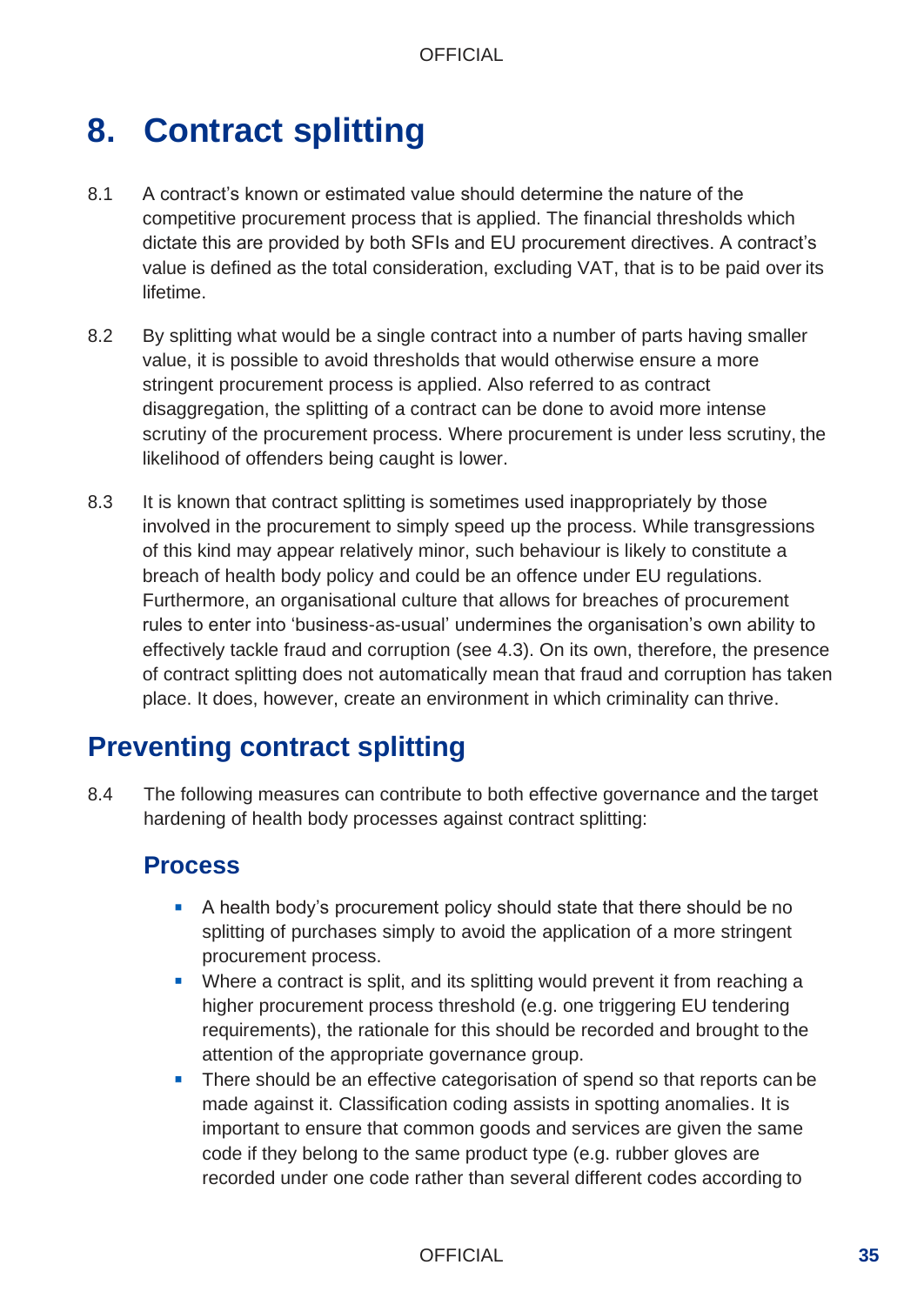type). Rationalising the product line is important to determine whether there are any issues in this area and for value for money.

### **Personnel**

■ Changes to procurement regulations and thresholds should be communicated promptly to appropriate staff.

### **Assurance**

- **EXECT** There should be regular spot checking of procurement files and transactions.
- **.** It is suggested that the governance group's remit should include the examination and assessment of all supplier spend by tender process followed.

## <span id="page-36-0"></span>**Detecting contract splitting**

- 8.5 There are a number of mechanisms that can assist a health body in identifying contract splitting.
	- The overall expenditure on a particular supplier can be looked at and cross checked against the number and types of procurement processes the supplier undertook. This may indicate whether pieces of work are being split. The reasons for splitting work will need to be looked at as there may be good operational reasons for doing so. However, the rationale behind such decisions should be recorded and the records kept for future examination.
	- **Classification coding reports should be compiled so that any anomalies** around common spend being split can be identified.
	- The contracts (or lack of contracts) held by a supplier can be looked at to determine whether a proper process has been followed. The absence of a contract may indicate that an abuse of process has occurred.
	- The health body's biggest suppliers should be checked twice a year for unexpected high costs. Where there are outliers, cross referencing orders, values and contracts can be useful. Where they do not align, contract splitting may have occurred.

## **Case example – Contract splitting**

Allegations had been made against a manager regarding inappropriate awarding of contracts to a preferred contractor. It was noted that the values of contracts awarded to the preferred building contractor were mostly under the value above which the health body's SFIs dictated that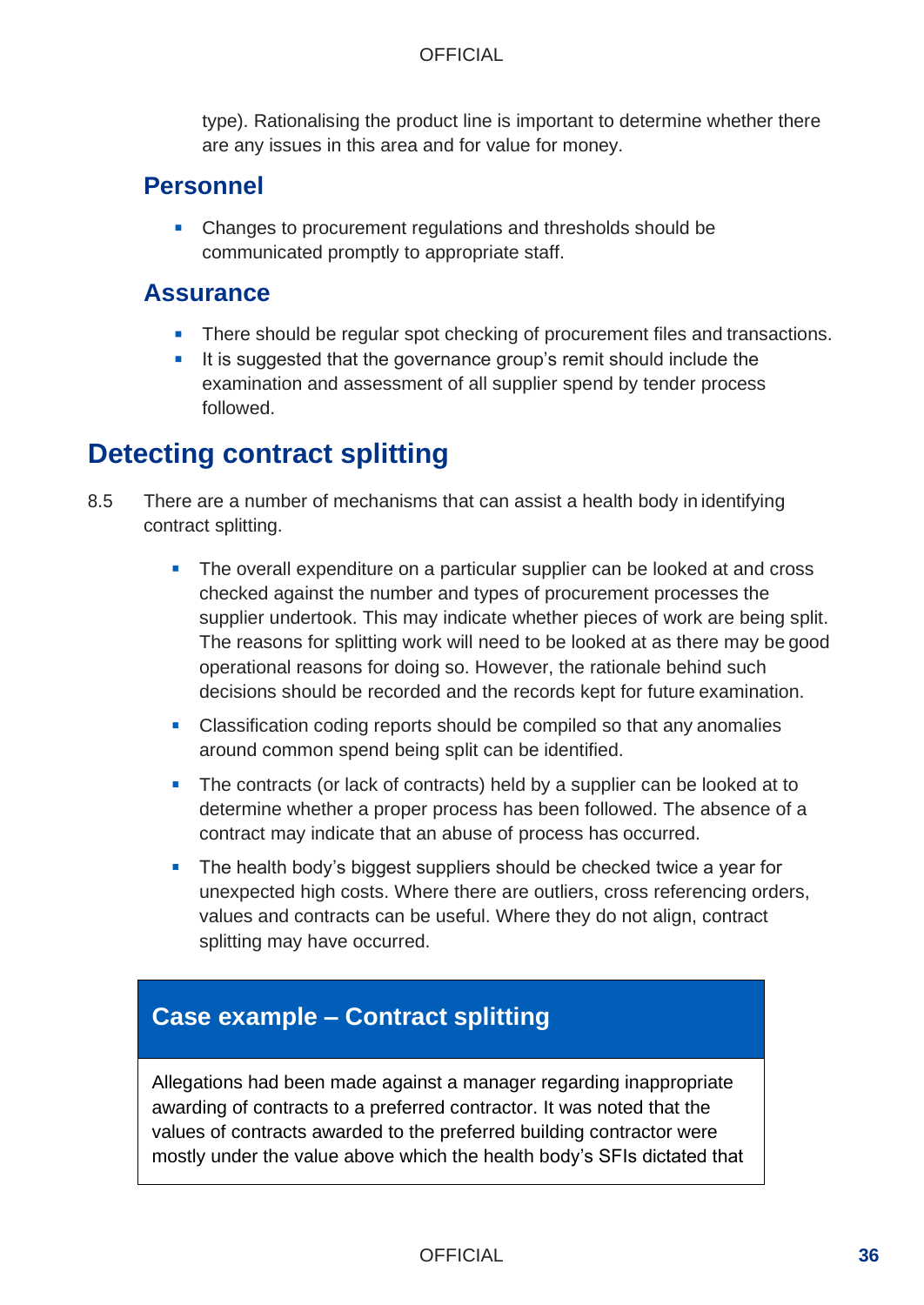a formal process for obtaining three competitive quotes should be applied.

An investigation established that over a three-year period the value of contracts awarded to the building company in question had risen alarmingly. Most of the contracts awarded were for amounts that were under the threshold for obtaining quotes.

The health body procurement team did enquire about the amount of orders placed by the manager, who responded by arguing that the contractor always provided value for money.

The investigation established that the manager was 'contract splitting' to avoid a competitive process. It was also found that the manager had been given too much autonomy with regard to managing the planning and tendering of projects, with no separation of duties. There was also a lack of supervision and an absence of controls in the management of these projects.

It was subsequently established that the contractor had also provided their services directly to the manager in a private capacity.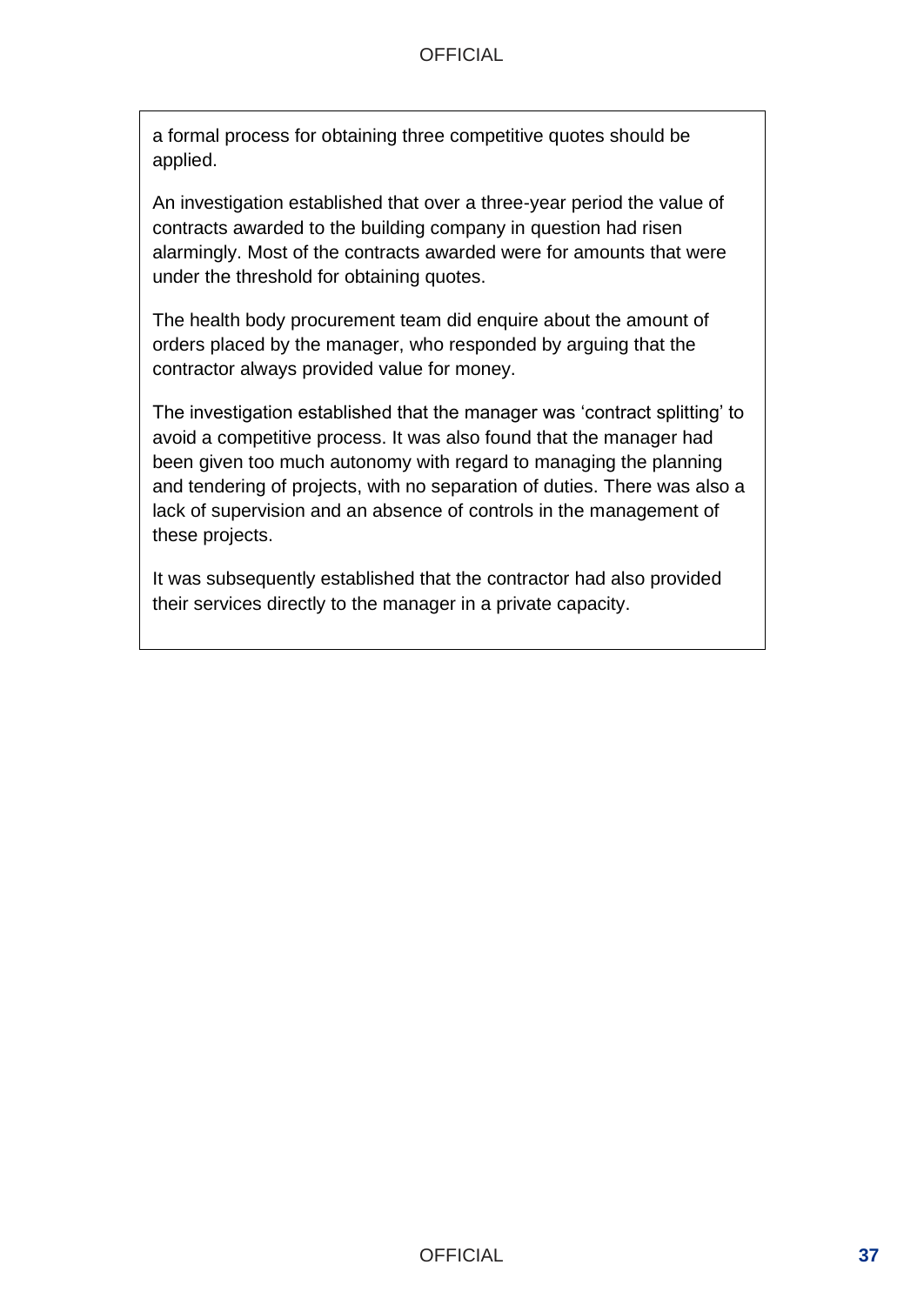# <span id="page-38-0"></span>**9. Raising awareness of procurement fraud**

- 9.1 LCFSs should include procurement fraud as part of local fraud awareness initiatives and campaigns. This applies particularly to any events such as induction and training delivered to staff in the procurement/finance/accounts payable departments.
- 9.2 Directors of finance and procurement should ensure that staff with responsibility within the procurement process, or for supervising these processes, are made aware of the risk of procurement fraud in line with the NHSCFA's guidance and intelligence publications.
- 9.3 Resources to support LCFSs in delivering local fraud awareness initiatives are available on the NHSCFA's website at [https://cfa.nhs.uk/fraud-prevention/fraud](https://cfa.nhs.uk/fraud-prevention/fraud-awareness-toolkit)[awareness-toolkit.](https://cfa.nhs.uk/fraud-prevention/fraud-awareness-toolkit)
- 9.4 LCFSs should work with communications departments in their health bodies to identify ways to raise awareness of procurement fraud with health body staff. This could include, for example, putting an article in the staff newsletter, developing local posters and leaflets, and making use of available social media channels (in accordance with each health body's social media policies) to reach all staff, and particularly those responsible for any aspect of the procurement process.

## <span id="page-38-1"></span>**Media relations**

- 9.5 Proactive engagement with the media remains an excellent and cost-effective way to reach large public and NHS audiences with a deterrent, anti-fraud message. TV and radio stations, newspapers and health trade titles have all shown a keen interest in procurement fraud, given the potential scale of losses. At the local level, this should be led by health body communications teams, giving full support to their LCFS.
- 9.6 The NHSCFA's Media Relations Office will present the national picture on NHS procurement fraud. For information and advice you can contact Rianne Endeley-Brown (Media Relations Officer) on 020 7895 4523, e-mail [rianne.endeley](mailto:katie.scott@nhsprotect.gsi.gov.uk)[brown@nhscfa.gsi.gov.uk](mailto:katie.scott@nhsprotect.gsi.gov.uk) or James Robertson (Senior Media Relations Officer) on 020 7895 4524, e-mail [james.robertson@nhscfa.gsi.gov.uk.](mailto:james.robertson@nhsprotect.gsi.gov.uk)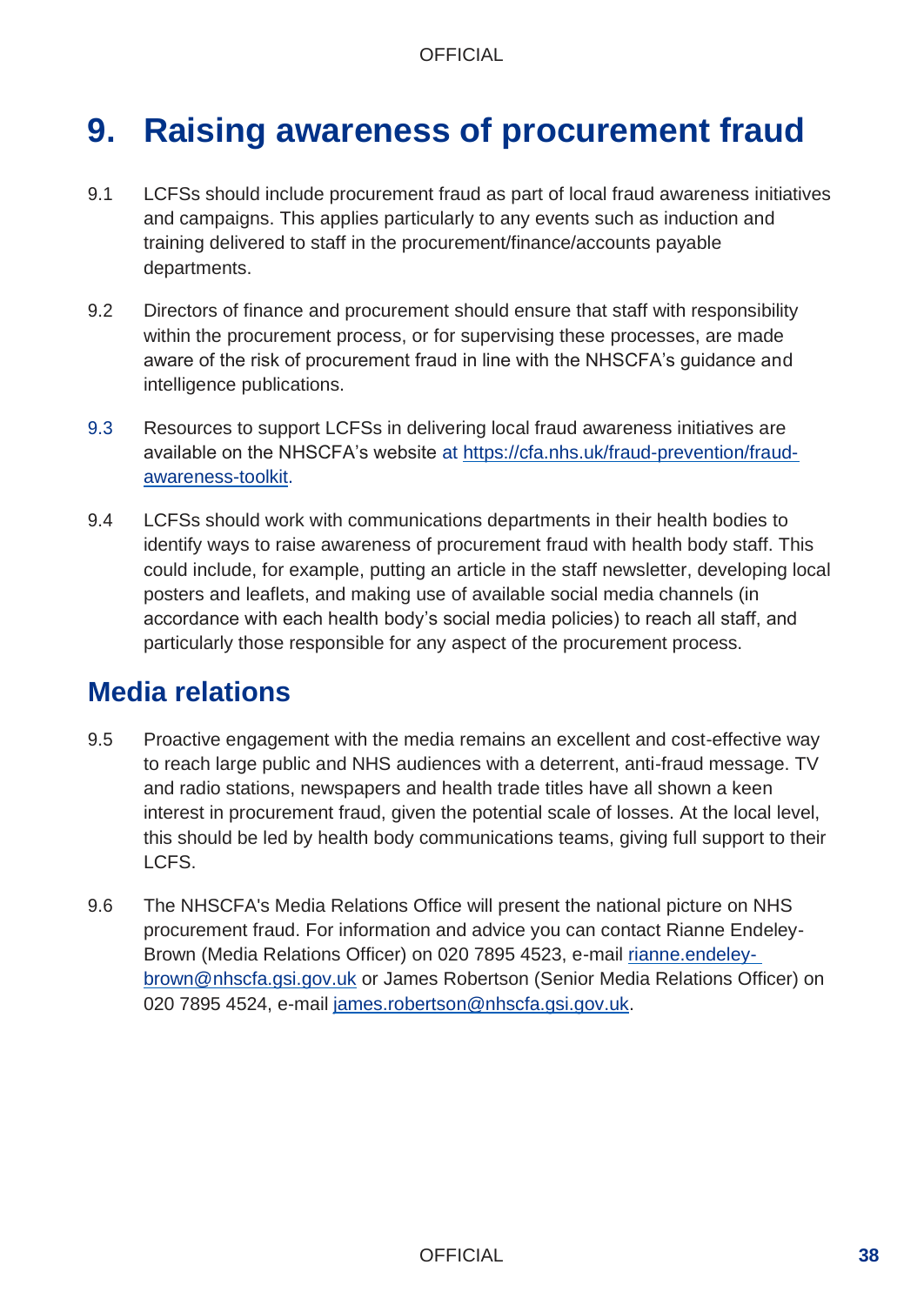# <span id="page-39-0"></span>**10. Reporting suspected fraud and corruption**

- 10.1 Allegations of fraud or corruption may be received from a number of sources. It is important that there are effective processes in place for staff to report incidents involving invoice fraud and these processes are documented within a SOP or policy and widely communicated to staff. Staff should be supported and encouraged to report and be assured that the incident will be investigated and appropriate action taken. All incidents involving fraud should be reported to the health body's LCFS or to the NHSCFA.
- 10.2 In the case of the NHSCFA, referrals will normally be made either by LCFSs or directly by a health body. However, they may come from a number of other sources, such as the police, other law enforcement agencies, members of the public, NHS employees and whistleblowers.
- 10.3 The two easy ways to report fraud to the NHSCFA are through the NHS Fraud and Corruption Reporting Line **0800 028 4060** or online at: [https://cfa.nhs.uk/reportfraud.](https://cfa.nhs.uk/reportfraud)
- 10.4 It is important that all allegations of fraud and corruption are recorded and investigated in a professional, consistent, objective and timely manner. If investigations are conducted in this way then they will form a good foundation for the application of appropriate sanctions.
- 10.5 It is not necessary to wait until the information can be provided in a format allowing it to be produced as evidence. Allegations and incidents of fraud should always be recorded on NHSCFA's FIRST<sup>9</sup> system as Information Reports. All available information should be recorded, including any subsequent enquiries that are made.
- 10.6 Access to FIRST can only be gained by NHS accredited Counter Fraud Specialists (CFSs), LCFSs or other authorised users who hold a current NHSCFA nomination and who, in the case of LCFSs, are currently employed by an NHS body
- 10.7 The use of FIRST is mandatory for all NHSCFA CFSs and for LCFSs.

<sup>&</sup>lt;sup>9</sup> FIRST (Fraud Information Reporting System Toolkit) is an information gathering, intelligence disseminating case management tool designed and provided specifically for all CFSs/LCFSs by the NHSCFA. It helps CFSs/LCFSs to manage referrals, intelligence, fraud enquiries, case preparation and a range of other investigative tasks and includes useful editing tools that help to keep information and cases up to date.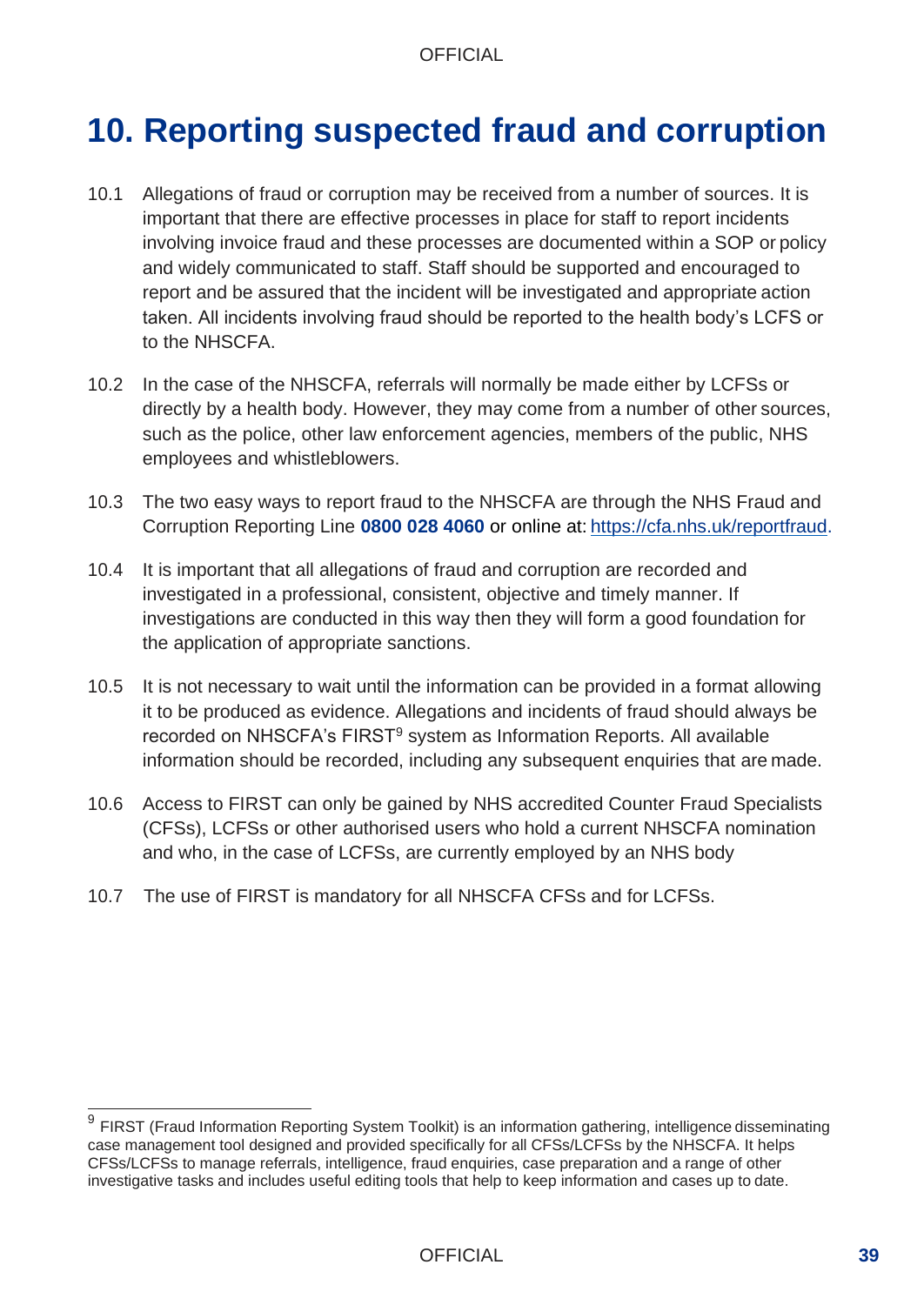# <span id="page-40-0"></span>**11. Glossary**

| <b>Accountable Officer</b>          | The NHS officer responsible and accountable for<br>funds entrusted to the health body. They are<br>responsible for ensuring the proper stewardship<br>of public funds and assets.                                                                                                                                                                                                   |
|-------------------------------------|-------------------------------------------------------------------------------------------------------------------------------------------------------------------------------------------------------------------------------------------------------------------------------------------------------------------------------------------------------------------------------------|
| <b>Bribery (active and passive)</b> | Giving or receiving a financial or other<br>advantage in connection with the improper<br>performance of a position of trust, or a<br>function that is expected to be performed<br>impartially or in good faith. (Active bribery:<br>promising or giving a financial or other<br>advantage. Passive bribery: agreeing to<br>receive or accepting a financial or other<br>advantage). |
| <b>Commissioning</b>                | The process for determining the need for and<br>obtaining the supply of healthcare and related<br>goods/services by a health body within available<br>resources.                                                                                                                                                                                                                    |
| <b>Conflict of interest</b>         | A situation in which a person has a private or<br>personal interest sufficient to appear to influence<br>the objective exercise of his or her official duties<br>as a public official, an employee, or a<br>professional.                                                                                                                                                           |
| <b>Contract</b>                     | A legally enforceable agreement between two<br>parties (does not necessarily have to be, but<br>usually is, in writing).                                                                                                                                                                                                                                                            |
| <b>Contract disaggregation</b>      | An alternative term for contract splitting.                                                                                                                                                                                                                                                                                                                                         |
| <b>Contract splitting</b>           | By splitting what should be a single contract into<br>a number of parts having smaller value, it is<br>possible to avoid thresholds that would<br>otherwise ensure a more stringent procurement<br>process is applied.                                                                                                                                                              |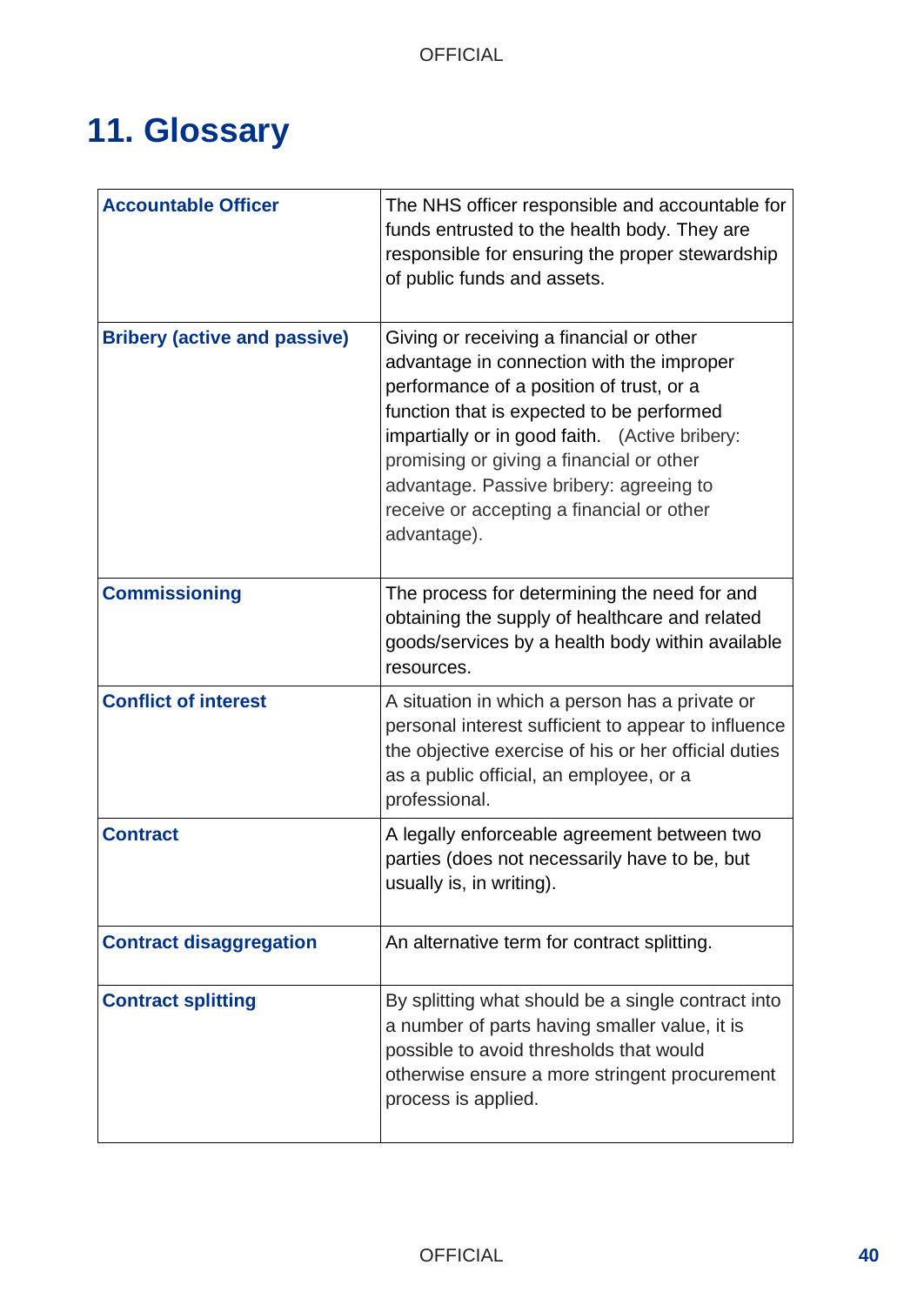| <b>Contracts register</b>                       | A document which lists all the contracts held<br>between an NHS body and its suppliers that are<br>valued over a certain threshold.                                                                                                |
|-------------------------------------------------|------------------------------------------------------------------------------------------------------------------------------------------------------------------------------------------------------------------------------------|
| <b>Framework agreement</b>                      | A contractual vehicle that allows purchasers to<br>order goods or services under the terms and<br>conditions specified in the agreement.                                                                                           |
| <b>FIRST</b>                                    | NHSCFA's online fraud case management and<br>information reporting system.                                                                                                                                                         |
| <b>Gifts and hospitality register</b>           | A document which lists offers of gifts and<br>hospitality which have been declared, typically<br>reviewed annually by a governance committee.                                                                                      |
| <b>Government Procurement</b><br><b>Service</b> | An executive agency of the Cabinet Office<br>whose priority is to provide procurement savings<br>for the UK public sector as a whole and<br>specifically to deliver centralised procurement for<br>central government departments. |
| <b>Nominated officer</b>                        | An officer charged with the responsibility for<br>discharging specific tasks within Standing<br>Orders and Standing Financial Instructions.                                                                                        |
| <b>Invitation to tender</b>                     | A step in the procurement process in which<br>qualified suppliers or contractors are invited to<br>submit sealed bids.                                                                                                             |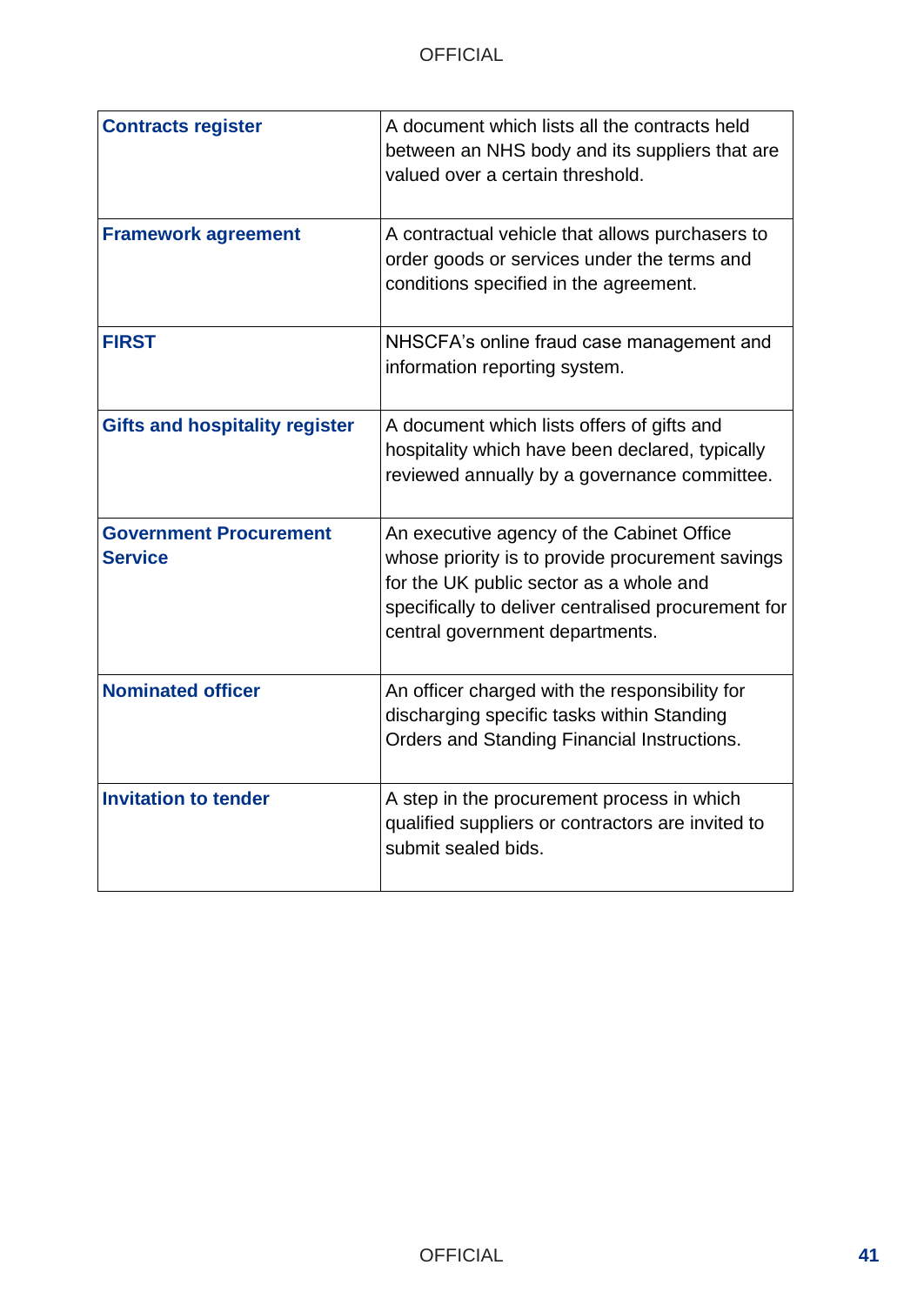| <b>Official Journal of the</b><br><b>European Union</b> | The EC Public Procurement Directives require<br>all public bodies, including NHS health bodies, to<br>provide details of proposed procurements over<br>certain financial values in order to demonstrate<br>adherence to the EC Treaty principles of non-<br>discrimination, equal treatment and<br>transparency. These details are published as<br>adverts in the Official Journal of the European<br>Union (OJEU). This allows all companies<br>replying to an advertisement to have an equal<br>opportunity to express an interest to tender. |
|---------------------------------------------------------|-------------------------------------------------------------------------------------------------------------------------------------------------------------------------------------------------------------------------------------------------------------------------------------------------------------------------------------------------------------------------------------------------------------------------------------------------------------------------------------------------------------------------------------------------|
| <b>Procurement</b>                                      | The process of acquiring goods, works or<br>services.                                                                                                                                                                                                                                                                                                                                                                                                                                                                                           |
| <b>Public Private Partnership</b>                       | Public Private Partnerships are those initiatives<br>which involve the private sector in the arena of<br>public services.                                                                                                                                                                                                                                                                                                                                                                                                                       |
| <b>Register of interests</b>                            | A document which details personal or business<br>interests held by individuals which may affect, or<br>be perceived to affect, the performance of their<br>role.                                                                                                                                                                                                                                                                                                                                                                                |
| <b>Register of tenders</b>                              | Document used by health bodies to keep a<br>record of the tendering process, the opening of<br>bids and details of the successful bidder.                                                                                                                                                                                                                                                                                                                                                                                                       |
| <b>Standing Financial</b><br><b>Instructions</b>        | A document setting out the measures a health<br>body has adopted for the regulation of its<br>proceedings and business.                                                                                                                                                                                                                                                                                                                                                                                                                         |
| <b>Single tender waiver</b>                             | The decision that competitive tendering is not<br>applicable and should be waived. The fact of the<br>waiver and its reasons should be documented,<br>recorded and reported to the audit committee.                                                                                                                                                                                                                                                                                                                                             |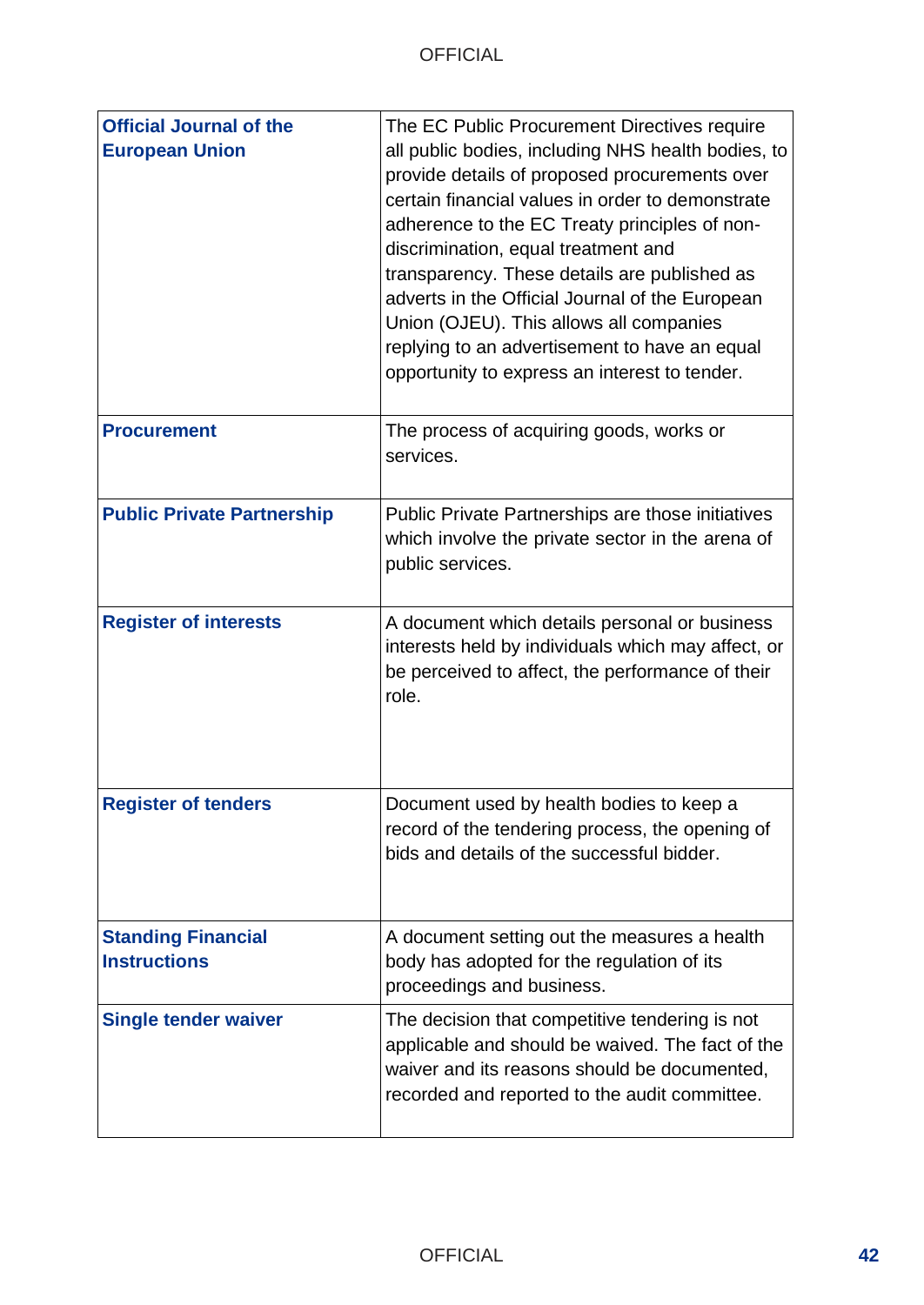| <b>Standards of business</b><br>conduct | A document aimed at providing employees with<br>an awareness of their own personal<br>responsibilities in their conduct as public service<br>employees in the NHS. |
|-----------------------------------------|--------------------------------------------------------------------------------------------------------------------------------------------------------------------|
| <b>Standing Orders</b>                  | Standing orders set out the responsibilities of<br>individuals with regard to proceedings and<br>business.                                                         |
| <b>Target hardening</b>                 | A strategy aimed at designing crime out of<br>systems and polices by making it harder for<br>crimes to be committed, and reducing potential<br>gains from them.    |
| <b>Tender</b>                           | A formal offer to supply goods, works or services<br>at a stated cost or rate.                                                                                     |
| <b>Tender specification</b>             | A document that seeks to clearly, accurately and<br>completely describe in detail what the health<br>body needs to purchase.                                       |
| <b>Tender weighting</b>                 | A process for the assessment of tenders which<br>places greater significance on the performance<br>of certain elements over other, non-critical<br>factors.        |
| <b>Value for money</b>                  | The best combination of whole-life costs and<br>quality, to meet the health body's needs.                                                                          |